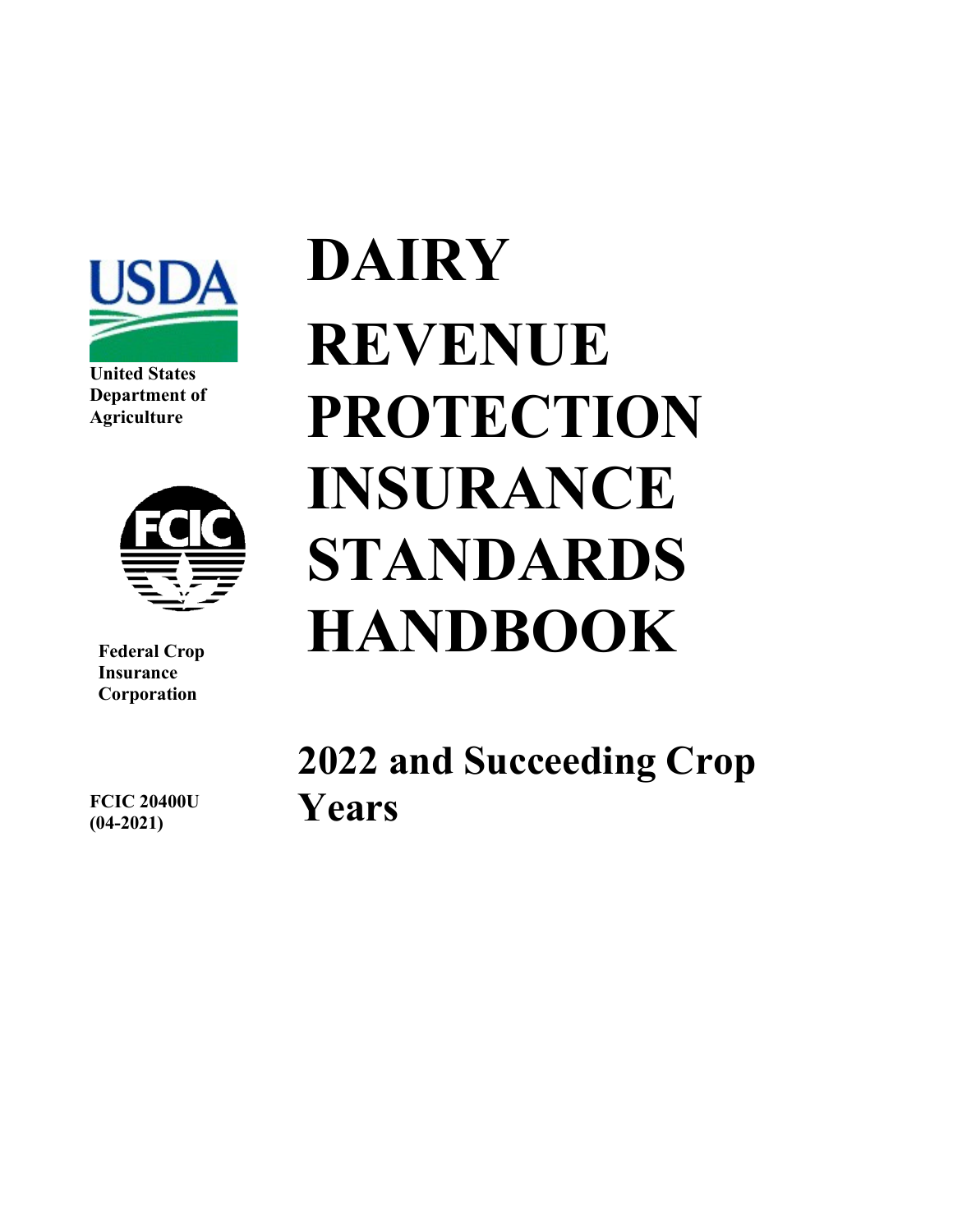#### **UNITED STATES DEPARTMENT OF AGRICULTURE WASHINGTON, D.C. 20250**

| <b>TITLE: DAIRY REVENUE</b><br><b>PROTECTION INSURANCE</b><br><b>STANDARDS HANDBOOK</b> | <b>NUMBER: FCIC-20400U</b>                                            |
|-----------------------------------------------------------------------------------------|-----------------------------------------------------------------------|
| <b>EFFECTIVE DATE: 2022 and Succeeding</b><br><b>Crop Years</b>                         | <b>ISSUE DATE: April 28, 2021</b>                                     |
| <b>SUBJECT:</b>                                                                         | <b>OPI: Product Administration &amp;</b><br><b>Standards Division</b> |
| Provides the procedures and instructions<br>for administering the Dairy Revenue         | <b>APPROVED: April 26, 2021</b>                                       |
| <b>Protection Plan of Insurance</b>                                                     | /s/ Richard Flournoy                                                  |
|                                                                                         | <b>Deputy Administrator for Product</b><br>Management                 |

#### **Reason for Issuance**

This handbook is being issued to provide procedures and instructions for administering the Dairy Revenue Protection Plan of Insurance for the 2022 and succeeding crop years.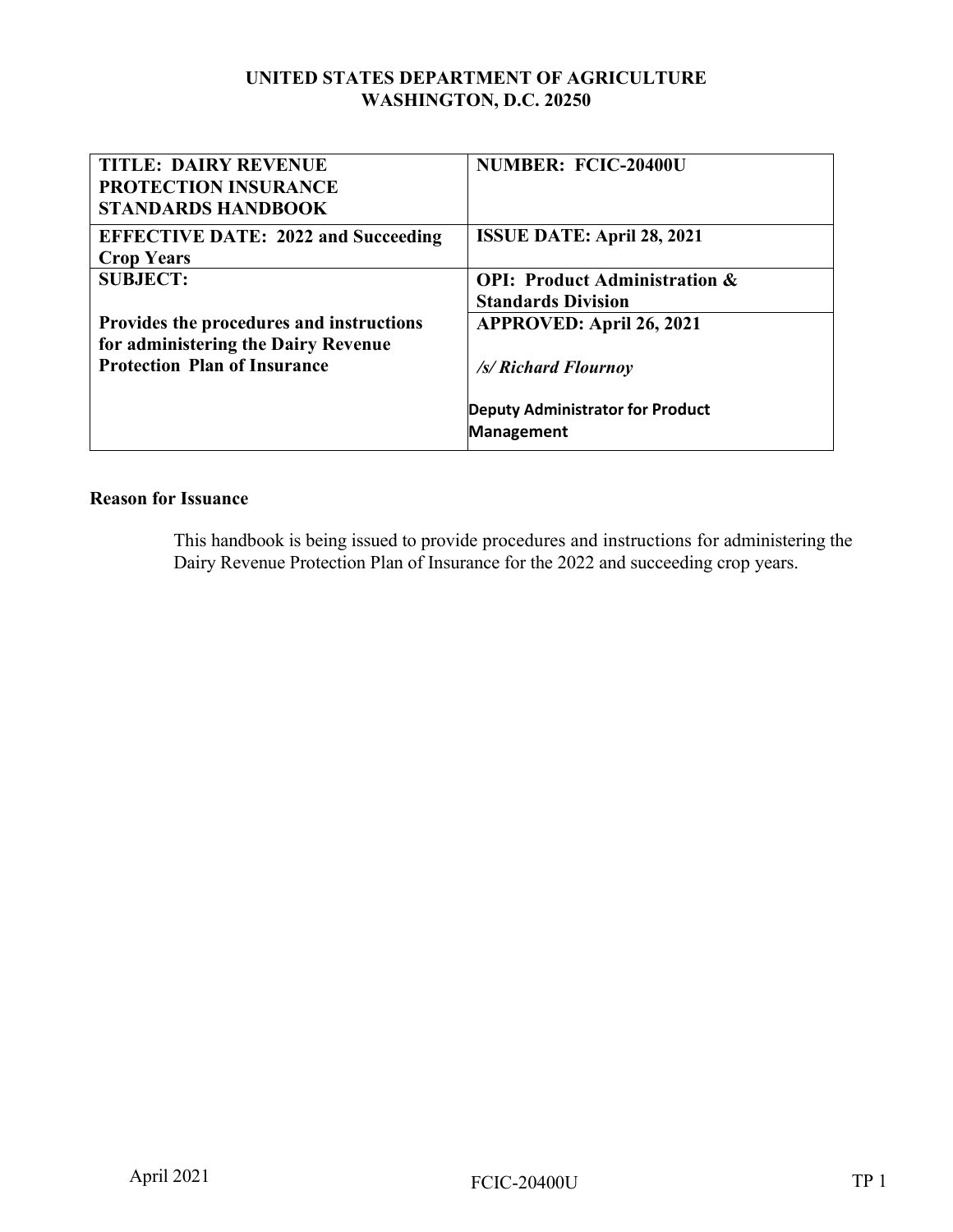# **DAIRY REVENUE PROTECTION INSURANCE STANDARDS HANDBOOK**

## **CONTROL CHART**

| <b>Control Chart For: Dairy Revenue Protection Insurance Standards Handbook</b> |                        |                                                       |          |                |           |            |        |  |  |
|---------------------------------------------------------------------------------|------------------------|-------------------------------------------------------|----------|----------------|-----------|------------|--------|--|--|
|                                                                                 | TP                     | TС<br>Exhibit<br>Exhibit<br>Directive<br>Text<br>Date |          |                |           |            |        |  |  |
|                                                                                 | Page(s)                | Page(s)                                               | Page(s)  | <b>Numbers</b> | Page(s)   |            | Number |  |  |
| Insert                                                                          | <b>Entire Handbook</b> |                                                       |          |                |           |            |        |  |  |
| Current<br>Index                                                                | $1 - 3$                | 1-2                                                   | $1 - 16$ | 1-9            | $17 - 51$ | April 2021 | 20400U |  |  |

## **FILING INSTRUCTIONS**

This handbook is effective for the 2022 and succeeding crop years.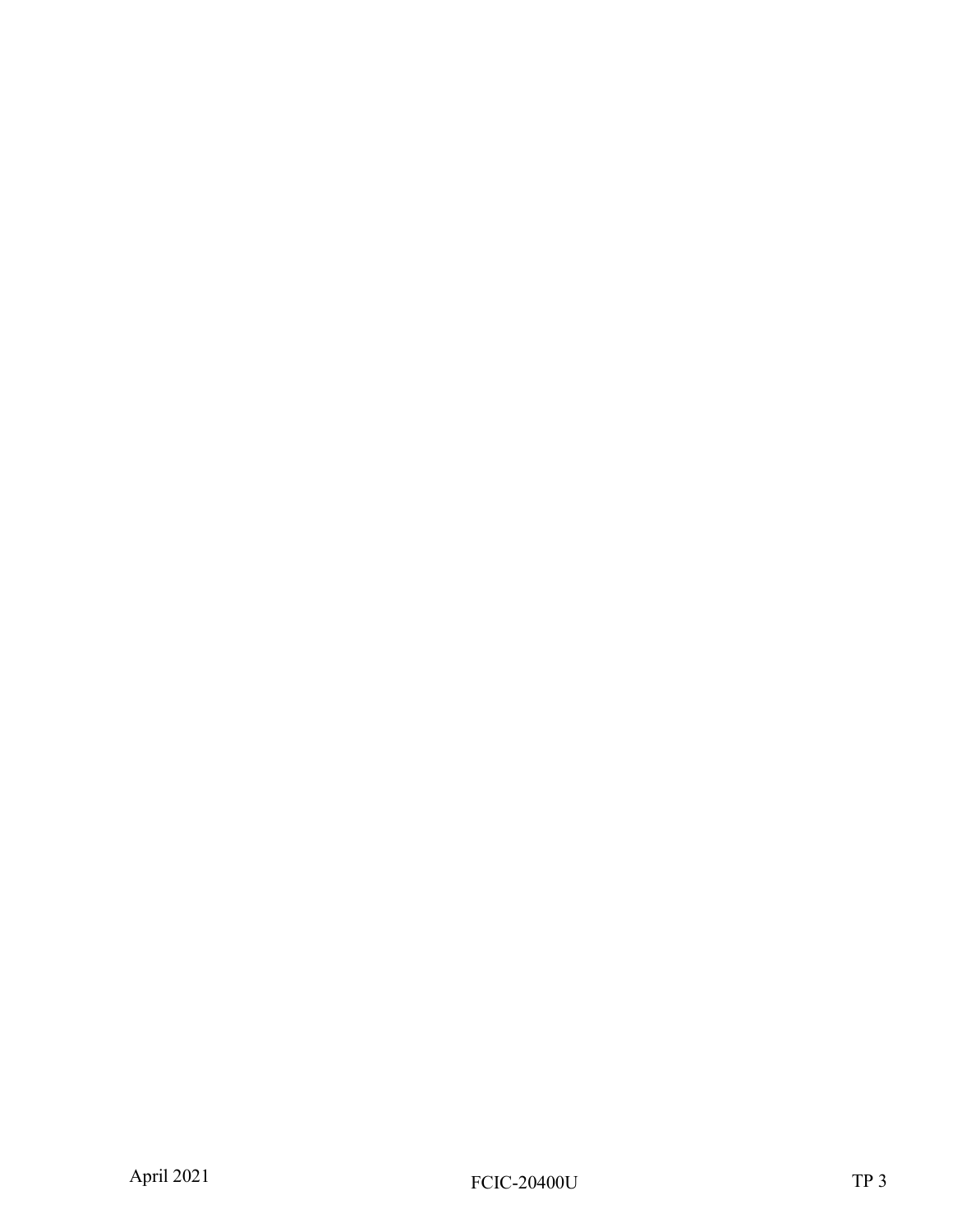## DAIRY REVENUE PROTECTION STANDARDS HANDBOOK **TABLE OF CONTENTS**

## PART 1 GENERAL INFORMATION AND RESPONSIBILITIES

| 1              |                                   |
|----------------|-----------------------------------|
| $\overline{2}$ |                                   |
|                |                                   |
|                | <b>PART 2 INSURABILITY</b>        |
| 21             |                                   |
| 22             |                                   |
| 23             |                                   |
| 24             |                                   |
| 25             |                                   |
| 26             |                                   |
| 27             |                                   |
| 28             |                                   |
|                |                                   |
|                | PART 3 APPLICABILITY OF HANDBOOKS |
| 61             |                                   |
| 62             |                                   |
| 63             |                                   |
| 64             |                                   |
| 65             |                                   |
| 66             |                                   |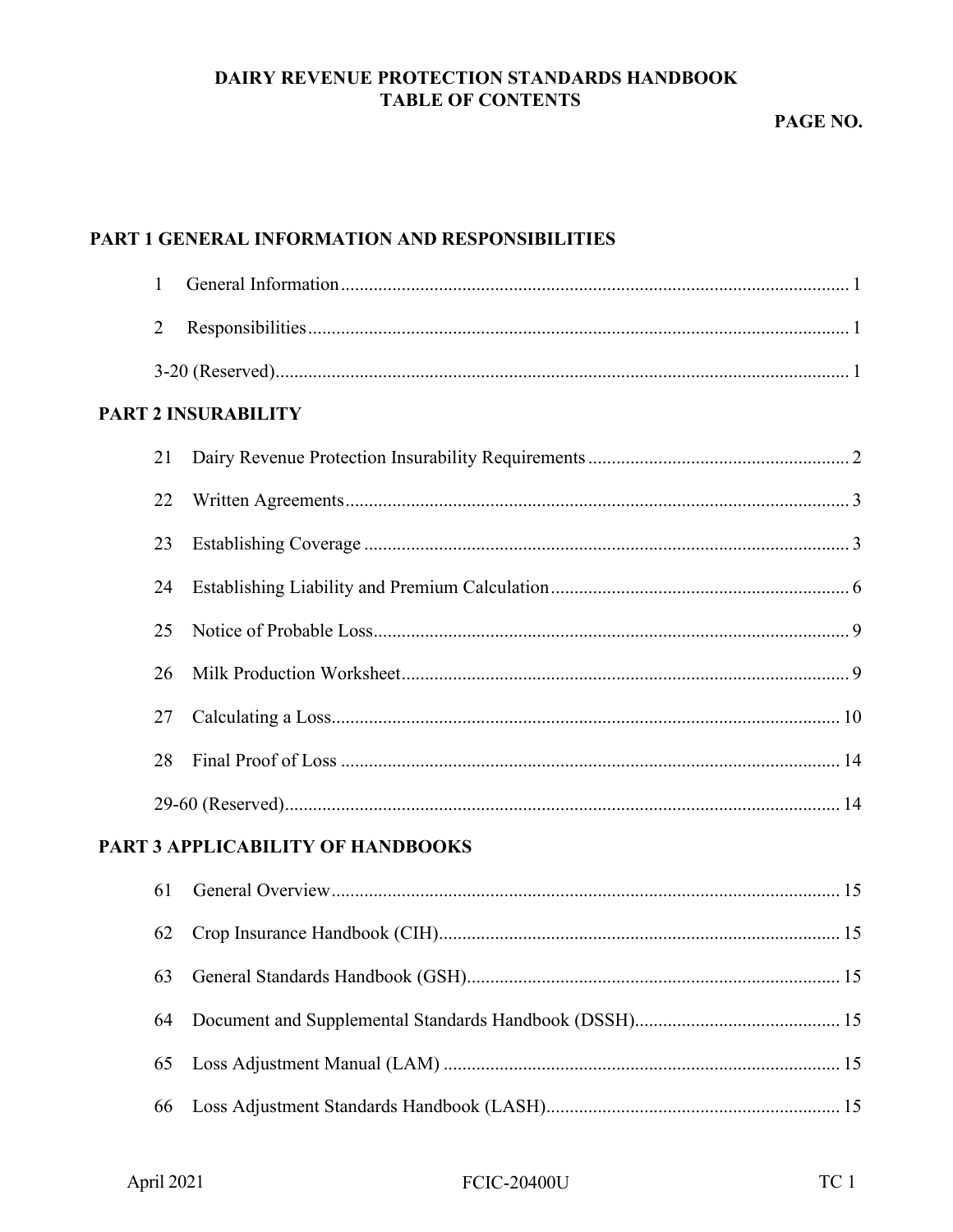#### **DAIRY REVENUE PROTECTION STANDARDS HANDBOOK TABLE OF CONTENTS**

### **PAGE NO.**

| <b>EXHIBITS</b>         |  |
|-------------------------|--|
| $\mathbf{1}$            |  |
| $\overline{2}$          |  |
| 3                       |  |
| $\overline{\mathbf{4}}$ |  |
| 5                       |  |
| 6                       |  |
| 7                       |  |
| 8                       |  |
| 9                       |  |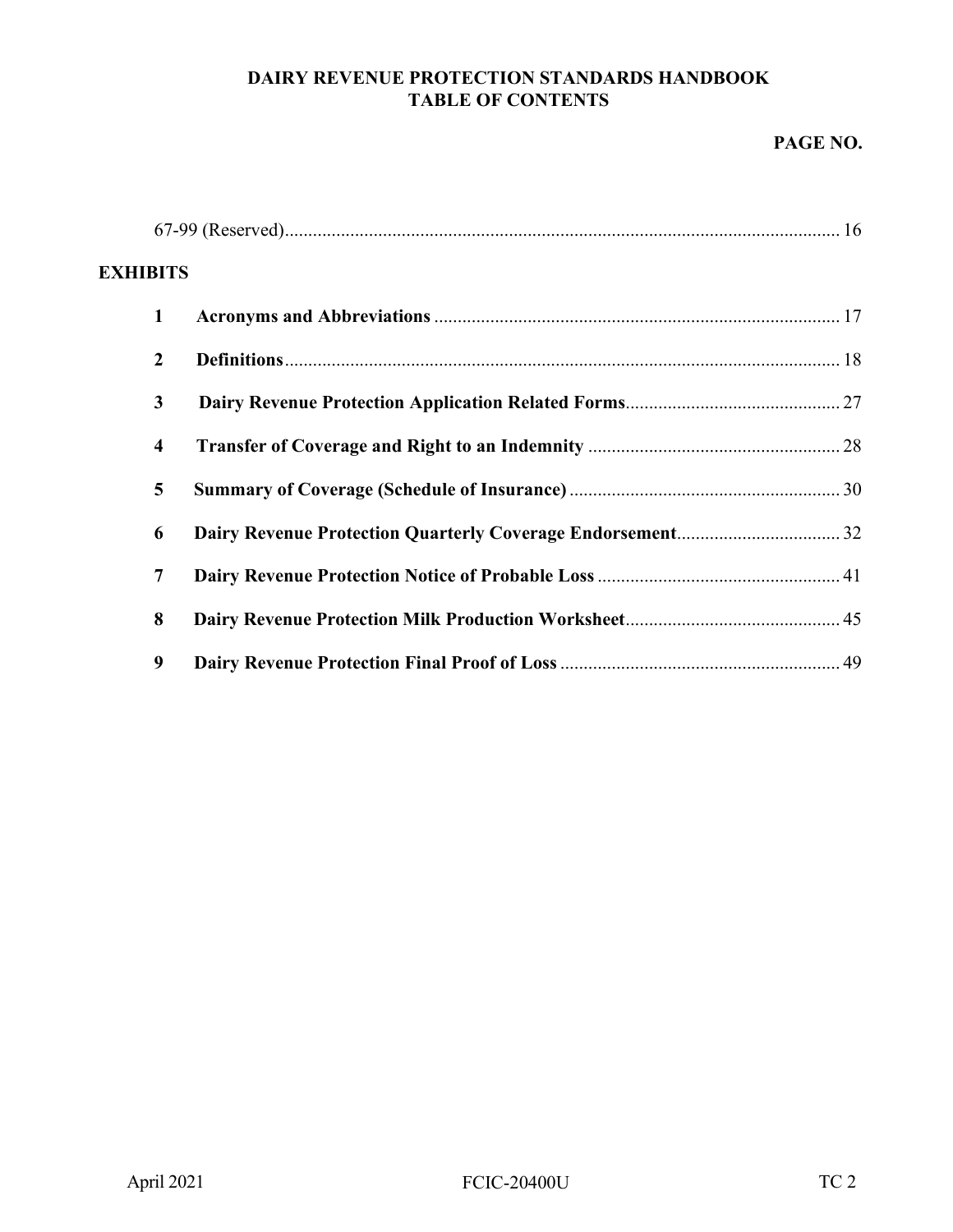#### <span id="page-6-0"></span>**1** General Information

#### **A. Purpose**

This handbook provides procedures for administering the Dairy Revenue Protection plan of insurance in accordance with the Dairy Revenue Protection Insurance Policy.

If there is a conflict between this handbook and the GSH or other FCIC approved handbook, this handbook controls. If there is a conflict between this handbook and the policy, the policy controls.

#### **B. Source of Authority**

The Dairy Revenue Protection is a privately-developed product submitted and approved by the FCIC Board of Directors in accordance with section 508(h) of the Federal Crop Insurance Act (the Act).

#### **C. Program Duration**

Dairy Revenue Protection is available beginning with the 2019 crop year.

#### **D. Approved Insurance Provider (AIP) Option to Offer**

In accordance with Section II. (a) (3) of the Livestock Price Reinsurance Agreement (LPRA), AIPs are not required to offer Dairy Revenue Protection to producers. Accordingly, each AIP must determine whether it will offer the Dairy Revenue Protection in the approved pilot area. AIPs that elect to offer the Dairy Revenue Protection must offer it to all eligible producers in the approved pilot area and must administer the program according to the policies approved and issued by FCIC, procedures in this handbook and the provisions of Section II. (a) (3) of the LPRA.

#### <span id="page-6-1"></span>2 Responsibilities

#### **A. AIP's Responsibilities**

AIPs must use standards, procedures, methods and instructions as authorized by FCIC in the sale and service of crop insurance contracts. Each AIP is responsible for using RMA approved procedure. AIPs should report any program issues or concerns to the Product Administration and Standards Division (PASD) of RMA.

#### **B. Insured's Responsibilities**

To be eligible for Dairy Revenue Protection, the insured must comply with all terms and conditions of the dairy Revenue Protection policy.

#### <span id="page-6-2"></span>**3-20 (Reserved)\_\_\_\_\_\_\_\_\_\_\_\_\_\_\_\_\_\_\_\_\_\_\_\_\_\_\_\_\_\_\_\_\_\_\_\_\_\_\_\_\_\_\_\_\_\_\_\_\_\_\_\_\_\_\_\_\_\_\_\_\_\_\_\_\_\_\_\_\_**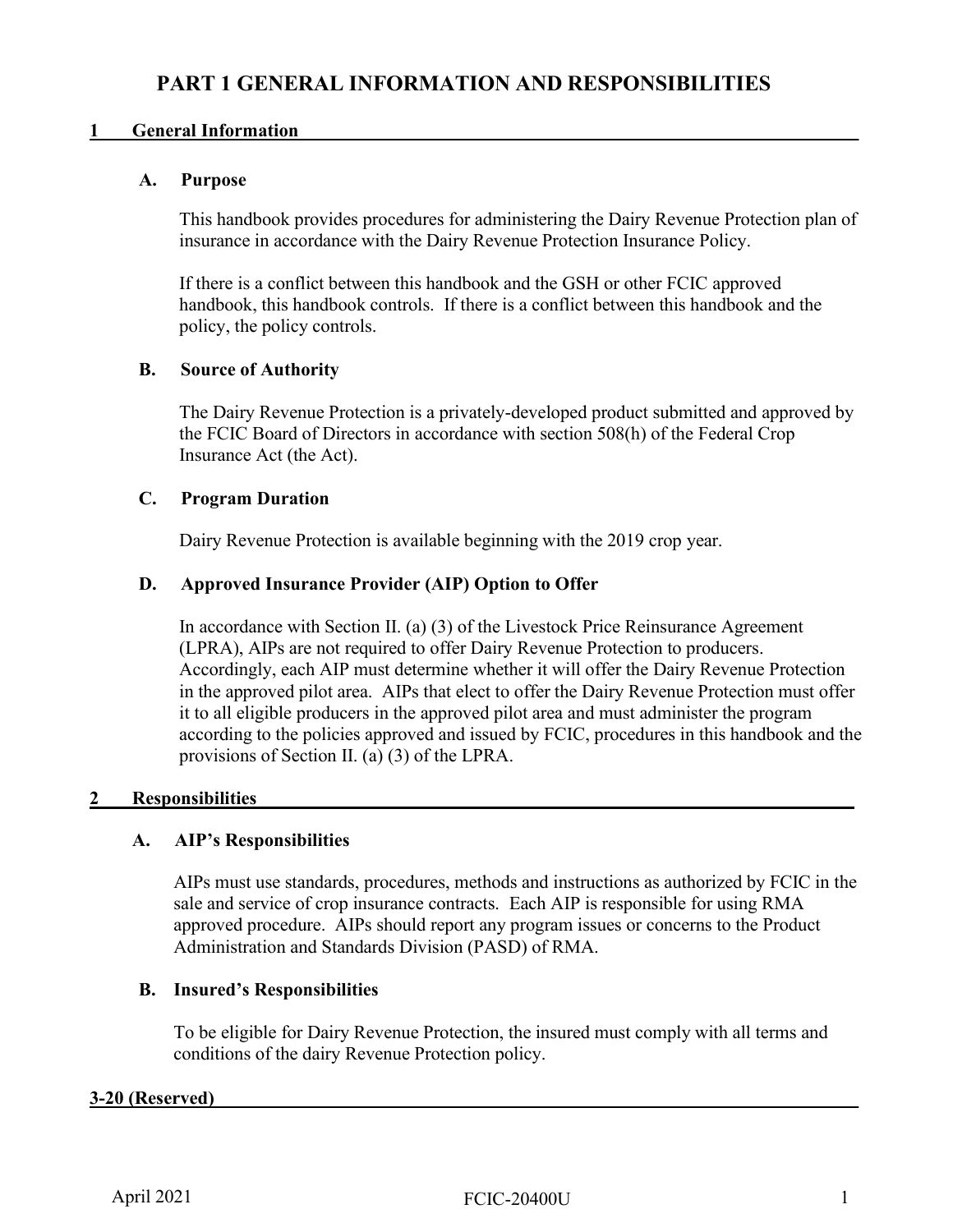# **PART 2 INSURABILITY**

#### <span id="page-7-1"></span><span id="page-7-0"></span>21 Dairy Revenue Protection Insurability Requirements

#### **A. Application**

Dairy Revenue Protection is a continuous policy and will remain in effect for each crop year following the acceptance of the original application until cancelled by the insured or AIP in accordance with the terms of the policy.

The original application can be submitted at any time during the crop year. It must be completed by the insured and received by the agent not later than the sales closing date for which coverage is requested under a quarterly coverage endorsement.

It is recommended that the producer complete the initial application before electing coverage on the quarterly coverage endorsement to ensure the producer is eligible to participate in the crop insurance program. Early completion of an application also confirms whether the producer is compliant with the conservation provisions and, if applicable, qualifies as a beginning farmer or rancher, or veteran farmer or rancher. These determinations may impact the producer's coverage decisions. According to GSH paragraph 303, if the BFR/VFR application is received before a QCE is purchased, then the BFR/VFR would be applicable for the crop. If the BFR/VFR application is received after a QCE is purchased, then the BFR/VFR would not be applicable for the current crop year but would be applicable to the next crop year if the AIP accepts the application.

In the event of a possible loss, this policy requires the insured to submit the milk marketing records. To further confirm a producer's eligibility for Dairy Revenue Protection coverage, it is recommended that the agent review the applicant's records when the producer completes the application to verify the entity, tax id and other application data, and to confirm the producer is retaining records needed later in the coverage cycle.

Finally, a dairy producer can only apply for a Dairy Revenue Protection policy through one AIP during a single crop year. An existing DRP insured can *transfer* to a different AIP by the DRP cancellation date and begin the *next* crop year with a new AIP. For example, an insured has 2022 DRP coverage with AIP A that overlaps into the 2023 crop year. The insured transfers to AIP C for 2023. The first 2023 quarterly coverage endorsement the insured purchases with AIP C is for the same months as the last 2022 quarter insured with AIP A.

NOTE: Because the DRP policy allows an insured to purchase up to five quarters of coverage at one time, it is possible for an insured's coverage to overlap into the next crop year/reinsurance year. In the case of a transfer, the insured could have individual 3-month quarters that are insured with two AIPs, but each AIP insures that quarter for a different crop year.

#### **B. Application Completion Instructions**

(1) AIPs can use existing application-related forms for Dairy Revenue Protection. The elements required on application related forms for Dairy Revenue Protection are similar to such forms for other policies. The crop information items required on the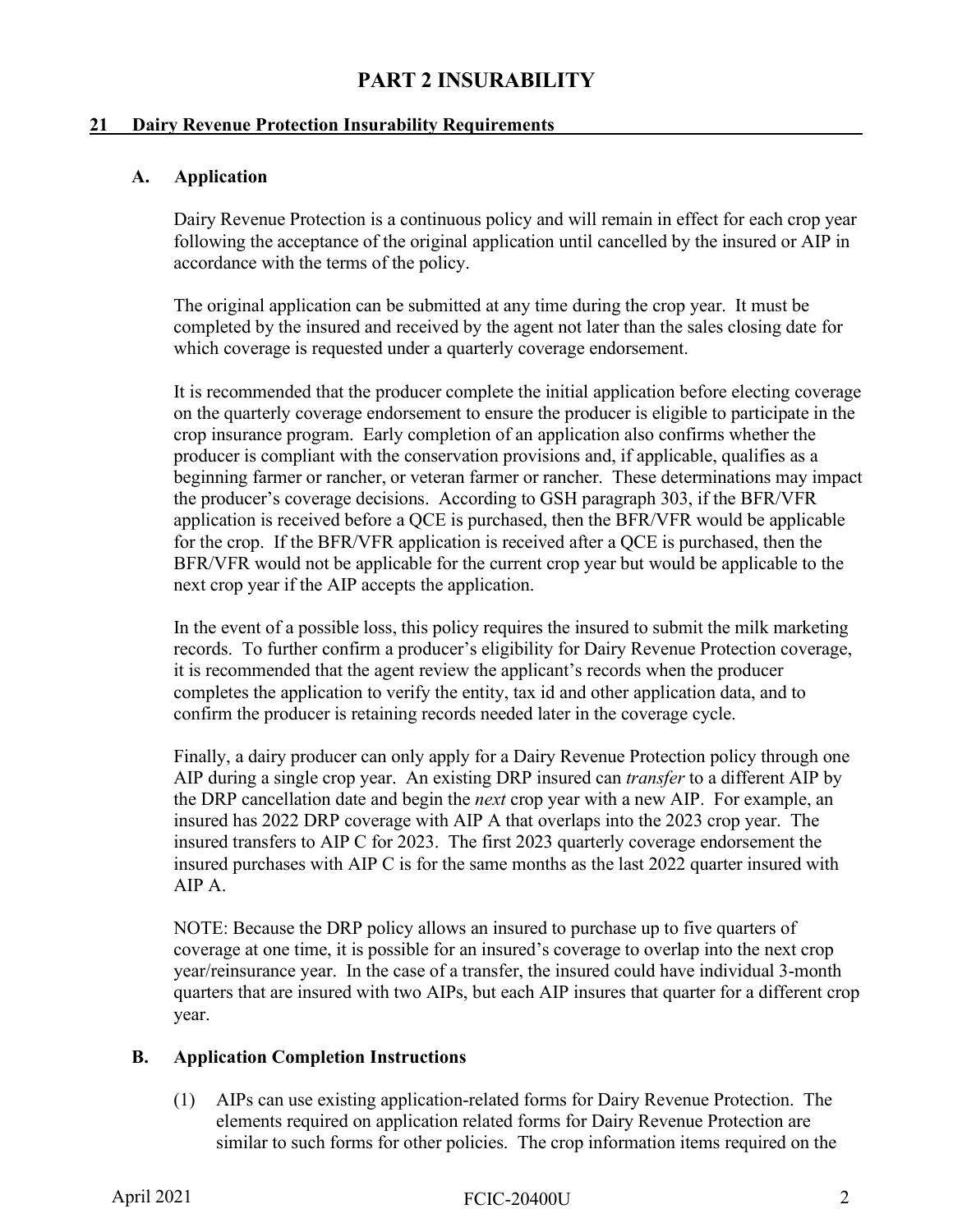application for Dairy Revenue Protection are effective crop year, state, county, crop and plan of insurance. Coverage level, price, etc. are not required on the application; these elements are part of the quarterly coverage endorsement form.

- (2) Instructions for crop information to be entered on the application:
	- (a) Effective crop year is the twelve-month period, beginning July 1 and ending the following June 30, which is designated by the calendar year in which it ends.
	- (b) State where the milk storage tank of the dairy operation is physically located. Only one application is required per state and all the milk produced within a state is covered under this policy. A separate application is required to insure milk produced in another state.
	- (c) County is any county, parish, or other political subdivision of a state shown on the accepted application where the milk storage tank of the dairy operation is physically located. If the dairy operation spans multiple counties within the state, then the application county will be the county elected by the insured as indicated on the application. Only one application is required per state and all the milk produced within a state is covered under this policy. A separate policy is required to insure milk produced in another state.
	- (d) Crop is Milk.
	- (e) Plan of insurance is Dairy Revenue Protection.

#### <span id="page-8-0"></span>22 Written Agreements

Written agreements are not allowed under Dairy Revenue Protection.

#### <span id="page-8-1"></span>23 Establishing Coverage

#### **A. Quarterly Coverage Endorsement**

The quarterly coverage endorsement is required to obtain Dairy Revenue Protection coverage. A quarterly coverage endorsement must be submitted on the AIP's form within the sales period for each quarterly insurance period in which the insured elects coverage. There can be multiple quarterly coverage endorsements for the same quarterly insurance period but they cannot cover the same pounds of milk.

See Exhibit 6 for form standards and form completion instructions.

#### **B. Sales Closing Date and Sales Period**

The sales closing date is each day, in the specified sales timeframe, during which coverage is available for purchase.

The sales period begins when the coverage prices and rates are posted on the RMA website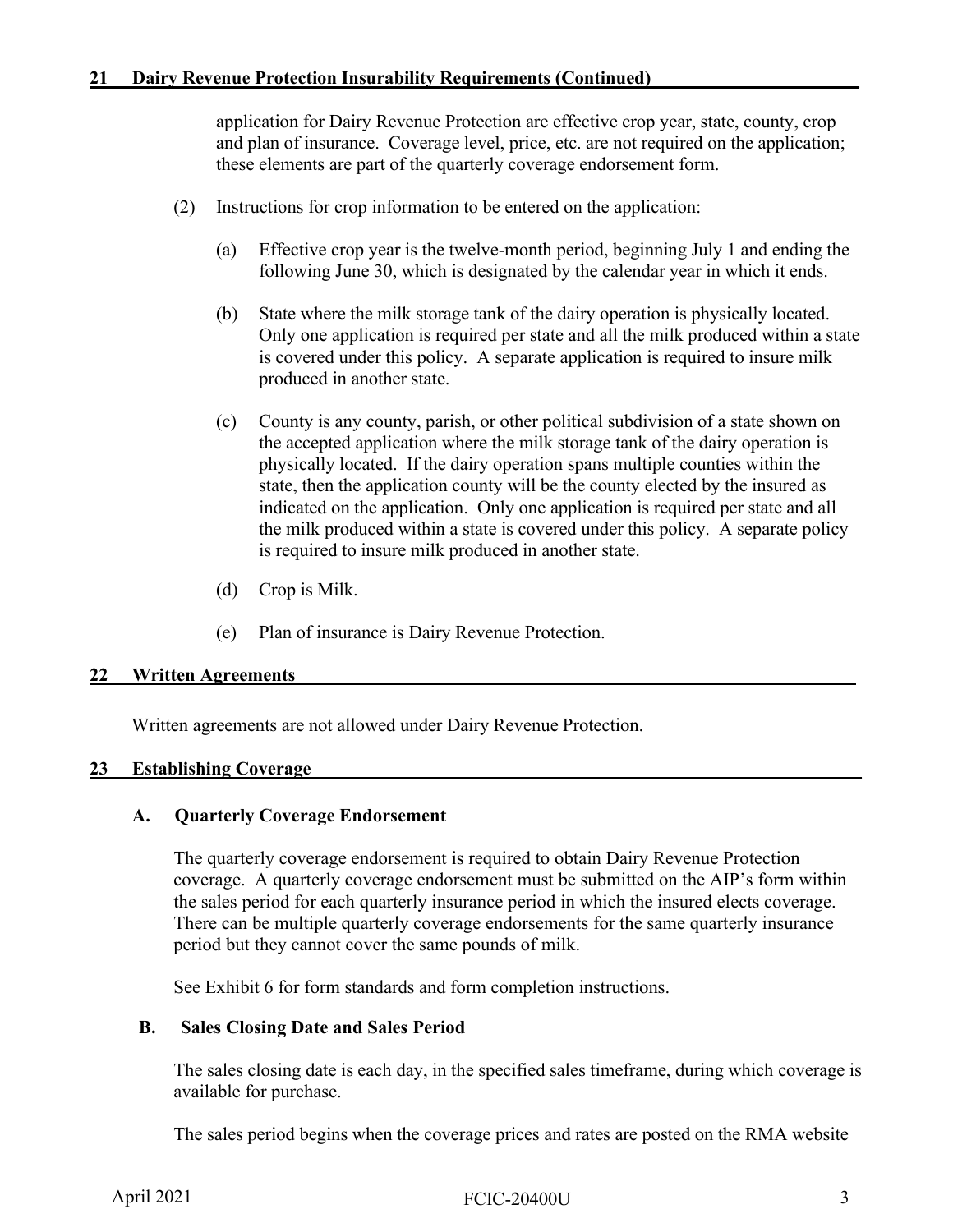#### **23 Establishing Coverage (Continued)\_\_\_\_\_\_\_\_\_\_\_\_\_\_\_\_\_\_\_\_\_\_\_\_\_\_\_\_\_\_\_\_\_\_\_\_\_\_\_\_\_\_\_\_\_\_\_\_**

and ends at 9:00AM Central time of the following business day in which the insured can purchase quarterly endorsements.

#### **C. Other Insurance**

The Dairy Revenue Protection policy allows the insured to have other livestock policies covering milk for the same crop year. Only one policy can have endorsements in effect for the quarterly insurance period. For example, if one policy is Dairy Revenue Protection and the other is a livestock policy insuring the same milk in at least one month during the quarterly insurance period, the policy with the earliest date of endorsement for the quarterly insurance period will be in force and the other endorsement will be void.

#### **D. Quarterly Insurance Periods**

The quarterly insurance period refers to the quarter or three-month period selected for coverage. A producer can purchase up to five quarters into the future on any sales closing date. There are eight unique quarterly insurance periods available during a crop year. Throughout a crop year, there are always five quarterly insurance periods available for quoting premium and obtaining coverage with the exception of June  $16 - 30$ , when only four quarterly insurance periods are available. For example, the eight quarters available during the 2022 crop year begin with Oct – Dec 2021 and end with July – Sep 2023.

The available quarterly insurance periods can be viewed in the actuarial documents.

The applicable crop year is determined by the effective date of the quarterly coverage endorsement.

It is possible to have multiple quarterly coverage endorsements providing coverage for the same quarterly insurance period with different crop years, potentially insured under different AIPs if the insured transfers their policy between crop years.

| Quarterly Insurance Period 801 - 808 |         |       |         | Sales Available |         |       | <b>Sales Not Available</b> |         |
|--------------------------------------|---------|-------|---------|-----------------|---------|-------|----------------------------|---------|
| Calendar Year                        | 2021    | 2022  | 2022    | 2022            | 2022    | 2023  | 2023                       | 2023    |
| <b>Sales Dates</b>                   | $Oct -$ | Jan - | Apr $-$ | $Jul -$         | $Oct -$ | Jan - | Apr -                      | $Jul -$ |
|                                      | Dec     | Mar   | Jun     | Sep             | Dec     | Mar   | Jun                        | Sep     |
| July $1 -$ Sep 15                    | 801     | 802   | 803     | 804             | 805     | 806   | 807                        | 808     |
| Sep $16 - Dec 15$                    | 801     | 802   | 803     | 804             | 805     | 806   | 807                        | 808     |
| Dec $16 - \text{Mar } 15$            | 801     | 802   | 803     | 804             | 805     | 806   | 807                        | 808     |
| Mar $16 -$ June 15                   | 801     | 802   | 803     | 804             | 805     | 806   | 807                        | 808     |
| June $16 -$ June 30                  | 801     | 802   | 803     | 804             | 805     | 806   | 807                        | 808     |

## **E. Type - Pricing Options**

The Dairy Revenue Protection offers two pricing options. The class pricing option and the component pricing option. These pricing options are designed to allow producers to customize their price elections to more accurately reflect their price risk.

The class pricing option uses a combination of class III and class IV milk prices based on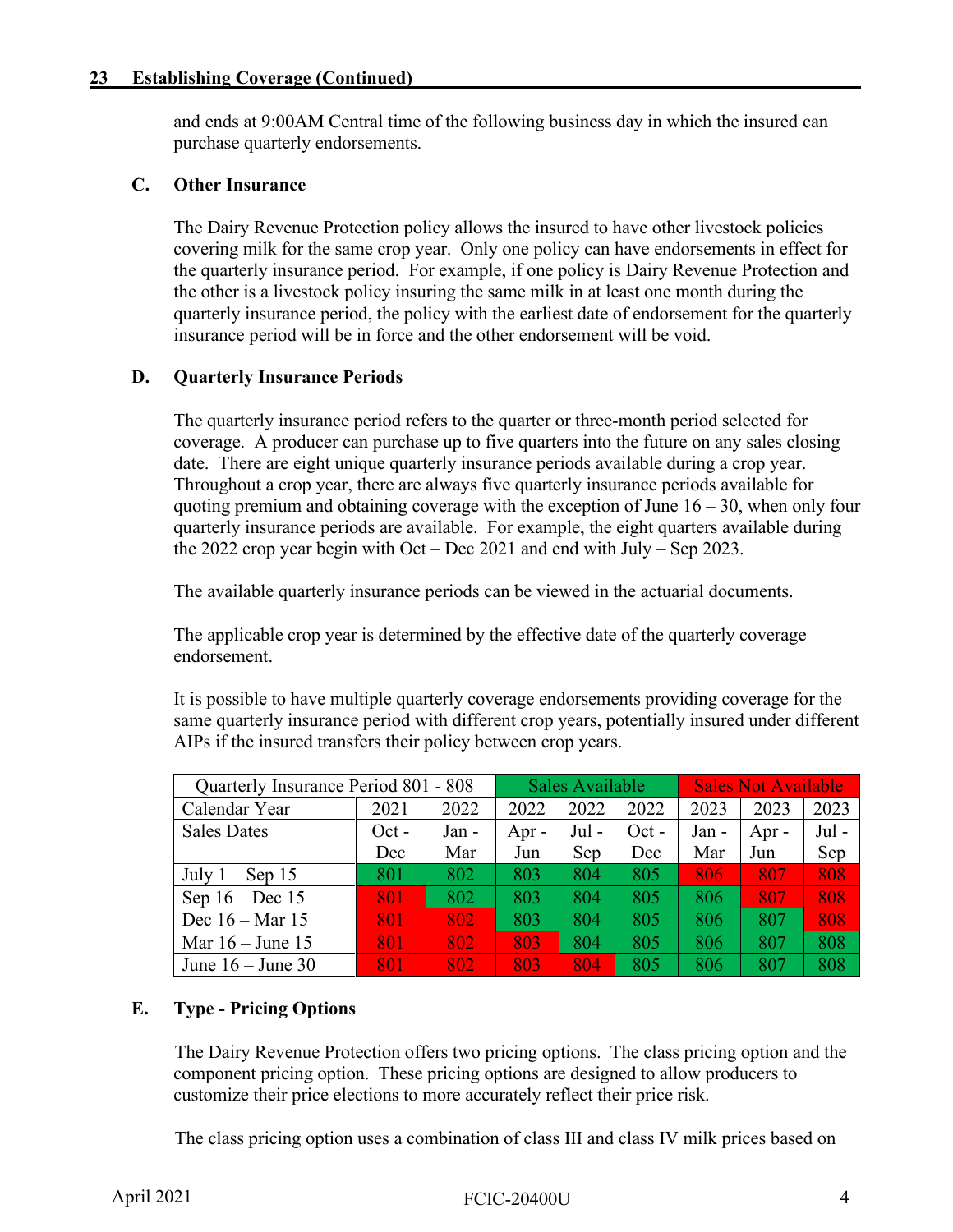insured's declared class price weighting factor.

The component pricing option uses a combination of butterfat, protein, other solids and nonfat solid values based on the insured's declared butterfat test, declared protein test and declared component price weighting factor.

The insured may purchase separate quarterly coverage endorsements for the same quarterly insurance period, including those purchased in two different crop years, and each quarterly coverage endorsement may have different elections, including switching between the class pricing option and the component pricing option on each of the quarterly coverage endorsements purchased.

#### **F. Class Pricing Option**

The insured reviews the expected class III and class IV milk prices published in the actuarial documents for the applicable quarterly insurance period(s) to be covered by a quarterly coverage endorsement. The insured declares their class price weighting factor to determine the percentage of class III milk price used as a basis of the total price per cwt. The percentage of class IV milk price used as a basis of the total price per cwt is 1 minus the declared class price weighting factor. This allows the insured to establish coverage for prices to mirror their expected milk utilization.

Example: The cells highlighted in yellow are the insured's decisions necessary to determine the price used to calculate coverage.

|           | Expected Class III Milk Price/cwt       | Declared Class Price Weighting Factor         |           |  |
|-----------|-----------------------------------------|-----------------------------------------------|-----------|--|
|           | <b>Expected Class IV Milk Price/cwt</b> | 1 minus Declared Class Price Weighting Factor |           |  |
| Class III | \$17.25                                 | 0.50                                          | \$8.6250  |  |
| Class IV  | \$16.25                                 | \$8.1250<br>0.50                              |           |  |
|           |                                         |                                               |           |  |
|           |                                         | Total Calculated Class Price per cwt          | \$16.7500 |  |

 The insured may purchase separate quarterly coverage endorsements for the same quarterly insurance period, including those purchased in two different crop years, and each quarterly coverage endorsement may have different elections.

#### **G. Component Pricing Option**

The insured reviews the expected values per pound for butterfat, protein, other solids and nonfat solids published in the actuarial documents for the applicable quarterly insurance period(s) to be covered by a quarterly coverage endorsement. The insured declares their butterfat test pounds, protein test pounds and the component price weighting factor. The declared butterfat test elected can be no less than 3.25 pounds and no more than 5.5 pounds, in 0.05-pound increments. The declared protein test elected can be no less than 2.75 pounds and no more than 4.5 pounds, in 0.05-pound increments. The declared component price weighting factor is a percentage value, chosen by the insured, to be used for determining the actual and expected component pricing milk revenue. The declared component price weighting factor is the percentage of protein and other solids price used to determine your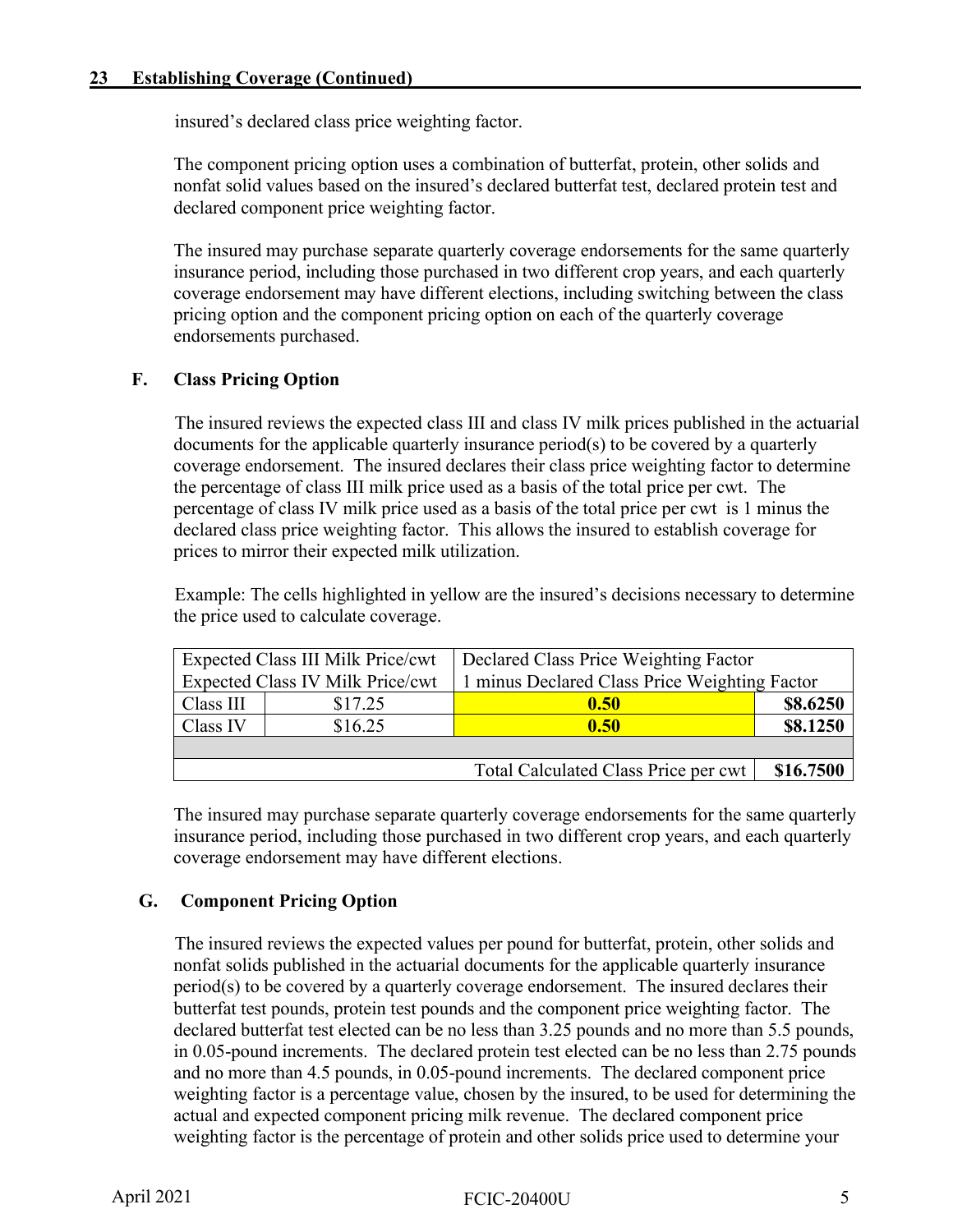liability. The difference between 100% and component price weighting factor is the percentage of the nonfat solids price used to determine the liability.

In the event a protein price or other solids price is not published but a nonfat solids price is published, the components of butterfat, protein and other solids will not be available for purchase on that day but the butterfat and nonfat solids will be available for purchase. In that case, declared component price weighting factor must equal 0.00. Likewise, if the nonfat solids price is not published but the protein price and other solids price are published, the components of butterfat and nonfat solids will not be available for purchase that day, but the butterfat, protein and other solids will be available for purchase. In that case, declared component price weighting factor must equal 1.00.

The other solids test is fixed at 5.7 pounds per 100 pounds of milk. The nonfat solids test is determined by adding the declared protein test to the 5.7 other solids test. Example: Protein  $4.00 +$ Other Solids  $5.7 = 9.70$  Nonfat Solids.

The expected value per hundredweight is obtained from the actuarial documents for the applicable quarterly insurance period selected. These elections allow the insured to establish coverage for prices to mirror their expected milk components.

 Example: The cells highlighted in yellow are the insured's decisions necessary to determine the price used to calculate coverage.

| Expected Value/ pound                            |           | <b>Declared Test Pounds</b>                              | Calculated Value/ cwt |  |  |  |
|--------------------------------------------------|-----------|----------------------------------------------------------|-----------------------|--|--|--|
| <b>Butterfat</b>                                 | \$2.50    | 4.80                                                     | \$12.0000             |  |  |  |
| Protein                                          | \$1.70    | 4.00                                                     | \$6.8000              |  |  |  |
| Other Solids                                     | \$0.31    | 5.7                                                      | \$1.7670              |  |  |  |
| Total Value Butterfat, Protein and Other Solids  |           |                                                          | \$20.5670             |  |  |  |
| Declared Component Price Weighting Factor        |           |                                                          | .50                   |  |  |  |
|                                                  |           | Value Butterfat, Protein and Other Solids of Total Price | \$10.2835             |  |  |  |
|                                                  |           |                                                          |                       |  |  |  |
| Nonfat Solids                                    | \$0.80    | 9.70                                                     | \$7.7600              |  |  |  |
| Butterfat value                                  | \$12.0000 |                                                          |                       |  |  |  |
| <b>Total Value Butterfat and Nonfat Solids</b>   |           |                                                          | \$19.7600             |  |  |  |
| 1 minus Component Price Weighting Factor         |           |                                                          | .50                   |  |  |  |
| Value Butterfat and Nonfat Solids of Total Price |           |                                                          | \$9.8800              |  |  |  |
|                                                  |           |                                                          |                       |  |  |  |
| $$10.2835 + $9.8800 = Total Component Price/cwt$ |           |                                                          | \$20.1635             |  |  |  |

 The insured may purchase separate quarterly coverage endorsements for the same quarterly insurance period, including those purchased in two different crop years, and each quarterly coverage endorsement may have different elections.

#### <span id="page-11-0"></span>**24 Establishing Liability and Premium Calculation \_\_\_\_\_\_\_\_\_\_\_\_\_\_\_\_\_\_\_**

#### **A. Declared Covered Milk Production**

The declared covered milk production is the pounds of milk production chosen by the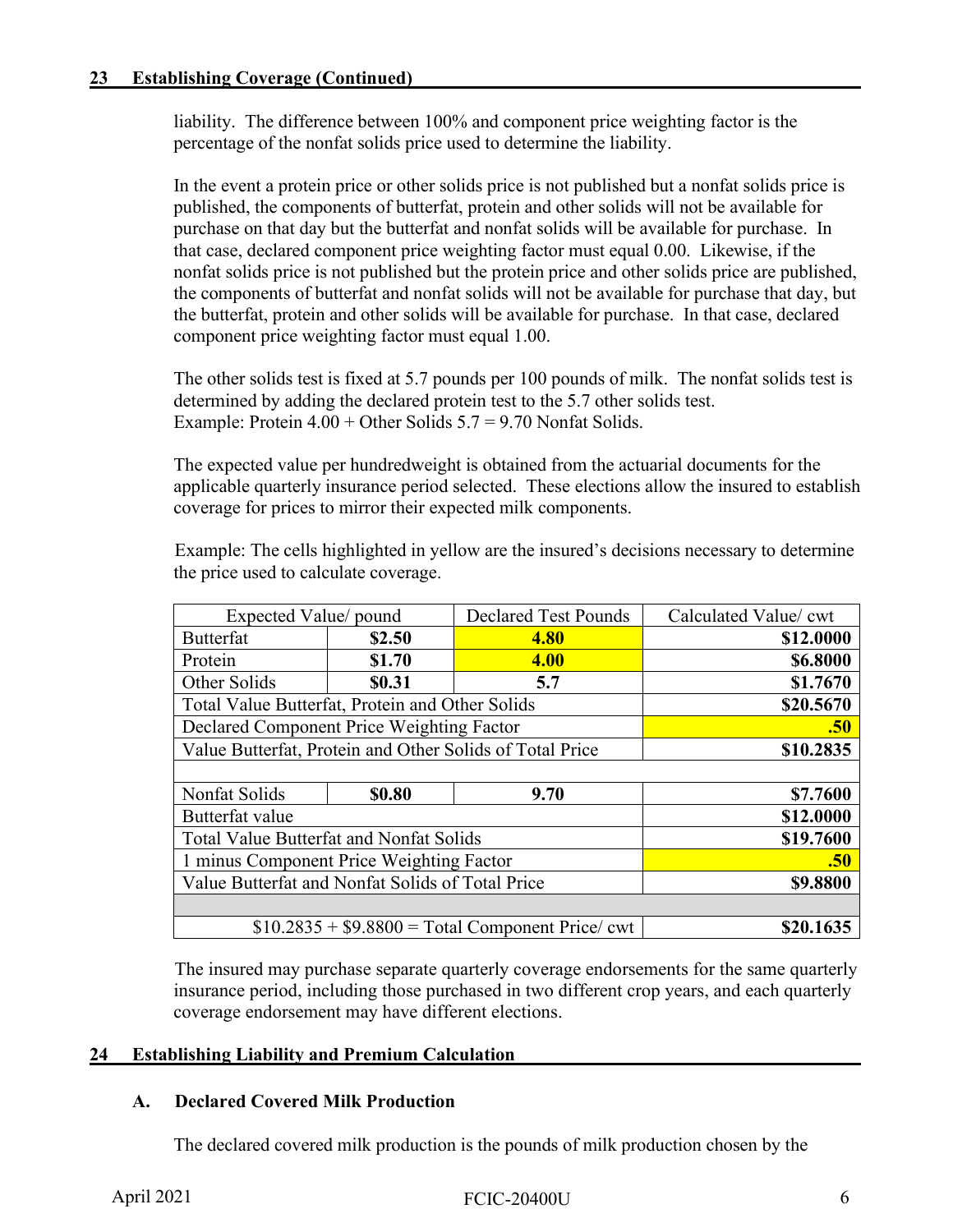#### 24 Establishing Liability and Premium Calculation (Continued)

insured to establish the basis of coverage for the quarterly insurance period for each quarterly coverage endorsement. The insured may choose different amounts of declared covered milk production for each type and practice indicated on the quarterly coverage endorsement. There can be multiple quarterly coverage endorsements for the same quarterly insurance period, but they cannot cover the same milk.

#### **B. Coverage Level**

The coverage level is the coverage level percentage chosen by the insured between 80 percent and 95 percent, in 5 percent increments, used to determine the dairy revenue protection expected and final revenue guarantee. The insured may choose a different coverage level for each type and practice indicated on the quarterly coverage endorsement.

#### **C. Protection Factor**

The protection factor is a numeric value chosen by the insured for each type and practice between 1.00 and 1.50, in 0.05 increments. The protection factor is used to calculate the policy protection and impacts both the premium and indemnity proportionally. The insured may choose a different protection factor for each type and practice indicated on the quarterly coverage endorsement.

#### **D. Declared Share**

The declared share is the percentage interest in the insured milk as an owner at the time insurance attaches.

#### **E. Name of Other Person(s) Sharing in the Crop**

If the insured has less than 100 percent interest in the milk, may list the name of each person with an ownership share in the milk on the quarterly coverage endorsement.

#### **F. Expected Milk Production Per Cow**

Expected milk production per cow is the expected milk production in pounds per cow as shown in the actuarial documents for the quarterly insurance period and for the pooled production region in which the dairy operation is insured.

#### **G. Example Liability and Premium Calculation for a Class Pricing Option (Type 831)**

| Producer Declarations:           |                                  |
|----------------------------------|----------------------------------|
| Declared covered milk production | $1,000,000$ pounds               |
| <b>State</b>                     | Wisconsin                        |
| Declared share                   | 100%                             |
| Expected milk production per cow | 6,000 pounds per cow per quarter |
| Coverage level                   | 95%                              |
| Protection factor                | 1.10                             |
| Subsidy rate                     | 44%                              |

Producer Declarations: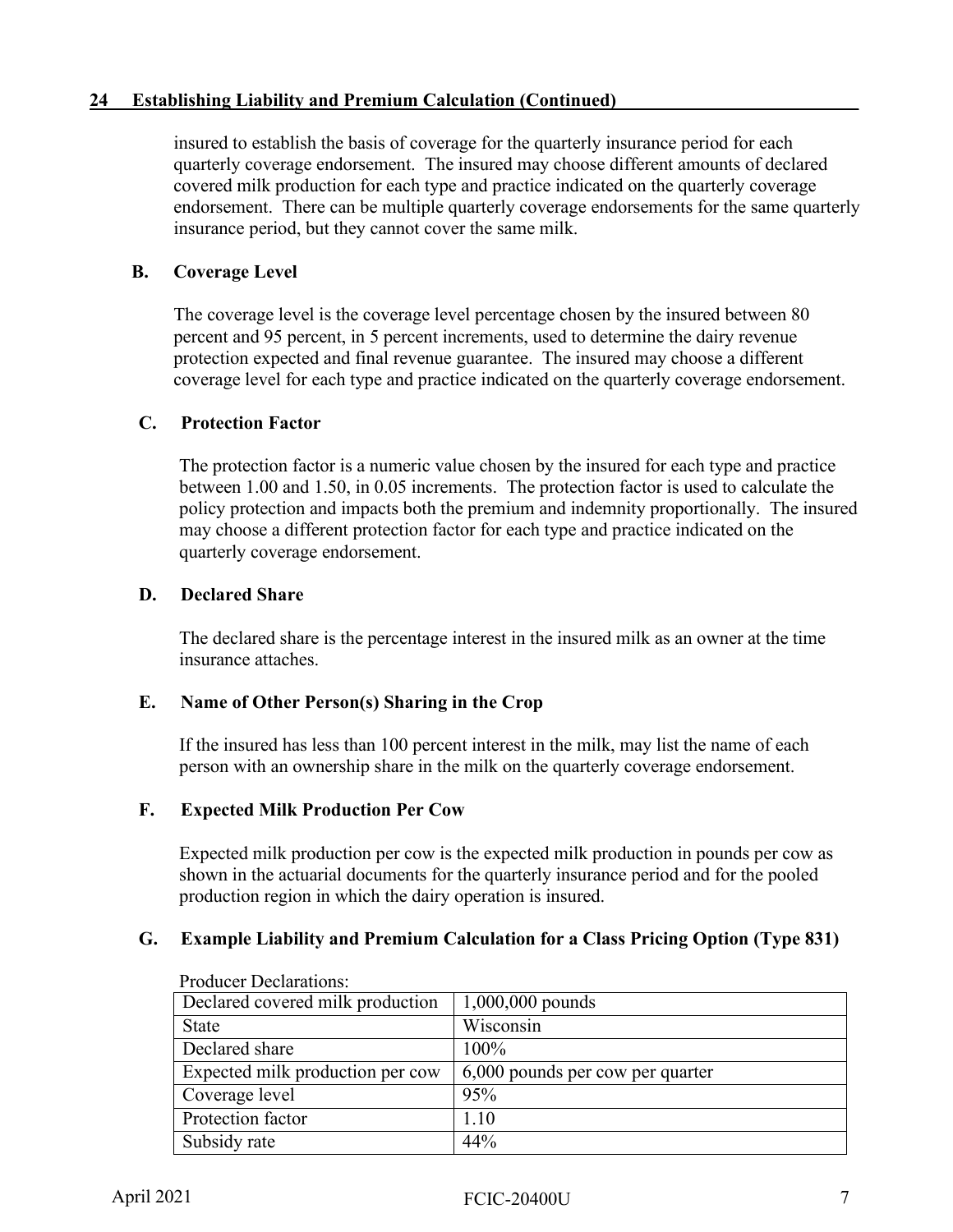#### 24 Establishing Liability and Premium Calculation (Continued)

| Declared class price weighting factor | 50%                    |
|---------------------------------------|------------------------|
| Expected class III milk price         | \$18 per hundredweight |
| Expected class IV milk price          | \$17 per hundredweight |

Step 1. Determine the liability used to calculate the premium

The liability used to calculate the premium is based on the information provided on the application and quarterly coverage endorsement.

Formula: ((expected class III price x declared class price weighting factor) + (expected class IV price x (1-declared class price weighting factor)) x declared covered milk production  $\div$ 100 x coverage level x declared share x protection factor.

 $$182,875 = ((\$18 \times 0.5) + (\$17 \times (1-0.5))) \times 1,000,000 \div 100 \times 0.95 \times 1.0000 \times 1.10$ 

Step 2. Determine the premium

The premium rate is based on the simulated losses under the class pricing option. For this example, the premium rate is \$0.024 per dollar of liability.

Gross Premium \$4389 = \$182,875 x \$0.024

Subsidy  $$1931 = $4389 \text{ x}$ .44

Producer premium \$2458 = \$4389 - \$1931

#### **H. Example Liability and Premium Calculation for a Component Pricing Option (Type 832)**

| Declared covered milk production | $1,000,000$ pounds               |
|----------------------------------|----------------------------------|
| <b>State</b>                     | Wisconsin                        |
| Declared share                   | 100%                             |
| Expected milk production per cow | 6,000 pounds per cow per quarter |
| Coverage level                   | 95%                              |
| Protection factor                | 1.10                             |
| Subsidy rate                     | 44%                              |

Producer Declarations:

| Producer Elections/Expected |  |
|-----------------------------|--|
|-----------------------------|--|

| Declared component price<br>weighting factor | 50%    |
|----------------------------------------------|--------|
| Declared butterfat test                      | 3.85   |
| Expected butterfat price                     | \$2.70 |
| Declared protein test                        | 3.15   |
| Expected protein price                       | \$1.90 |
| Other solids test                            | 5.70   |
| Expected other solids price                  | \$0.15 |
| Expected nonfat solids price                 | \$0.85 |

Step 1. Determine the liability used to calculate the premium

The liability used to calculate the premium is based on the information provided on the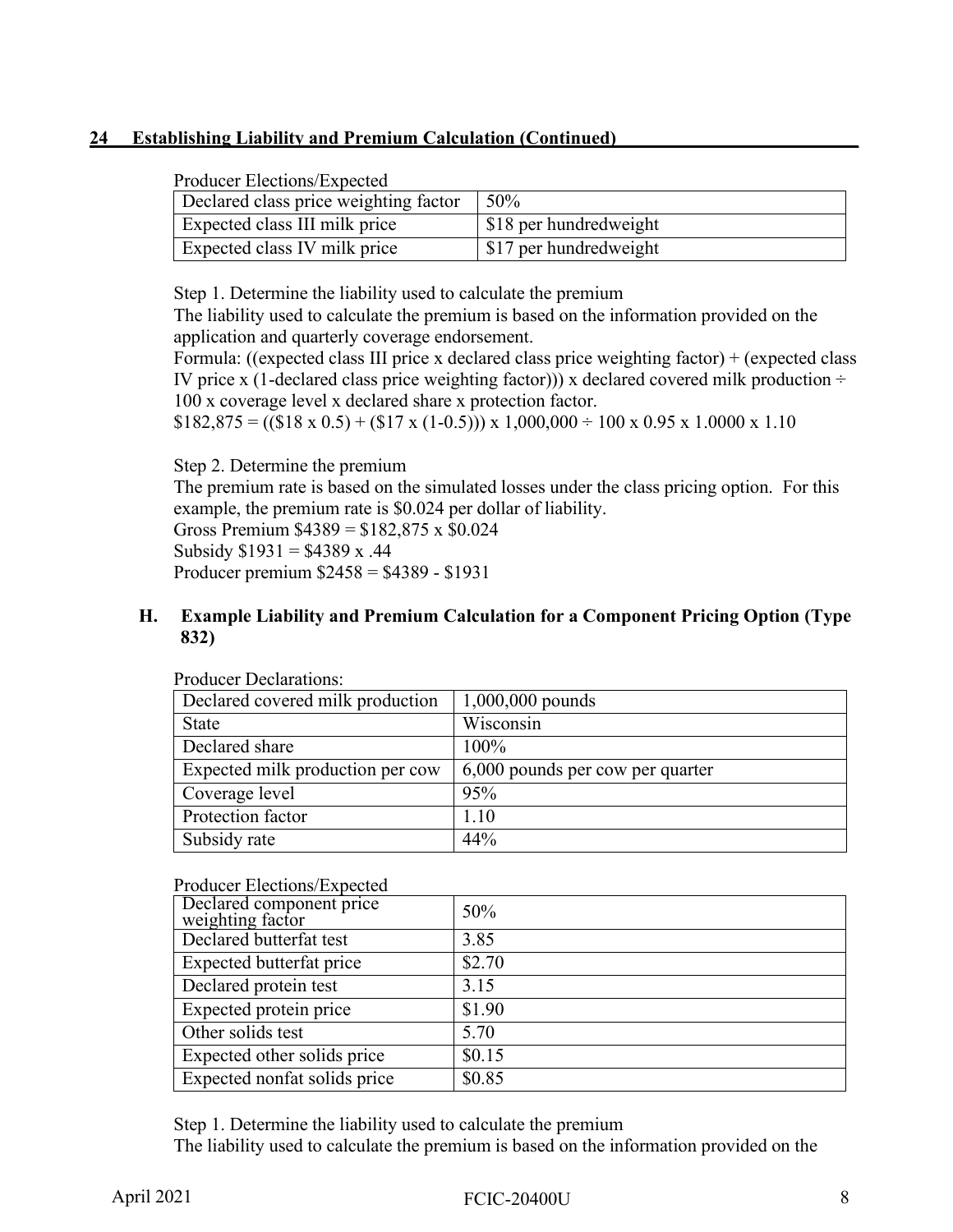#### 24 Establishing Liability and Premium Calculation (Continued)

application and quarterly coverage endorsement.

Formula: [(declared butterfat test x expected butterfat price + declared protein test x expected protein price  $+ 5.7$  x expected other solids price) x declared component priceweighting factor + (declared butterfat test x expected butterfat price + (declared protein test  $+ 5.7$ ) x expected nonfat solids price) x (1-declared component price weighting factor)] x declared covered milk production  $\div 100$  x your coverage level x declared share x protection factor.  $$183,672 = [(3.85 \times $2.70 + 3.15 \times $1.90 + 5.7 \times $0.15) \times .5 + (3.85 \times $2.70 + (3.15 + 5.7) \times$  $$0.85$ ) x (1-0.5)] x 1,000,000 ÷ 100 x 0.95 x 1.0000 x 1.10

Step 2. Determine the premium The premium rate is based on the simulated losses under the component pricing option. For this example, the premium rate is \$0.027 per dollar of liability. Gross Premium  $$4959 = $183,672 \times $0.027$ Subsidy  $$2182 = $4959 \text{ x}.44$ Producer premium \$2777 = \$4959 - \$2182

#### <span id="page-14-0"></span>**25 Notice of Probable Loss\_\_\_\_\_\_\_\_\_\_\_\_\_\_\_\_\_\_\_\_\_\_\_\_\_\_\_\_\_\_\_\_\_\_\_\_\_\_\_\_\_\_\_\_\_\_\_\_\_\_\_\_\_\_\_\_\_**

The notice of probable loss is used to notify the insured of a probable loss. In the case of a probable loss on insured milk, the AIP will send the insured a notice of probable loss approximately ten days after all Dairy Revenue Protection data applicable for the quarterly insurance period are released.

To receive an indemnity, the insured must submit a claim to the AIP on AIP's form and include all required documents, including the milk production worksheet, within sixty days (60) days following the date the notice of probable loss is issued. The insured should return the notice of probable loss to the AIP along with the milk production worksheet and the milk marketing records. See exhibit 7 for the notice of probable loss form standards and instructions.

#### <span id="page-14-1"></span>26 Milk Production Worksheet

#### **A. Milk Production Worksheet**

The milk production worksheet is due in the event of loss. The milk production worksheet must be accompanied by milk marketing records corresponding to the quarter insured from the insured dairy operation's milk cooperative or milk handler that provides records of the actual milk deliveries and, if applicable, the component levels in the milk sold. See exhibit 8 for the milk production worksheet form standards and instructions.

#### **B. Acceptable Records**

 Acceptable records are milk marketing records that provide the following information from the producer payroll report. This report is a supporting statement which shall show:

(1) The name, address, and payroll number or similar identifier of the producer;

(2) The monthly, or daily aggregated to monthly, total pounds received from that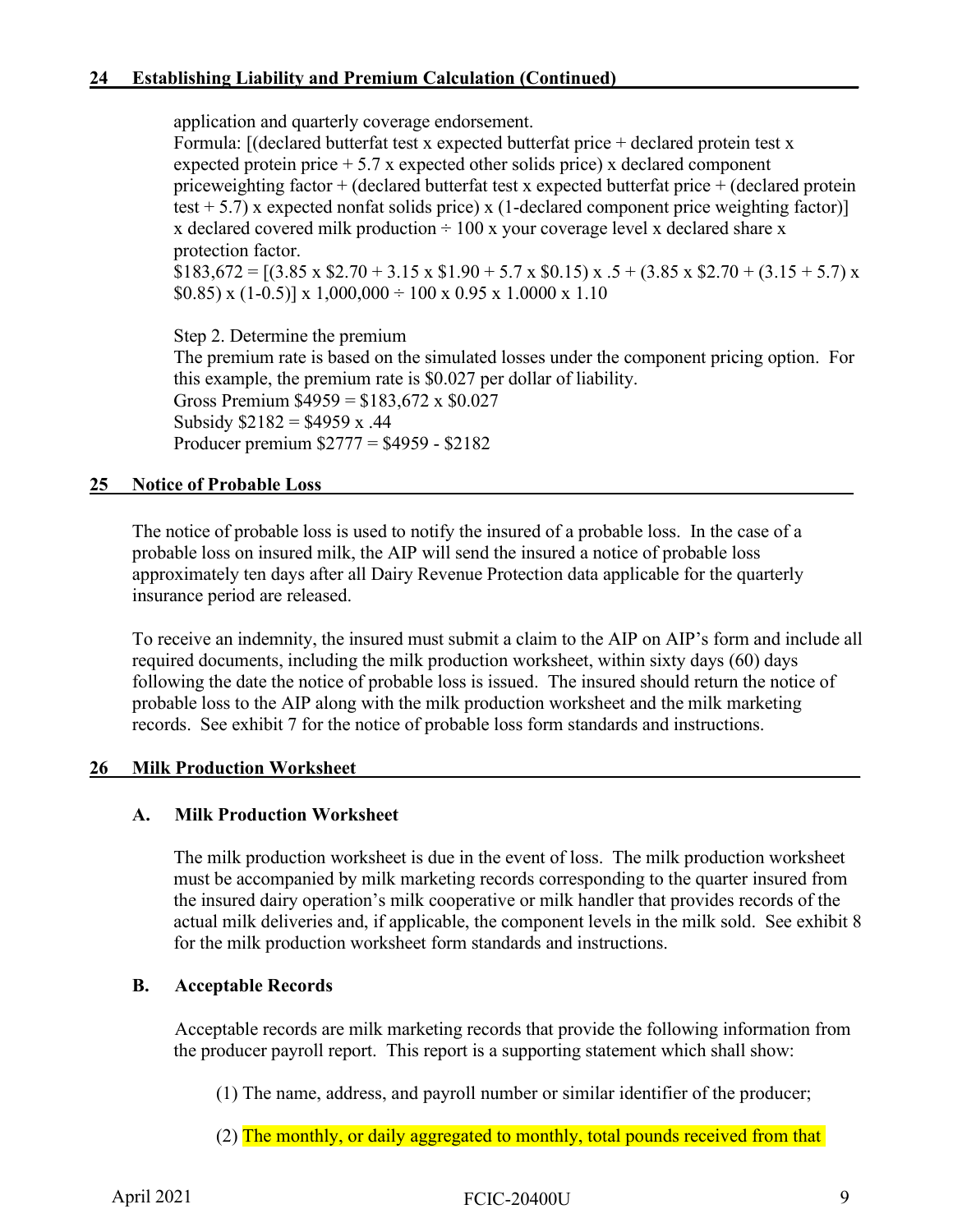producer; and if the component pricing option is elected;

(3) The total pounds of butterfat and protein contained in the producer's milk.

#### <span id="page-15-0"></span>**27 Calculating a Loss\_\_\_\_\_\_\_\_\_\_\_\_\_\_\_\_\_\_\_\_\_\_\_\_\_\_\_\_\_\_\_\_\_\_\_\_\_\_\_\_\_\_\_\_\_\_\_\_\_\_\_\_\_\_\_\_\_\_\_\_\_\_**

#### **A. Causes of Loss**

The causes of loss covered by this policy provides insurance only for the difference between the final revenue guarantee and actual milk revenue, times the actual share and protection factor, caused by natural occurrences in market prices and yields in the pooled production region. This Policy does not insure against the death or other loss or destruction of the dairy cattle, or against any other loss or damage of any kind whatsoever.

#### **B. Indemnity Calculation Example for Class Pricing Option (Type 831)**

Using the example in section 24 G as a basis of coverage.

| Actuals                        |                                    |  |  |
|--------------------------------|------------------------------------|--|--|
| Actual class III milk price    | \$15 per hundredweight             |  |  |
| Actual class IV milk price     | \$16 per hundredweight             |  |  |
| Actual milk production per cow | $6,120$ pounds per cow per quarter |  |  |
| Milk marketings                | $900,000$ pounds                   |  |  |

Step 1. Determine covered milk production

Verify with RMA if there is any declared covered milk production insured with another AIP for the same quarterly insurance period. Verify the producer's actual milk marketings as indicated on their milk production worksheet is sufficient to justify the declared covered milk production. Check if the milk marketings was equal to or greater than 85% of the declared covered milk production for all quarterly coverage endorsement in effect for the quarterly insurance period:

This calculation is total milk marketings greater than or equal to 85% times the declared covered milk production.

1,000,000 x 0.85 = 850,000. 900,000 > 850,000. Covered milk production = 1,000,000.

Step 2. Calculate the final class pricing milk revenue

Formula: ((expected class III price x declared class price weighting factor) + (expected class IV price x (1-declared class price weighting factor))) x covered milk production  $\div 100$ .  $$175,000 = ((\$18 \times 0.5) + (\$17 \times (1-0.5))) \times 1,000,000 \div 100$ 

Step 3. Calculate final revenue guarantee for the class pricing option Formula: expected class pricing milk revenue x coverage level.  $$166,250 = $175,000 \times 0.95$ 

Step 4. Calculate the yield adjustment factor Formula: Actual milk production per cow  $\div$  expected milk production per cow.  $1.0200 = 6{,}120 \div 6{,}000$ 

Step 5. Calculate the class pricing actual milk revenue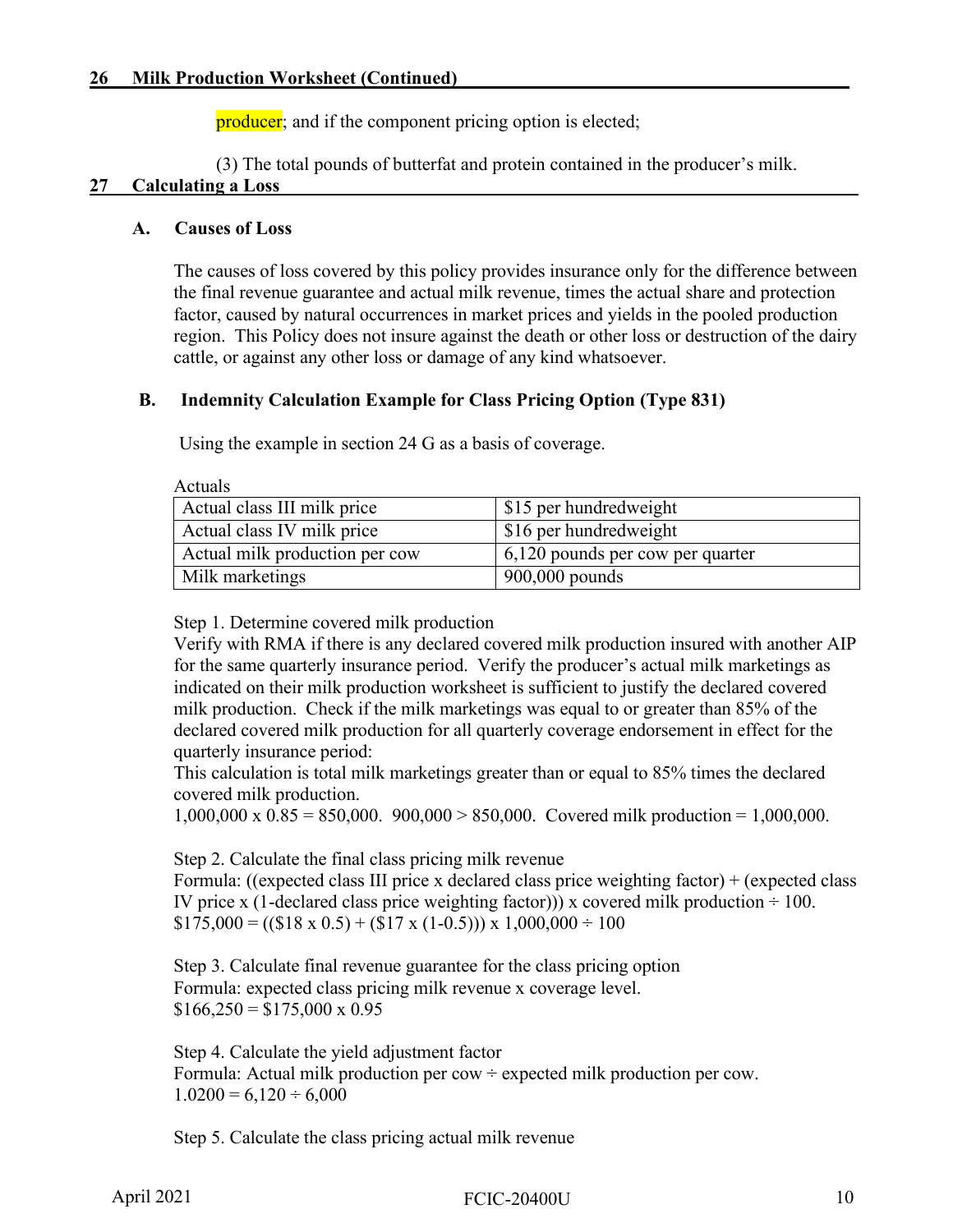$A$ <sub>c</sub> $A$ <sub>r</sub> $A$ <sup>1</sup>s

Formula: ((actual class III price x declared class price weighting factor) + (actual class IV price x (1-declared class price weighting factor))) x covered milk production x yield adjustment factor  $\div$  100.  $$158,100 = ((\$15 \times 0.5) + (\$16 \times (1-0.5))) \times 1,000,000 \times 1.0200 \div 100$ Step 6. Calculate the indemnity on class pricing policy

If the final revenue guarantee is less than the actual milk revenue, then no indemnity is due. If the final revenue guarantee is greater than the actual milk revenue an indemnity is due. In this example– (final revenue guarantee - actual milk revenue) x actual share x declared protection factor.

 $$8,965 = ($166,250 - $158,100) \times 1.0000 \times 1.10$ 

#### **C. Indemnity Calculation for Component Pricing Option (832)**

Using the example in section 24 H as a basis of coverage.

| 3.85                              |
|-----------------------------------|
| \$2.25                            |
| 3.15                              |
| \$1.70                            |
| 5.70                              |
| \$0.12                            |
| \$0.75                            |
| 6,120 Pounds per cow per quarter) |
| 900,000 pounds                    |
|                                   |

Step 1. Determine covered milk production

Verify with RMA to determine if there is any declared covered milk production insured with another AIP for the same quarterly insurance period. Verify the producer's actual milk marketings as indicated on their milk production worksheet is sufficient to justify the declared covered milk production. Check if the milk marketings was equal to or greater than 85% of the declared covered milk production for all quarterly coverage endorsement in effect for the quarterly insurance period:

This calculation is total milk marketings greater than or equal to 85% times the declared covered milk production.

1,000,000 times .85 equals 850,000. 900,000 greater than 850,000. Covered milk production equals 1,000,000.

Step 2. Determine if the actual butterfat test and the actual protein test are greater than 90% of the declared component values. Declared butterfat test 3.85, and the lower limit for actual is  $3.85$  x .90 = 3.47. The actual is greater than 90% of the declared test value so the final butterfat test is 3.85. 90% of the declared protein test 3.15 x .90 = 2.84; the actual test value is greater than 90% of the declared so the final protein test is 3.15.

Step 3. Calculate the final component pricing milk revenue

Formula:  $\int$  [final butterfat test x expected butterfat price  $+$  final protein test x expected protein price  $+ 5.7$  x expected other solids price) x declared component price weighting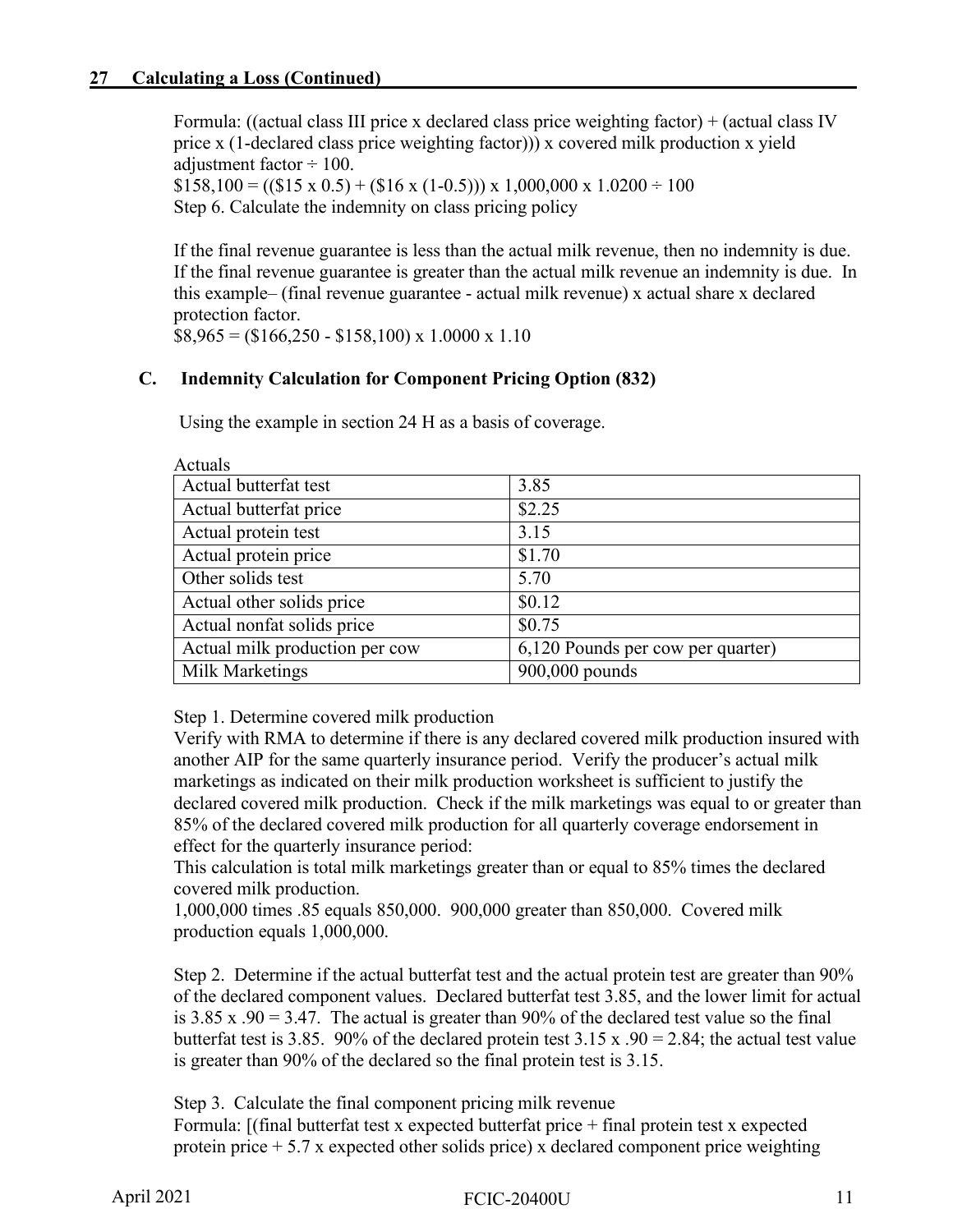factor + (final butterfat test x expected butterfat price + (final protein test  $+ 5.7$ ) x expected nonfat solids price) x (1-declared component price weighting factor)] x declared covered milk production  $\div$  100.  $$175,763 = [(3.85 \times $2.70 + 3.15 \times $1.90 + 5.7 \times $0.15) \times .5 + (3.85 \times $2.70 + (3.15 + 5.7) \times ]$ 

 $(0.85)$  x  $(1-0.5)$ ] x  $1,000,000 \div 100$ 

Step 4. Calculate final revenue guarantee for the component pricing option Formula: final component pricing milk revenue x coverage level.  $$166,975 = $175,763 \times 0.95$ 

Step 5. Calculate the yield adjustment factor Formula: Actual milk production per cow  $\div$  expected milk production per cow.  $1.0200 = 6{,}120 \div 6{,}000$ 

Step 6. Calculate the actual milk revenue for the component pricing option Formula:  $\int$  [final butterfat test x actual butterfat price + final protein test x actual protein price + 5.7 x actual other solids price) x declared component price weighting factor + (final butterfat test x actual butterfat price + (final protein test  $+ 5.7$ ) x actual nonfat solids price) x (1-declared component price weighting factor)] x declared covered milk production x yield adjustment factor  $\div$  100.

 $$153,008 = [(3.85 \times $2.25 + 3.15 \times $1.70 + 5.7 \times $0.12) \times .5 + (3.85 \times $2.25 + (3.15 + 5.7) \times ]$  $$0.75$ ) x (1-0.5)] x 1,000,000 x 1.0200 ÷ 100

Step 7. Calculate the indemnity on component pricing policy

If the final revenue guarantee is less than the actual milk revenue, then no indemnity is due. If the final revenue guarantee is greater than the actual milk revenue an indemnity is due. In this example– (final revenue guarantee - actual milk revenue) x actual share x protection factor.

 $$15,364 = ($166,975 - $153,008) \times 1.0000 \times 1.10$ 

#### **D. Adjustments to Revenue Guarantee when Calculating an Indemnity**

#### (1) **Marketings Less than 85% Declared Covered Milk Production**

In the event the milk marketings during the quarterly insurance period are less than 85 percent of the declared covered milk production summed over all quarterly coverage endorsements for the quarterly insurance period, then the covered milk production for this quarterly insurance period shall equal the milk marketings divided by 85%.

For example, two separate quarterly coverage endorsements are purchased at different points in time for a single quarterly insurance period, endorsement A has 1,500,000 pounds of declared covered milk production and endorsement B has 500,000 pounds of declared covered milk production for a total of 2,000,000 pounds. The milk marketings are 1,200,000 pounds of milk for the quarter. The total covered milk production for all quarterly coverage endorsements shall be 1,200,000 pounds divided by .85 which equals 1,411,765 pounds.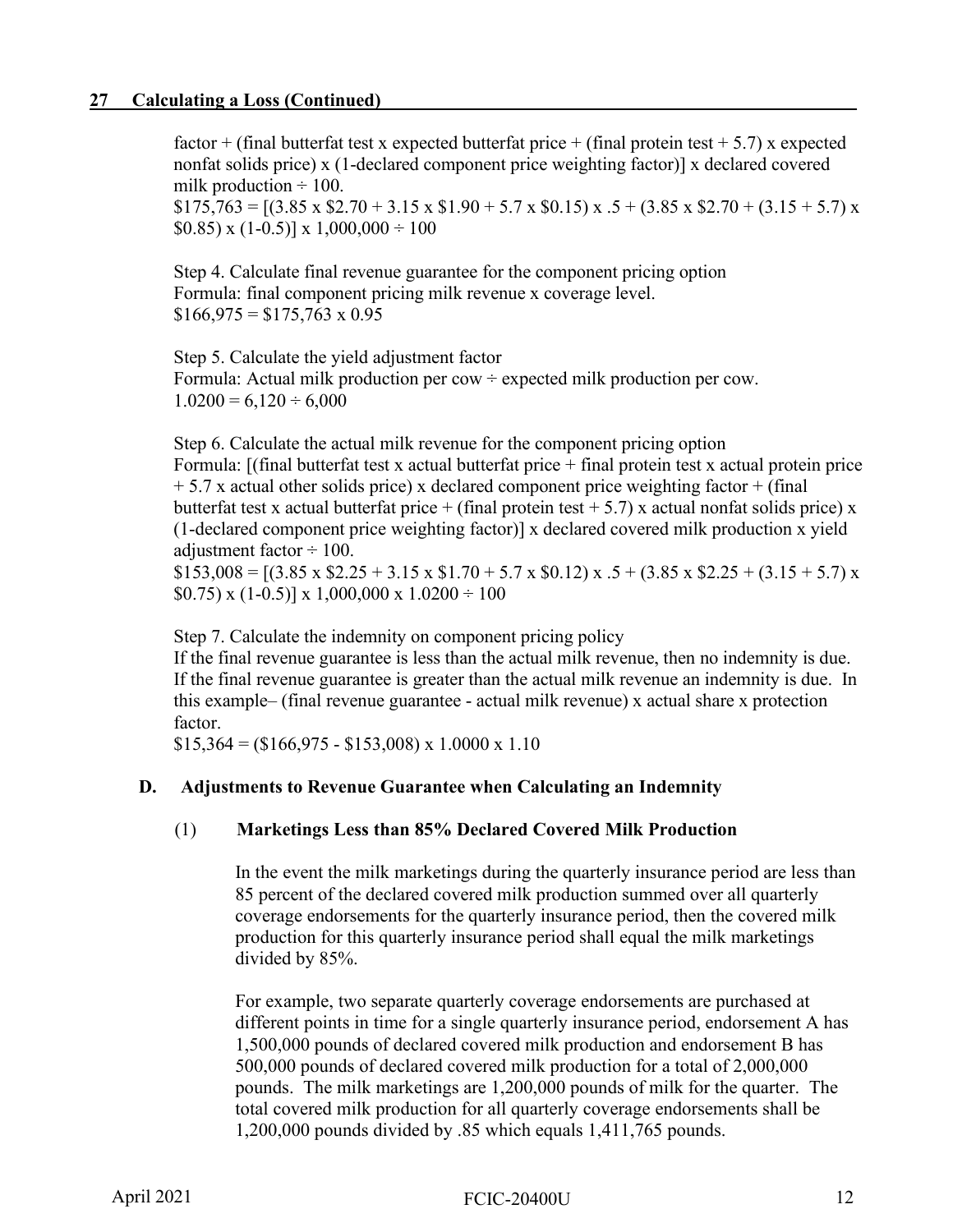The covered milk production for each quarterly coverage endorsement will be determined by total covered milk production multiplied by declared covered milk production divided by total declared covered milk production.

For example, endorsement A, 1,411,765 pounds total covered milk production multiplied by (1,500,000 divided by 2,000,000) equals 1,058,824 pounds covered milk production for this endorsement.

Endorsement B, 1,411,765 pounds total covered milk production multiplied by (500,000 divided by 2,000,000) equals 352,941 pounds covered milk production for this endorsement.

#### (2) **Declared Butterfat Test or Protein Test less than 90% of Actual Test**

If the insured elected the component pricing option, then the actual butterfat test and actual protein test component levels for milk sold during the quarterly insurance period as indicated on the milk production worksheet must not be less than 90 percent of the declared butterfat test or declared protein test.

The final butterfat test and final protein test used to calculate the final component pricing milk revenue and the actual component pricing milk revenue for indemnity calculation purposes is determined as follows:

If either actual component test is less than 90 percent, then, as applicable, the final butterfat test and/or final protein test will be the actual determined test value percent divided by .90. For example, if the declared butterfat test is 5.00 pounds, the insured's average butterfat test during the quarter must exceed 4.50 pounds. If the actual butterfat test is 3.80 pounds, the final butterfat test will be 4.22 pounds.

The declared butterfat test minimum of 3.25 pounds and the declared protein test minimum of 2.75 pounds are not applicable to indemnity calculations.

For either actual component test that is at least 90 percent of the declared, then, as applicable, the final butterfat test and/or final protein test will equal the declared butterfat test or declared protein test. For example, if the declared protein test is 4.00 pounds, and the insured's actual protein test during the quarter is 3.80 pounds, the final protein test will be 4.00 pounds.

#### (3) **Actual Share**

The percentage interest in the insured milk at the time of sale unless the actual share is greater than the declared share, then the actual share will equal to the declared share.

#### **E. Two AIPs insuring milk for the same Quarterly Insurance Period**

The Dairy Revenue Protection policy makes available for purchase eight quarters during the crop year. An insured can only have one policy in effect for a crop year. Current crop year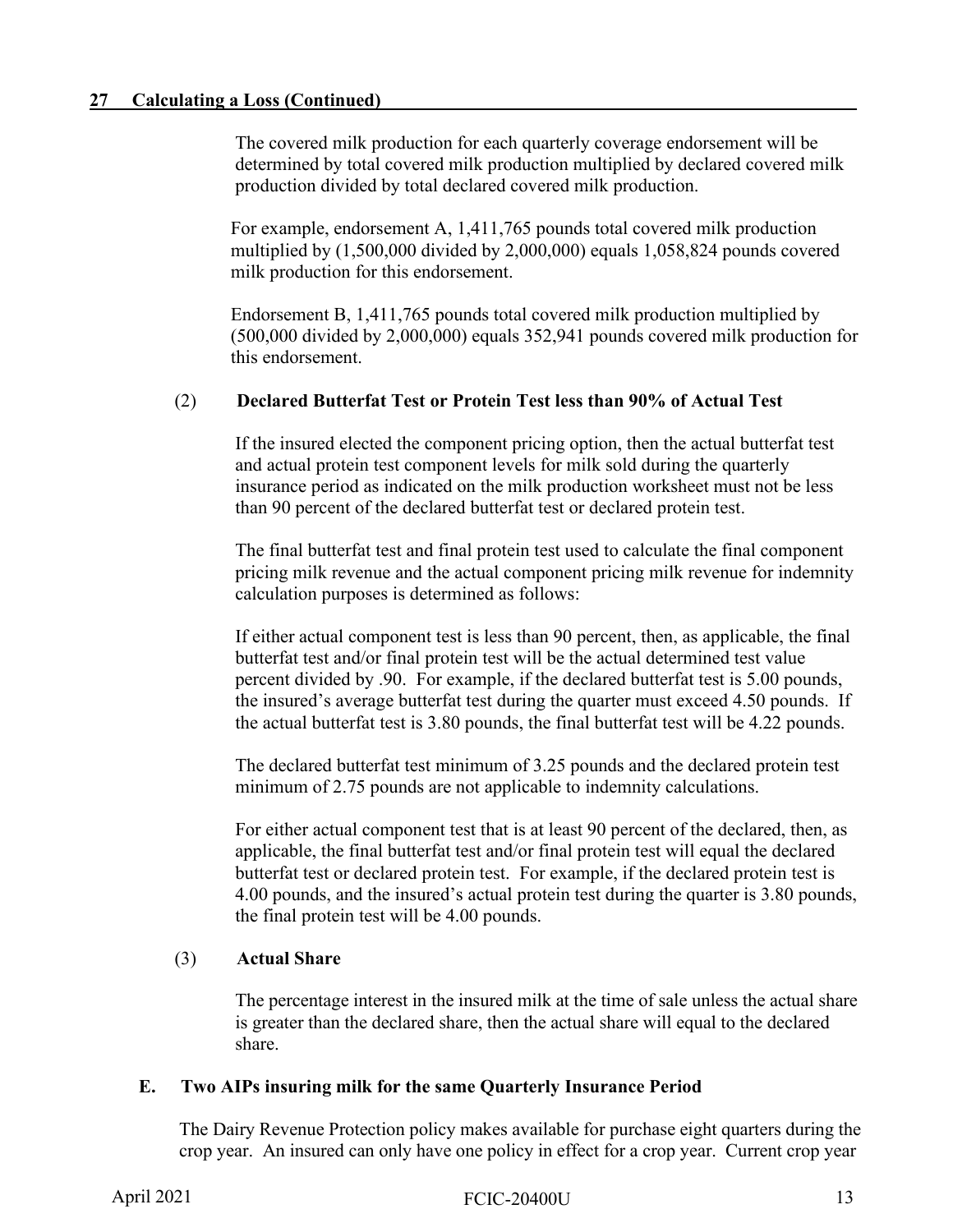practices 805, 806, 807 and 808 have the same quarterly insurance periods as practices 801, 802, 803 and 804 respectively, in the subsequent crop year. These quarterly insurance periods provide coverage across two crop years. If insured transfers their policy by the cancellation date to another AIP, it is possible to have coverage for the same quarterly insurance period with two AIPs. AIPs are to verify with RMA the total declared covered milk production for each AIP. This will provide each AIP the information needed to determine the covered milk production and calculate their respective indemnities based on the marketing records provided by the insured.

#### <span id="page-19-0"></span>28 Final Proof of Loss

The final proof of loss is completed by the AIP and provided to the insured after the claim has been processed. See exhibit 9 for the final proof of loss form standards and instructions.

#### <span id="page-19-1"></span>**29-60 (Reserved)\_\_\_\_\_\_\_\_\_\_\_\_\_\_\_\_\_\_\_\_\_\_\_\_\_\_\_\_\_\_\_\_\_\_\_\_\_\_\_\_\_\_\_\_\_\_\_\_\_\_\_\_\_\_\_\_\_\_\_\_\_\_\_\_\_\_\_\_**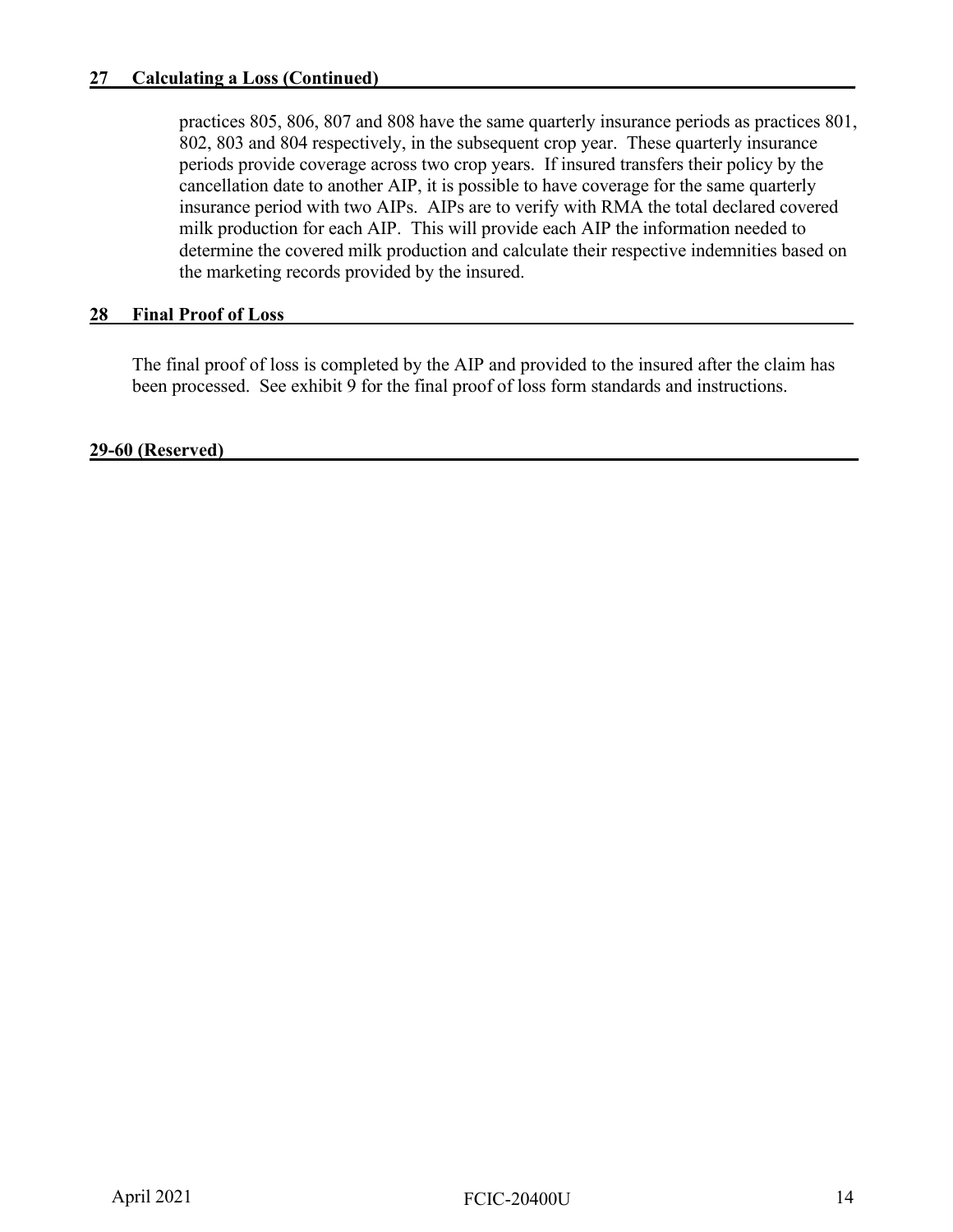# **PART 3 APPLICABILITY OF HANDBOOKS**

#### <span id="page-20-1"></span><span id="page-20-0"></span>**61** General Overview

This part identifies information specific to the applicability of the CIH, GSH, DSSH, LAM, LASH and any other procedural issuance that may require supplemental information with regard to a crop insured under the Dairy Revenue Protection policy.

#### <span id="page-20-2"></span>**62 Crop Insurance Handbook (CIH)\_\_\_\_\_\_\_\_\_\_\_\_\_\_\_\_\_\_\_\_\_\_\_\_\_\_\_\_\_\_\_\_\_\_\_\_\_\_\_\_\_\_\_\_\_\_\_\_\_**

The duties and responsibilities identified in the CIH DO NOT apply to the Dairy Revenue Protection Insurance Policy.

#### <span id="page-20-3"></span>**63 General Standards Handbook (GSH)\_\_\_\_\_\_\_\_\_\_\_\_\_\_\_\_\_\_\_\_\_\_\_\_\_\_\_\_\_\_\_\_\_\_\_\_\_\_\_\_\_\_\_\_\_\_**

The duties and responsibilities identified in the GSH apply to Dairy Revenue Protection.

The GSH Paragraph 852 Assignment of Indemnity is amended as follows:

The second sentence in opening paragraph "The assignment(s) applies for all acreage of the crop covered by the policy" is replaced with "The assignment(s) applies for all liability remaining on the crop covered by the policy at the time the assignment is accepted by the AIP and any additional liability added for the crop year. An assignment is not executed for a single, specific quarterly coverage endorsement (e.g., not by practice/type)."

The duties and responsibilities identified for Landlord-Tenant are not applicable to Dairy Revenue Protection.

#### <span id="page-20-4"></span>**64 Document and Supplemental Standards Handbook (DSSH)\_\_\_\_\_\_\_\_\_\_\_\_\_\_\_\_\_\_\_\_\_\_\_\_\_\_\_**

The duties and responsibilities identified in the DSSH apply to the Dairy Revenue Protection for applicable forms and procedures not identified below or in Exhibit 3 of this Handbook.

Landlord-Tenant standards outlined in the DSSH are not applicable to Dairy Revenue Protection.

The DSSH Exhibit 28 Assignment of Indemnity is amended as follows:

The second sentence in opening paragraph "The assignment(s) applies for all acreage of the crop covered by the policy" is replaced with "The assignment(s) applies for all liability remaining on the crop covered by the policy at the time the assignment is accepted by the AIP and any additional liability added for the crop year. An assignment is not executed for a single, specific quarterly coverage endorsement (e.g., not by practice/type)."

#### <span id="page-20-5"></span>**65 Loss Adjustment Manual (LAM)\_\_\_\_\_\_\_\_\_\_\_\_\_\_\_\_\_\_\_\_\_\_\_\_\_\_\_\_\_\_\_\_\_\_\_\_\_\_\_\_\_\_\_\_\_\_\_\_\_\_**

The duties and responsibilities identified in the LAM DO NOT apply to the Dairy Revenue Protection Insurance Policy.

#### <span id="page-20-6"></span>**66 Loss Adjustment Standards Handbook (LASH)\_\_\_\_\_\_\_\_\_\_\_\_\_\_\_\_\_\_\_\_\_\_\_\_\_\_\_\_\_\_\_\_\_\_\_\_\_**

There is no Loss Adjustment Standards Handbook for Dairy Revenue Protection. This is a

April 2021 **FCIC-20400U** 15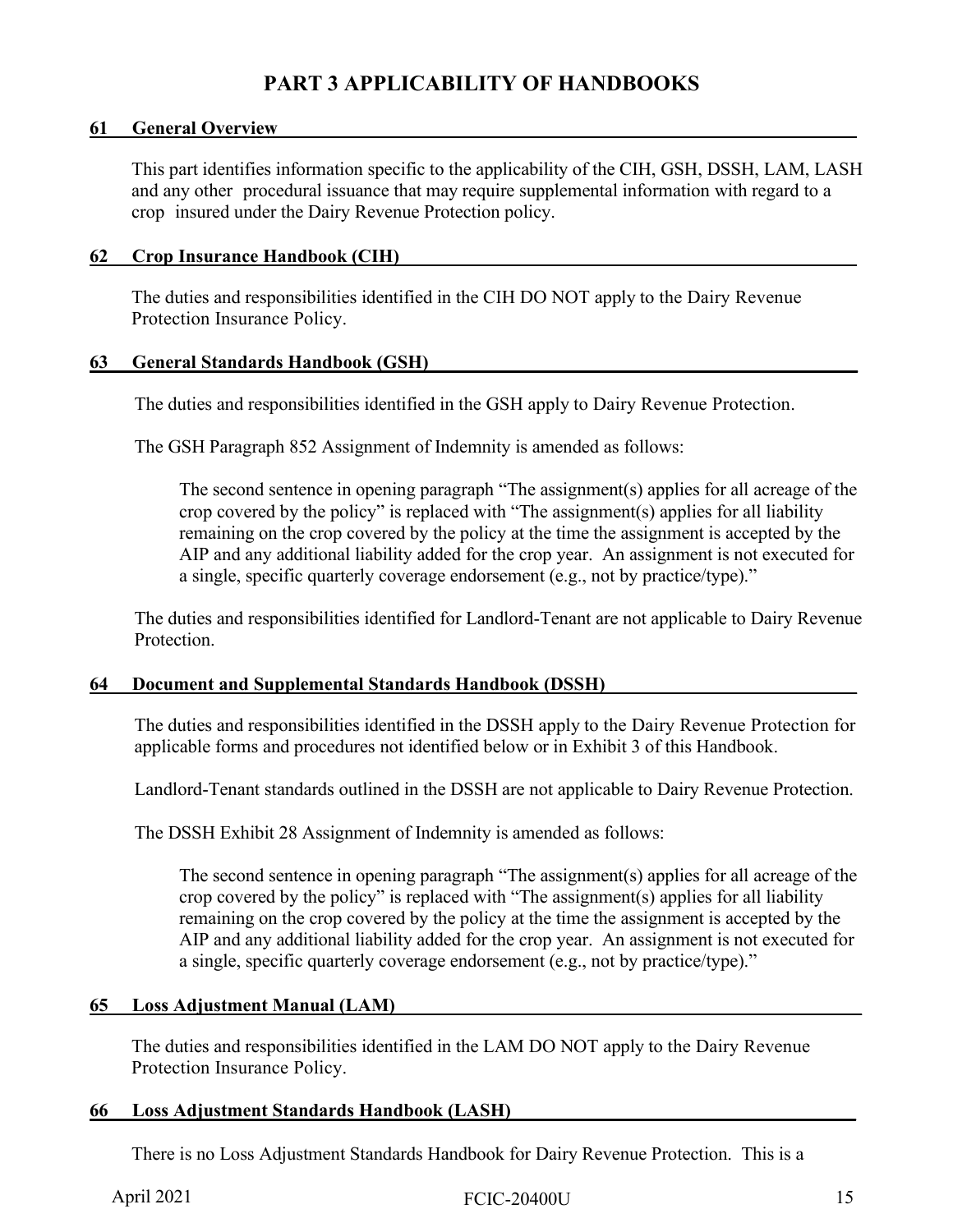#### **66 Loss Adjustment Standards Handbook (LASH)\_(Continued)\_\_\_\_\_\_\_\_\_\_\_\_\_\_\_\_\_\_\_\_\_\_\_\_\_\_**

revenue-based area plan of insurance and the information necessary to calculate an indemnity will be released by RMA. The instructions and form standards for the notice of probable loss, milk production worksheet and final proof of loss are included in this handbook.

#### <span id="page-21-0"></span>**67-99 (Reserved)\_\_\_\_\_\_\_\_\_\_\_\_\_\_\_\_\_\_\_\_\_\_\_\_\_\_\_\_\_\_\_\_\_\_\_\_\_\_\_\_\_\_\_\_\_\_\_\_\_\_\_\_\_\_\_\_\_\_\_\_\_\_\_\_\_\_\_\_**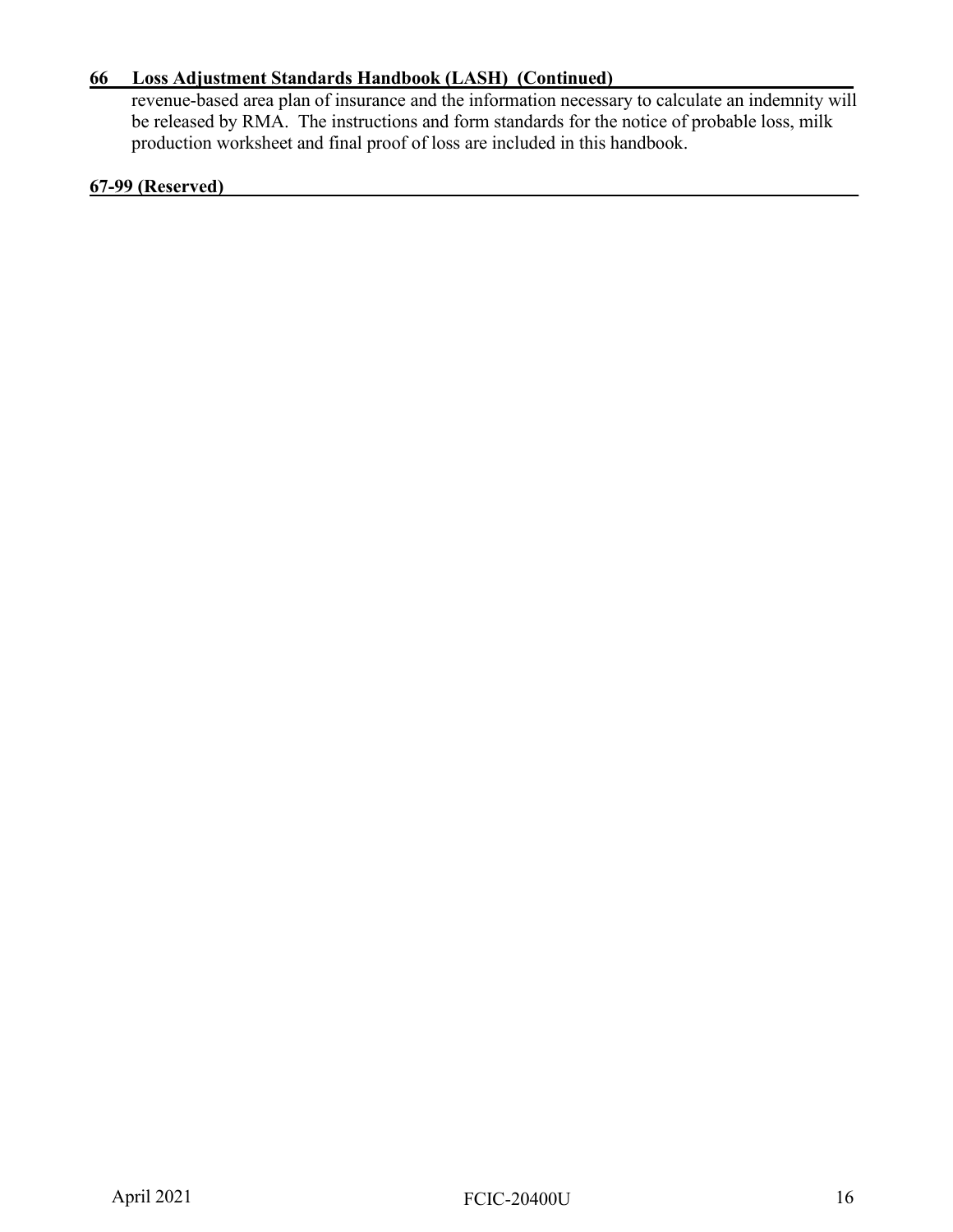# **EXHIBITS**

<span id="page-22-0"></span>The following table provides approved acronyms and abbreviations used in this handbook.

<span id="page-22-1"></span>

| <b>Approved</b>             | Term                                          |
|-----------------------------|-----------------------------------------------|
| <b>Acronym/Abbreviation</b> |                                               |
| AIP                         | Approved Insurance Provider                   |
| <b>AMS</b>                  | <b>Agricultural Marketing Service</b>         |
| <b>CEPP</b>                 | <b>Commodity Exchange Price Provisions</b>    |
| <b>CIH</b>                  | Crop Insurance Handbook                       |
| <b>CME</b>                  | Chicago Mercantile Exchange                   |
| <b>DRP</b>                  | Dairy Revenue Protection                      |
| <b>FCIC</b>                 | Federal Crop Insurance Corporation            |
| <b>GSH</b>                  | General Standards Handbook                    |
| <b>LASH</b>                 | Loss Adjustment Standards Handbook            |
| LAM                         | <b>Loss Adjustment Manual</b>                 |
| <b>LPRA</b>                 | Livestock Price Reinsurance Agreement         |
| <b>MPCI</b>                 | Multiple Peril Crop Insurance                 |
| <b>NASS</b>                 | National Agricultural Statistics Service      |
| <b>PASD</b>                 | Product Administration and Standards Division |
| <b>PASS</b>                 | Policy Acceptance and Storage System          |
| QCE                         | <b>Quarterly Coverage Endorsement</b>         |
| <b>RMA</b>                  | <b>Risk Management Agency</b>                 |
| <b>SBI</b>                  | <b>Substantial Beneficial Interest</b>        |
| <b>SCD</b>                  | <b>Sales Closing Date</b>                     |
| <b>USDA</b>                 | United States Department of Agriculture       |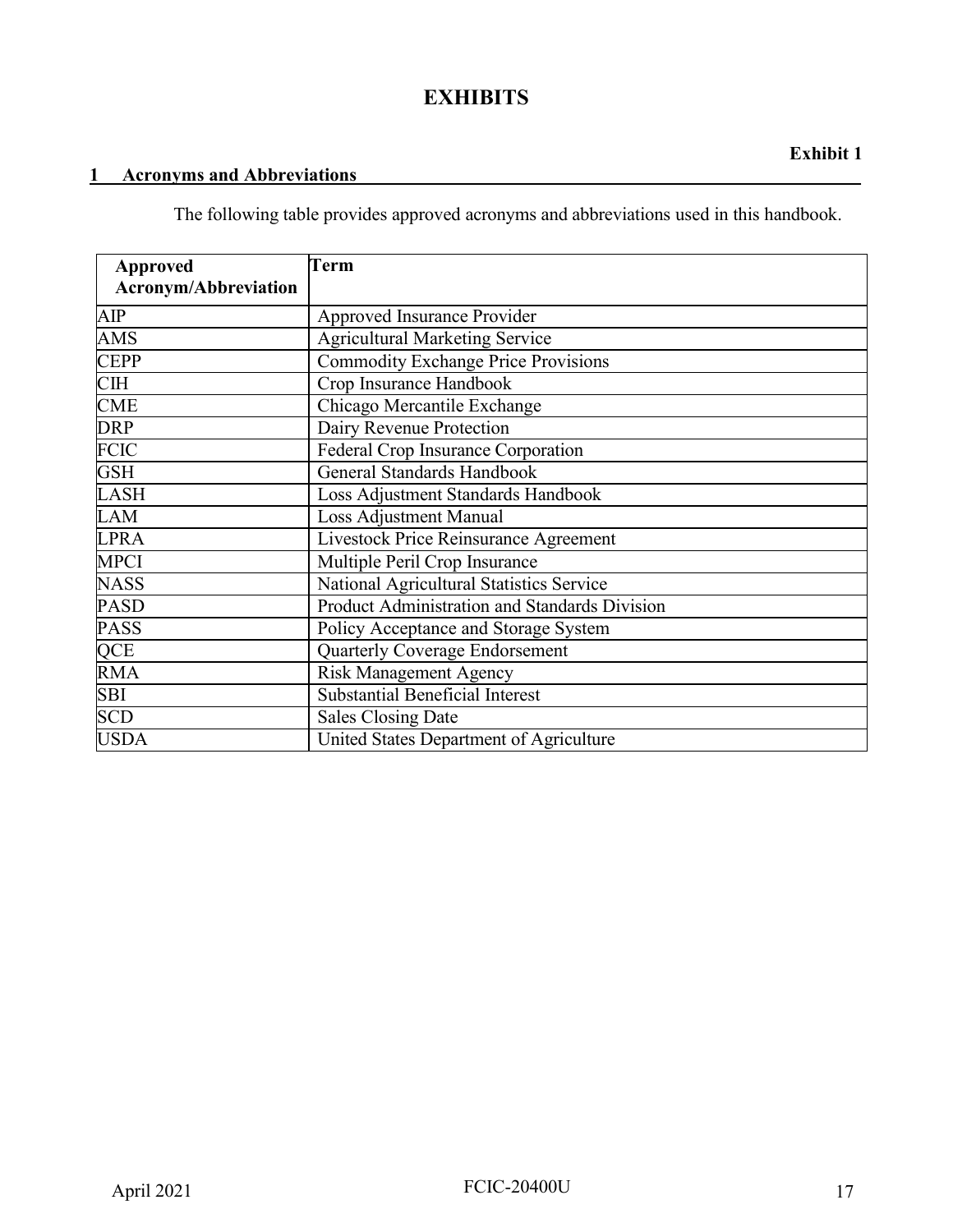#### <span id="page-23-0"></span>2 Definitions

The following are definitions of terms used in this handbook.

Act means the Federal Crop Insurance Act (7 U.S.C. 1501 - 1524).

Actual butterfat price is the price determined in accordance with the DRP-CEE as shown in the actuarial documents.

Actual butterfat test is the amount of butterfat determined in accordance with section 7(e) of the Dairy Revenue Protection Insurance Policy.

Actual class III milk price is the price determined in accordance with the DRP-CEE as shown in the actuarial documents.

Actual class IV milk price is the price determined in accordance with the DRP-CEE as shown in the actuarial documents.

Actual class pricing milk revenue is the value determined by summing the actual class III milk price,  $\overline{P}^{III}$ , multiplied by the declared class price weighting factor, W, and the actual class IV milk price,  $P^{IV}$ , multiplied by one minus the declared class price weighting factor, 1-W; then multiplying that sum by the covered milk production, Q, times the yield adjustment factor, Y, divided by 100. That is, ( $P^{III} \times W$ )  $+ P^{IV}$  x (1 - *W*))  $\times$  Q  $\times$  Y ÷ 100.

Actual component pricing milk revenue is the value determined by summing the actual butterfat price,  $P^B$ , multiplied by the final butterfat test,  $Q^B$ , the actual protein price,  $P^P$ , multiplied by the final protein test,  $Q^P$ , the actual other solids price,  $P^{OS}$ , multiplied by the other solids test,  $Q^{OS}$ , multiplied by the declared component price weighting factor, W, plus the actual butterfat price,  $P<sup>B</sup>$ , multiplied by the final butterfat test,  $Q^B$ , plus the actual nonfat solids price,  $P^N$ , multiplied by the final protein test,  $Q^P$ , plus 5.7, multiplied by one minus the declared component price weighting factor, 1-W; then multiplying that sum by the covered milk production, Q; times the yield adjustment factor, Y, divided by 100. That is,  $[(P^{B} \times Q^{B} + P^{P} \times Q^{P} + P^{OS} \times Q^{OS}) \times W + (P^{B} \times Q^{B} + P^{N} \times (Q^{P} + 5.7)) \times (1 - W)] \times Q \times$  $Y \div 100.$ 

Actual milk production per cow means the pounds determined in accordance with the DRP-CEE as shown in the actuarial documents.

Actual milk revenue means the milk revenue calculated for the quarterly insurance period used for determining indemnities under this policy.

- (1) If the insured elects the class pricing option for the pricing method election, then actual milk revenue equals the actual class pricing milk revenue.
- (2) If the insured elects the component pricing option for the pricing method election, then actual milk revenue equals the actual component pricing milk revenue.

Actual nonfat solids price means the price determined in accordance with the DRP-CEE as shown in the actuarial documents.

Actual other solids price means the price determined in accordance with the DRP-CEE as shown in the actuarial documents.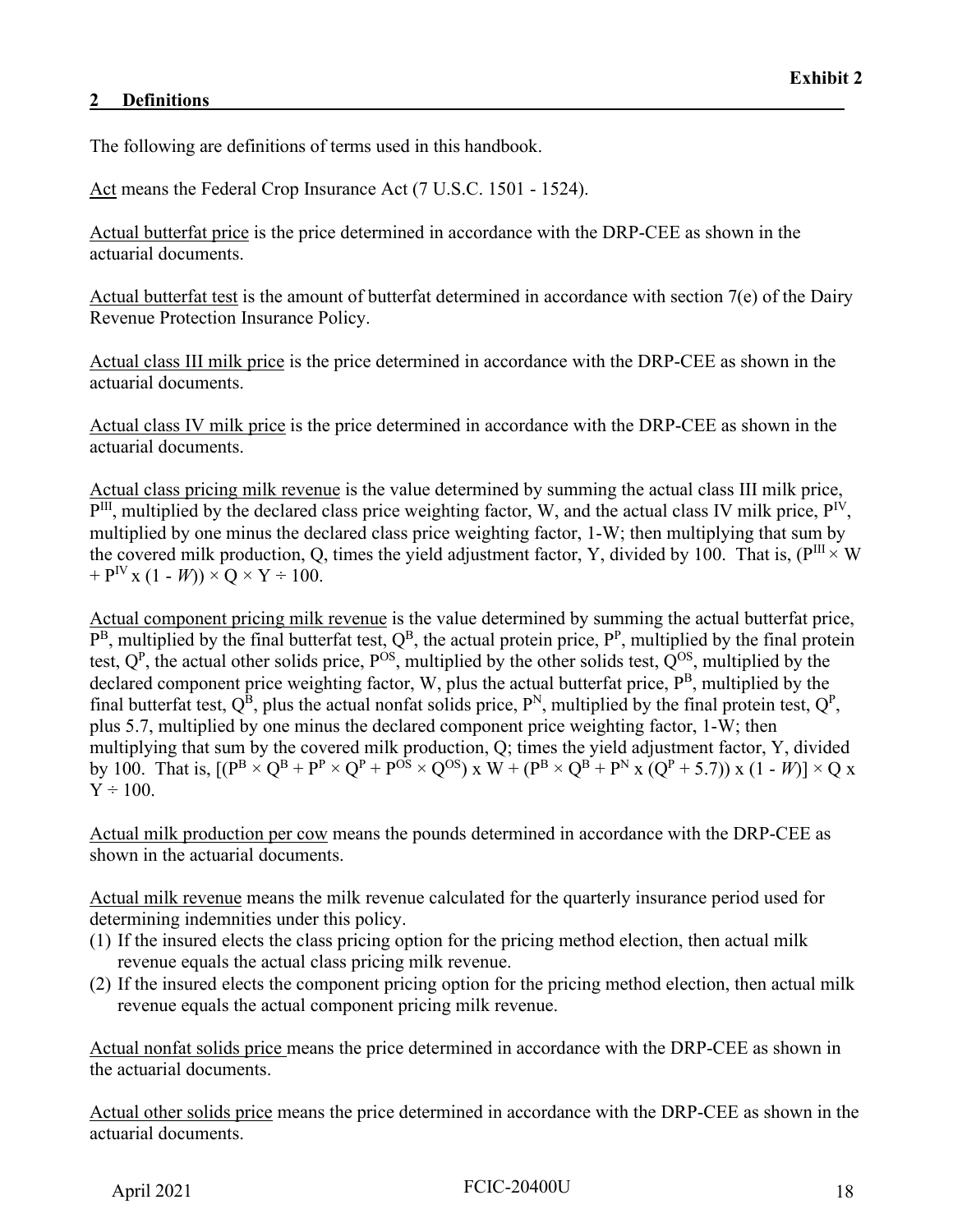Actual protein price means the price determined in accordance with the DRP-CEE as shown in the actuarial documents.

Actual protein test means the amount of protein determined in accordance with section 7(e) of the Dairy Revenue Protection Insurance Policy.

Actual share means the percentage interest in the insured milk at the time of sale unless the actual share is greater than the declared share, then the actual share will equal to the declared share.

Actuarial documents mean the information for the crop year which is available for public inspection in the agent's office and published on RMA's website which shows available crop insurance policies, coverage levels, information needed to determine amounts of insurance, prices, premium adjustment percentages, practices, particular types of the insurable crop, and other related information regarding crop insurance in the county.

AMS means the Agricultural Marketing Service of the USDA or a successor agency.

Application means the form required to be completed by the insured, containing all the information required in section 2 of the Dairy Revenue Policy and accepted by the AIP before insurance coverage will commence. Only one application is required per state and all the milk produced within a state is covered under this policy. A separate application is required to insure milk produced in another state.

Assignment of indemnity is a transfer of policy rights, made on our form, and effective when approved in writing by us in accordance with section 13 of the Dairy Revenue Protection Insurance Policy.

Beginning farmer or rancher is an individual who has not actively operated and managed a farm or ranch in any state, with an insurable interest in a crop or livestock as an owner-operator, landlord, tenant, or sharecropper for more than five crop years, as determined in accordance with FCIC procedures. Any crop year's insurable interest may, by election, be excluded if earned while under the age of 18, while in full-time military service of the United States, or while in post-secondary education, in accordance with FCIC procedures. A person other than an individual may be eligible for beginning farmer or rancher benefits if there is at least one individual substantial beneficial interest holder and all individual substantial beneficial interest holders qualify as a beginning farmer or rancher.

Business day means Monday through Friday unless the CME Dairy markets are closed for a scheduled holiday. In the case the CME Dairy markets are closed for a scheduled holiday the next business day will be based on the next day the CME Dairy markets reopens for trades.

Cancellation date means the calendar date specified in the actuarial documents on which coverage will automatically renew unless canceled in writing by either the insured or the AIP or terminated in accordance with the policy terms.

Class price weighting factor restricted value is a limitation determined in accordance with Section  $3(c)(1)(i)(A)$  of the Dairy Revenue Protection Policy.

Class pricing option means a pricing method election made by the insured. If the insured elects this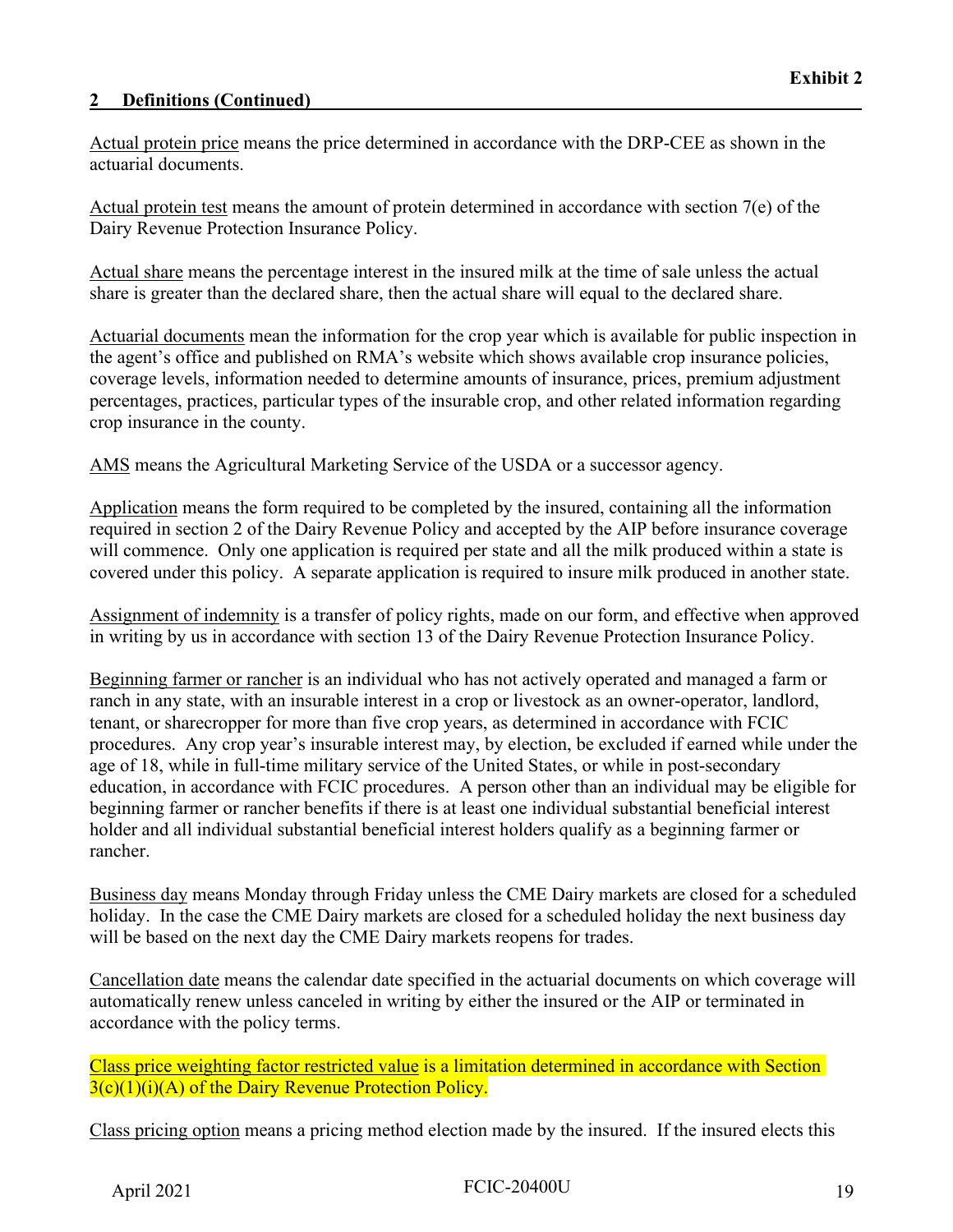pricing option, the coverage and indemnities will be determined using the class III and class IV milk prices.

CME group means the Chicago Mercantile Exchange Group.

Component pricing option means a pricing method election made by the insured. If the insured elects this option, the coverage and indemnities will be determined using component milk prices for butterfat, protein, other solids and nonfat solids.

Component price weighting factor restricted value is a limitation determined in accordance with Section 3(c)(1)(ii)(D) of the Dairy Revenue Protection Policy.

Contract change date means the calendar date contained in the actuarial documents, by which changes to the policy, if any, will be made available in accordance with section 20 of the Dairy Revenue Protection Insurance Policy.

County is any county, parish, or other political subdivision of a state shown on the accepted application where the milk storage tank of the dairy operation is physically located. If the dairy operation spans multiple counties within the state, then the application county will be the county elected by the insured as indicated on the application.

Coverage means the insurance provided by this policy against insured loss of revenue as shown on the summary of coverage.

Coverage level means the coverage level percentage chosen by the insured, used to determine the revenue guarantee.

Covered milk production means the amount of milk production determined in accordance with section 7(d) of the Dairy Revenue Protection Insurance Policy.

Crop year means the twelve-month period, beginning July 1 and ending the following June 30, which is designated by the calendar year in which it ends.

Dairy operation means a business commercially producing and marketing milk, produced from cows, as a single unit located in the United States. The dairy operation to be insured must be contained within one pooled production region.

Days means the Calendar days.

Declared butterfat test means the pounds of milkfat contained in 100 pounds of milk, as declared by the insured in accordance with section  $3(c)(1)(ii)(A)$  of the Dairy Revenue Protection Insurance Policy.

Declared class price weighting factor means a percentage value, chosen by the insured in accordance with Section  $3(c)(1)(i)$ , to be used for determining the actual and expected class pricing milk revenue. The declared class price weighting factor is the percentage of the Class III price used to determine the liability and is subtracted from 100% to arrive at the percentage of the Class IV price used to determine the liability. This value may be restricted in accordance with Section  $3(c)(1)(i)(A)$  of the Dairy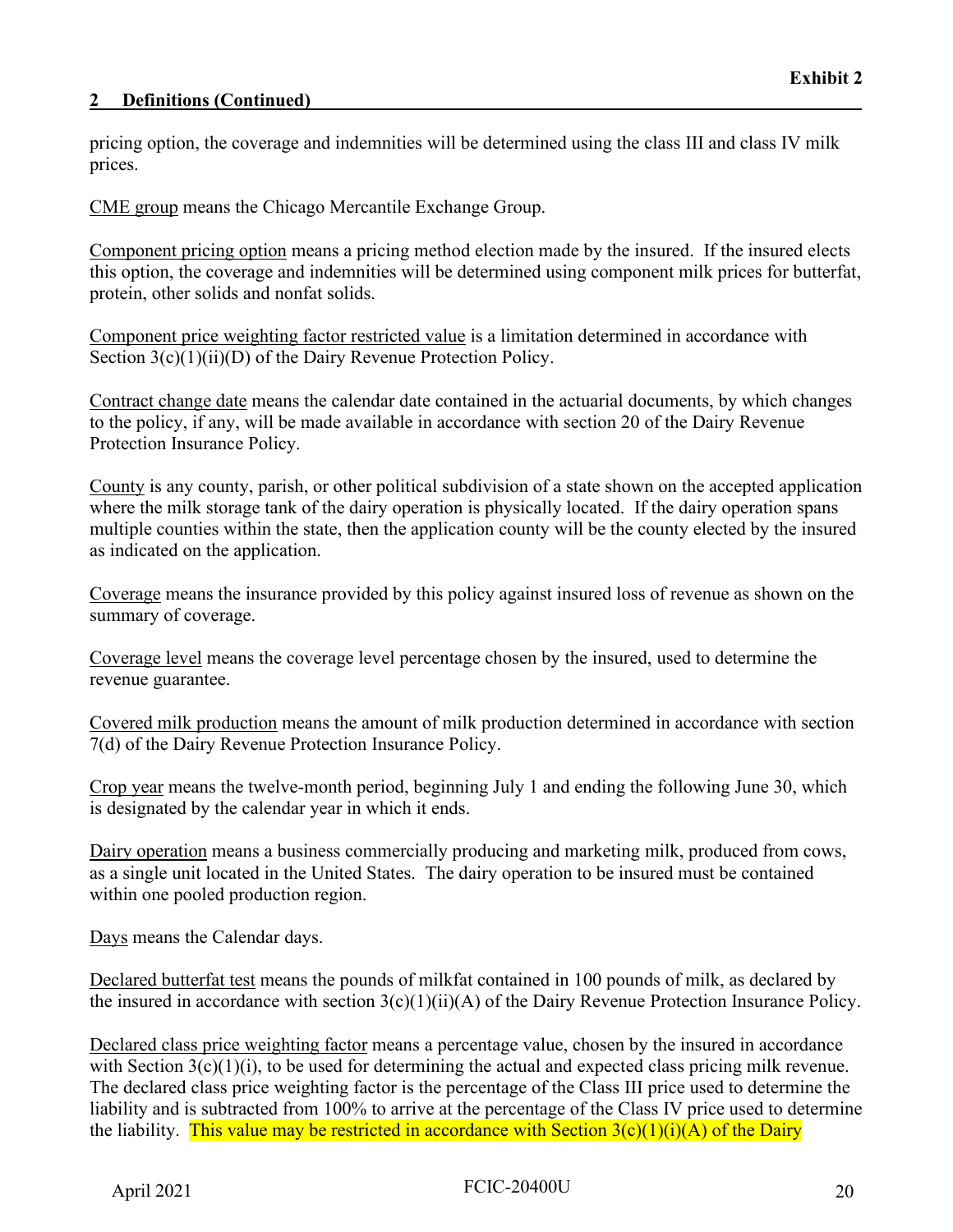#### Revenue Protection Policy.

Declared component price weighting factor means a percentage value, chosen by the insured in accordance with Section  $3(c)(1)(ii)(C)$  and (D), to be used for determining the actual and expected component pricing milk revenue. The declared component price weighting factor is the percentage of protein and other solids price used to determine the liability. The difference between 100% and component price weighting factor is the percentage of the nonfat solids price used to determine the liability. This value may be restricted in accordance with Section 3(c)(1)(ii)(D) of the Dairy Revenue Protection Policy.

Declared covered milk production means the pounds of milk production chosen by the insured to insure for that quarter under each quarterly coverage endorsement.

Declared protein test means the pounds of milk protein contained in 100 pounds of, as declared by the insured in accordance with section 3(c)(1)(ii)(B) of the Dairy Revenue Protection Insurance Policy.

Declared share means the percentage interest in the insured milk as an owner at the time insurance attaches and indicated on the quarterly coverage endorsement.

Delinquent debt has the same meaning as the term defined in 7 CFR part 400, subpart U.

DRP-CEE means the Dairy Revenue Protection Commodity Exchange Endorsement applicable for the crop year.

Effective date means the date coverage begins, as shown in the quarterly coverage endorsement. The effective date will always be the date the prices were published on the RMA website corresponding to the purchase date.

End of quarterly insurance period, date of means the date the insurance coverage provided by the quarterly coverage endorsement ceases.

Expected butterfat price means the price determined in accordance with the DRP-CEE as shown in the actuarial documents.

Expected class III milk price means the price determined in accordance with the DRP-CEE as shown in the actuarial documents.

Expected class IV milk price means the price determined in accordance with the DRP-CEE as shown in the actuarial documents.

Expected class pricing milk revenue means the value determined by summing the expected class III milk price,  $E(P^{III})$ , multiplied by the declared class price weighting factor, W, the expected class IV milk price,  $E(P^{IV})$ , multiplied by one minus the declared class price weighting factor, 1-W; then multiplying that sum by the declared covered milk production, Q; divided by 100. That is,  $((E(P^{III}) x)$ W) +  $E(P^{IV}) \times (1 - W)$ ) × Q ÷ 100.

Expected component pricing milk revenue means the value determined by summing the expected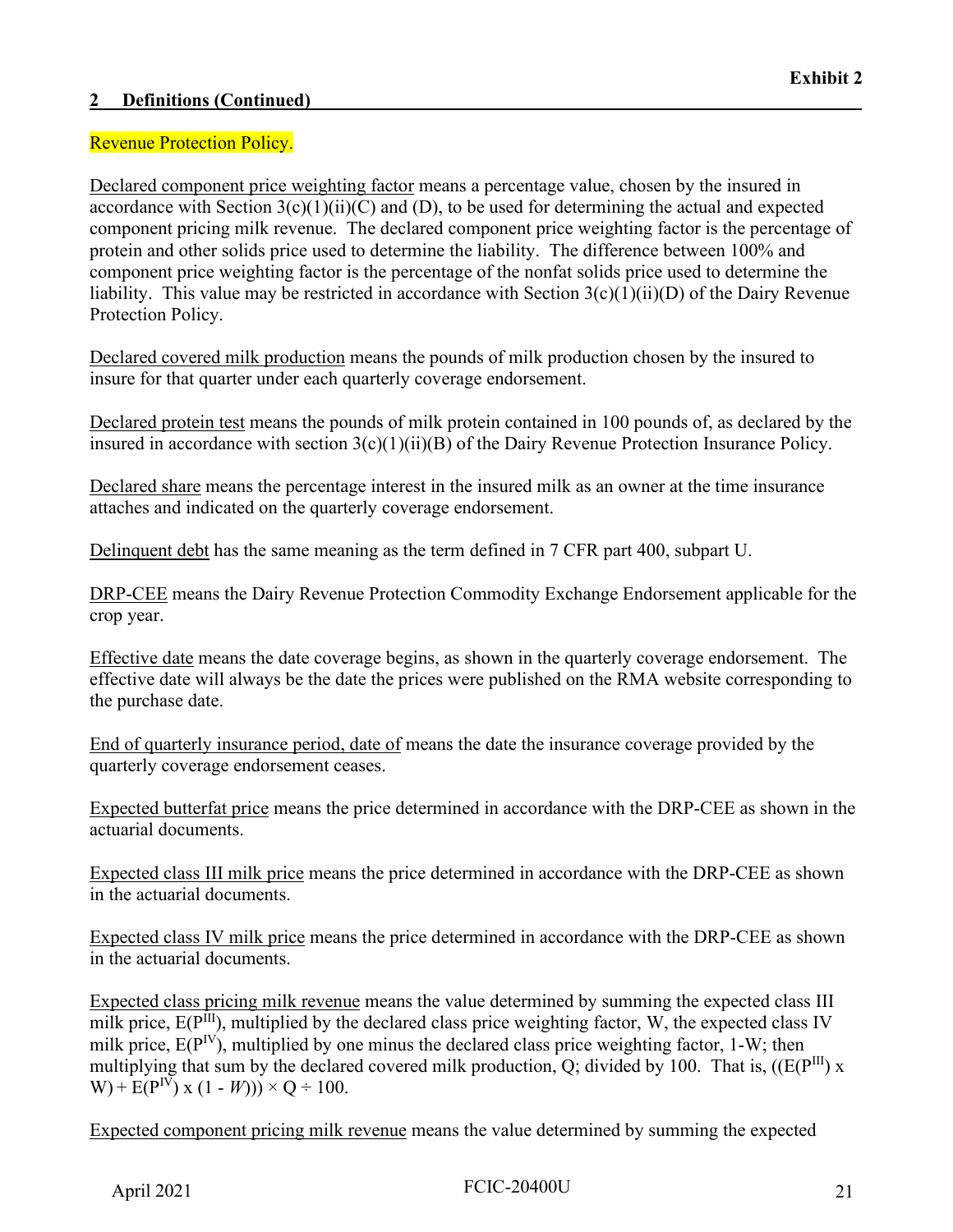butterfat price,  $E(P^B)$ , multiplied by the declared butterfat test,  $Q^B$ , the expected protein price,  $E(P^P)$ , multiplied by the declared protein test,  $Q^P$ , and the expected other solids price,  $E(P^{OS})$ , multiplied by the other solids test,  $Q^{OS}$ , multiplied by the declared component price weighting factor, W, plus the expected butterfat price,  $E(P^B)$ , multiplied by the declared butterfat test,  $Q^B$ , plus the expected nonfat solids price,  $E(P^N)$ , multiplied by the declared protein test,  $Q^P$ , plus 5.7, multiplied by one minus the declared component price weighting factor, 1-W; then multiplying that sum by the declared covered milk production, Q; divided by 100. That is,  $[(E(P^B) \times Q^B + E(P^P) \times Q^P + E(P^{OS}) \times Q^{OS}) \times W + (E(P^B) \times Q^P + E(P^C) \times Q^{OS})$  $\times Q^{B}$  + E(P<sup>N</sup>) x (Q<sup>P</sup> + 5.7)) x (1 - *W*)]  $\times$  Q ÷ 100.

Expected milk production per cow means the pounds determined in accordance with the DRP-CEE as shown in the actuarial documents.

Expected nonfat solids price means the price determined in accordance with the DRP-CEE as shown in the actuarial documents.

Expected other solids price means the price determined in accordance with the DRP-CEE as shown in the actuarial documents.

Expected protein price means the price determined in accordance with the DRP-CEE as shown in the actuarial documents.

Expected revenue guarantee means the milk revenue calculated for the quarterly insurance period used for determining coverage under this policy, calculated as:

(a) If the insured elects the class pricing option, then expected revenue guarantee equals the expected class pricing milk revenue times the coverage level.

(b) If the insured elects the component pricing option, then expected revenue guarantee equals the expected component pricing milk revenue times the coverage level.

FCIC means the Federal Crop Insurance Corporation, a wholly owned government corporation and agency within USDA.

Final butterfat test means the amount of butterfat determined in accordance with section 7(e) of the Dairy Revenue Protection Insurance Policy.

Final class pricing milk revenue means the value determined by summing the expected class III milk price,  $E(P^{III})$ , multiplied by the declared class price weighting factor, W, the expected class IV milk price,  $E(P^{IV})$ , multiplied by one minus the declared class price weighting factor, 1-W; then multiplying that sum by the covered milk production, Q; divided by 100. That is,  $(E(P^{III}) \times W + E(P^{IV}) \times (1 - W))$  $\times$  Q ÷ 100.

Final component pricing milk revenue means the value determined by summing the expected butterfat price,  $E(P^B)$ , multiplied by the final butterfat test,  $Q^B$ , the expected protein price,  $E(P^P)$ , multiplied by the final protein test,  $Q^P$ , and the expected other solids price,  $E(P^{OS})$ , multiplied by the other solids test,  $Q^{OS}$ , multiplied by the declared component price weighting factor, W, plus the expected butterfat price,  $P^{B}$ , multiplied by the final butterfat test,  $Q^{B}$ , plus the expected nonfat solids price,  $P^{N}$ , multiplied by the final protein test,  $Q^P$ , plus 5.7, multiplied by one minus the declared component price weighting factor, 1-W; then multiplying that sum by the covered milk production, Q; divided by 100. That is,  $[(P^{B} \times Q^{B})]$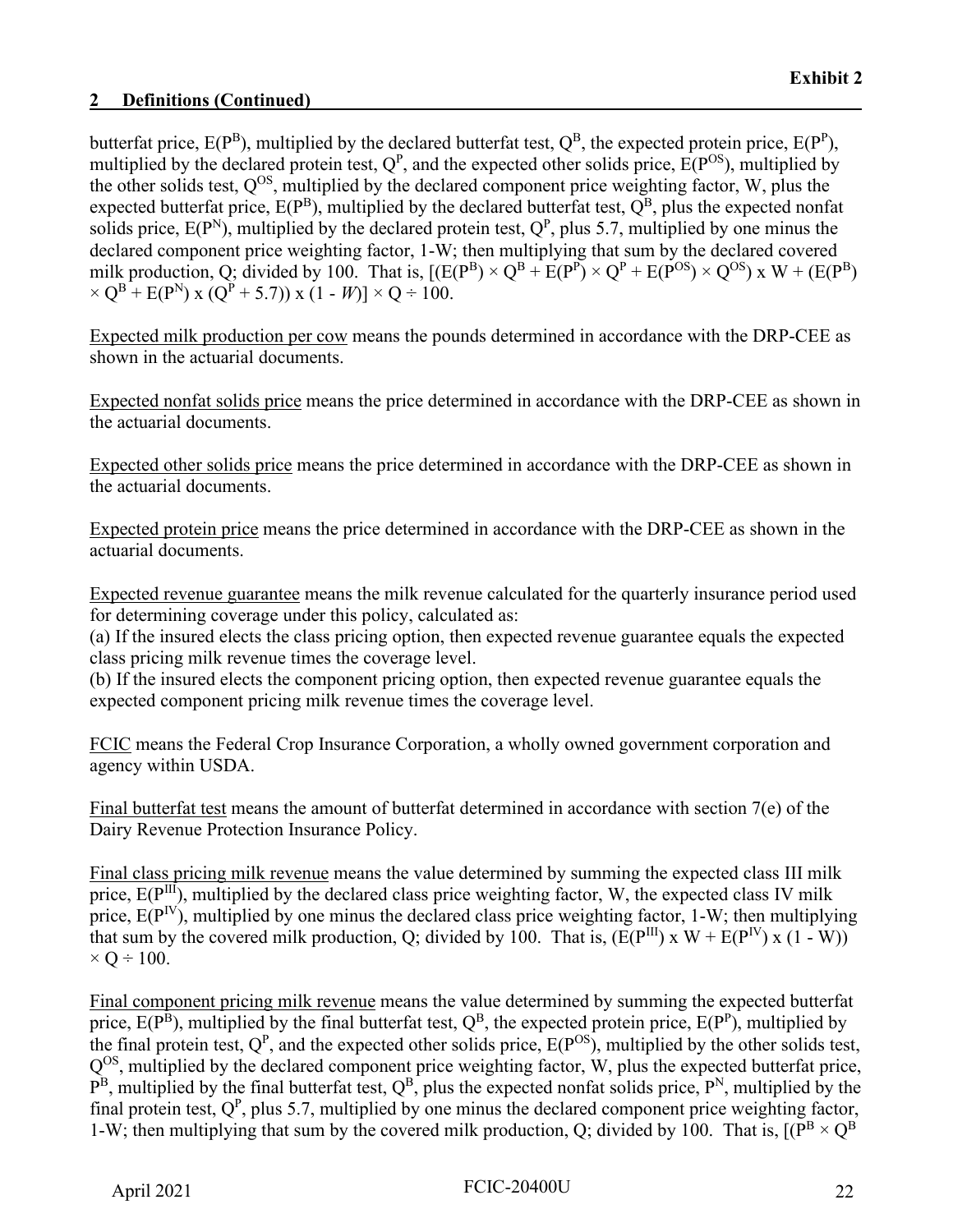$+ P^P \times Q^P + P^{OS} \times Q^{OS}$ ) x W + ( $P^B \times Q^B + P^N$  x ( $Q^P + 5.7$ )) x (1 - *W*)]  $\times Q \div 100$ .

Final protein test means the amount of protein determined in accordance with section 7(e) of the Dairy Revenue Protection Insurance Policy.

Final revenue guarantee means the milk revenue calculated for the quarterly insurance period used for determining indemnities under this policy, calculated as:

(a) If the class pricing option is elected, then the final revenue guarantee equals the final class pricing milk revenue times the coverage level.

(b) If the component pricing option is elected, then the final revenue guarantee equals the final component pricing milk revenue times the coverage level.

Insured means the named person as shown on the application accepted by the AIP. This term does not extend to any other person having a share or interest in the animals, such as a partnership, landlord, or any other person unless also specifically indicated on the application as the insured.

Liability means the maximum amount payable under this policy for any given quarterly coverage endorsement. The liability equals the expected revenue guarantee x declared share x protection factor.

Limit movement means the maximum price change based on the CME group current daily price limit for milk or dairy commodity futures.

Limited resource farmer or rancher has the same meaning as the term defined by USDA at [https://lrftool.sc.egov.usda.gov/LRP\\_Definition.aspx](https://lrftool.sc.egov.usda.gov/LRP_Definition.aspx) or successor website.

Milk means the Grade A or Grade B milk produced from any species of domesticated mammal of the family Bovidae commonly grown for production of dairy products, also referred to as dairy cows.

Milk marketings means the total amount of milk sold by the insured dairy operation during the quarterly insurance period and for which the dairy operation has proof of sale.

Milk marketing records is a supporting document that provides the information required in section 3(d) of the Dairy Revenue Protection Insurance Policy.

Milk production worksheet means a report submitted by the insured on our form showing for each month the milk marketings and, if applicable the butterfat test and protein test during the months insured under this policy for the applicable quarterly coverage endorsements in accordance with section 3(d) of the Dairy Revenue Protection Insurance Policy.

NASS means the National Agricultural Statistics Service of the USDA.

Notice of probable loss means our notice to the insured of a probable loss on the insured milk.

Offset means the act of deducting one amount from another amount.

Other solids test means the pounds of other milk solids contained in 100 pounds of milk, fixed at 5.7 pounds.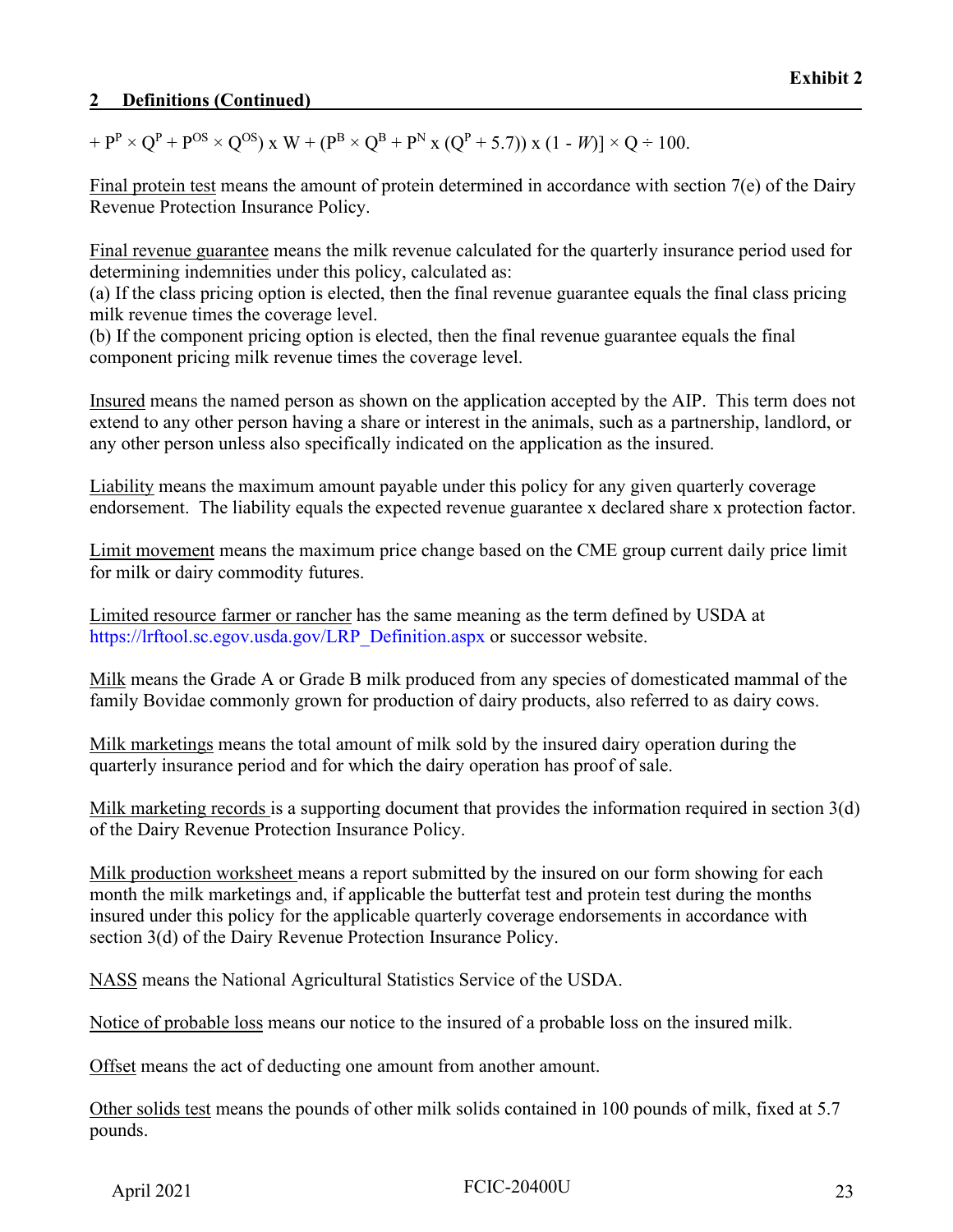Person means an individual, partnership, association, corporation, estate, trust, or other legal entity, and wherever applicable, a State or a political subdivision or agency of a State. "Person" does not include the United States Government or any agency thereof.

Policy means the agreement between the insured and the AIP to insure an agricultural commodity consisting of the accepted application, these provisions, the Special Provisions, the DRP-CEE, the quarterly coverage endorsement, the actuarial documents for the insured commodity and the applicable regulations published in 7 CFR chapter IV.

Pooled production region(s) means the states within a region, as specified in the DRP-CEE.

Premium means the amount the insured owes the AIP for coverage based on the liability during the quarter in accordance with section 5 of the Dairy Revenue Protection Insurance Policy.

Premium billing date means the earliest date upon which the insured will be billed for the quarterly insurance period selected on quarterly coverage endorsement. The premium billing date is contained in the actuarial documents.

Protection factor means a numeric value chosen by the insured for each type and practice in accordance with section 3(c)(6)(i) of the Dairy Revenue Protection Insurance Policy.

Quarter means a three-month time period designated in the actuarial documents.

Quarterly coverage endorsement is an endorsement to the policy necessary to provide coverage that includes information about the quarterly insurance period and coverage options.

Quarterly insurance period means the three-month period, corresponding to up to five of the eight quarters for which coverage is available under the quarterly coverage endorsement, designated in the summary of coverage to which this policy is applicable. For example: from July 1 to September 15 the practices 801 – 805 are available, from September 16 – December 16 the practices 802 – 806 are available and June 16 – June 30 the practices 805 – 808 are available. See the actuarial documents for additional detail on insurable quarterly insurance periods.

RMA means the Risk Management Agency, an agency within USDA.

RMA's website means a website hosted by RMA and located at<https://www.rma.usda.gov/> or a successor website.

Sales closing date means the sales closing date is each day, in the specified sales timeframe, during which coverage is available for purchase.

Sales period means the period of time that begins when a daily set of coverage prices and rates are posted on the RMA website and ends at 9:00 AM Central time the earlier of Sunday or the following business day in which the insured can purchase quarterly endorsements.

Sales period begin date is a date contained in the actuarial documents citing the first date coverage for a specific quarterly insurance period becomes available to be offered for the crop year.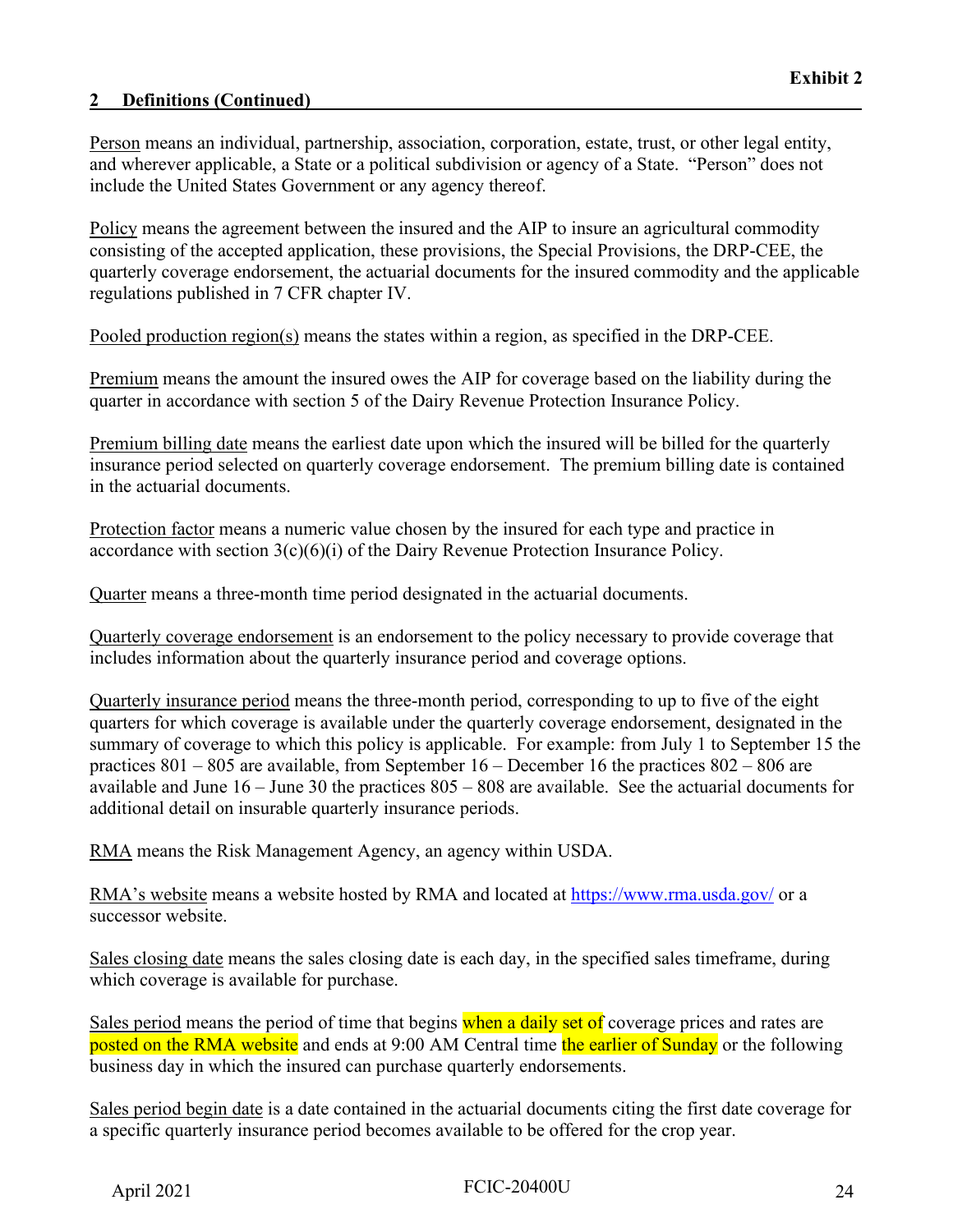Sales period end date is a date contained in the actuarial documents citing the last date coverage for a specified quarterly insurance period will be available to be offered for the crop year.

Share means the lesser of the percentage interest in the insured milk as an owner at the time insurance attaches or at the time of sale. Persons who lease or hold some other interest in the milk other than as an owner are not considered to have a share in the milk.

Special Provisions means the part of the policy that contains specific provisions of insurance for each insured crop that may vary by geographic area.

State means the state shown on the accepted application.

Substantial beneficial interest means an interest held by any person of at least ten percent in the insured (e.g., there are two partnerships that each have a 50 percent interest in the insured and each partnership is made up of two individuals, each with a 50 percent share in the partnership. In this case, each individual would be considered to have a 25 percent interest in the insured, and both the partnerships and the individuals would have a substantial beneficial interest in the insured. The spouses of the individuals would not be considered to have a substantial beneficial interest unless the spouse was one of the individuals that made up the partnership. However, if each partnership is made up of six individuals with equal interests, then each would only have an 8.33 percent interest in the insured and although the partnership would still have a substantial beneficial interest in the insured, the individuals would not for the purposes of reporting in section 2). The spouse of any individual applicant or individual insured will be presumed to have a substantial beneficial interest in the applicant or insured unless the spouses can prove they are legally separated or otherwise legally separate under the applicable State dissolution of marriage laws. Any child of an individual applicant or individual insured will not be considered to have a substantial beneficial interest in the applicant or insured unless the child has a separate legal interest in such person.

Summary of coverage is our statement to the insured, based upon the quarterly coverage endorsement, specifying the quarterly insurance period, coverage options, liability and the premium.

Termination date means the calendar date contained in the actuarial documents upon which the insurance ceases to be in effect because of nonpayment of any amount due the AIP under the policy, including premium.

USDA means the United States Department of Agriculture.

Veteran farmer or rancher An individual who has served in the [active military, naval, or air service](https://www.law.cornell.edu/definitions/uscode.php?width=840&height=800&iframe=true&def_id=38-USC-1994457193-746307971&term_occur=1&term_src=title:38:part:I:chapter:1:section:101) in the Armed Forces, and was discharged or released under conditions other than dishonorable in the Armed Forces, and: has not operated a farm or ranch; has operated a farm or ranch for not more than five years; or is a veteran who has first obtained status as a veteran during the most recent five-year period. A person other than an individual may be eligible for veteran farmer or rancher benefits if there is at least one individual substantial beneficial interest holder and all substantial beneficial interest holders qualify as a veteran farmer or rancher, unless the substantial beneficial interest holder is a spouse. A spouse's veteran farmer or rancher status does not impact whether an individual is considered a veteran farmer or rancher.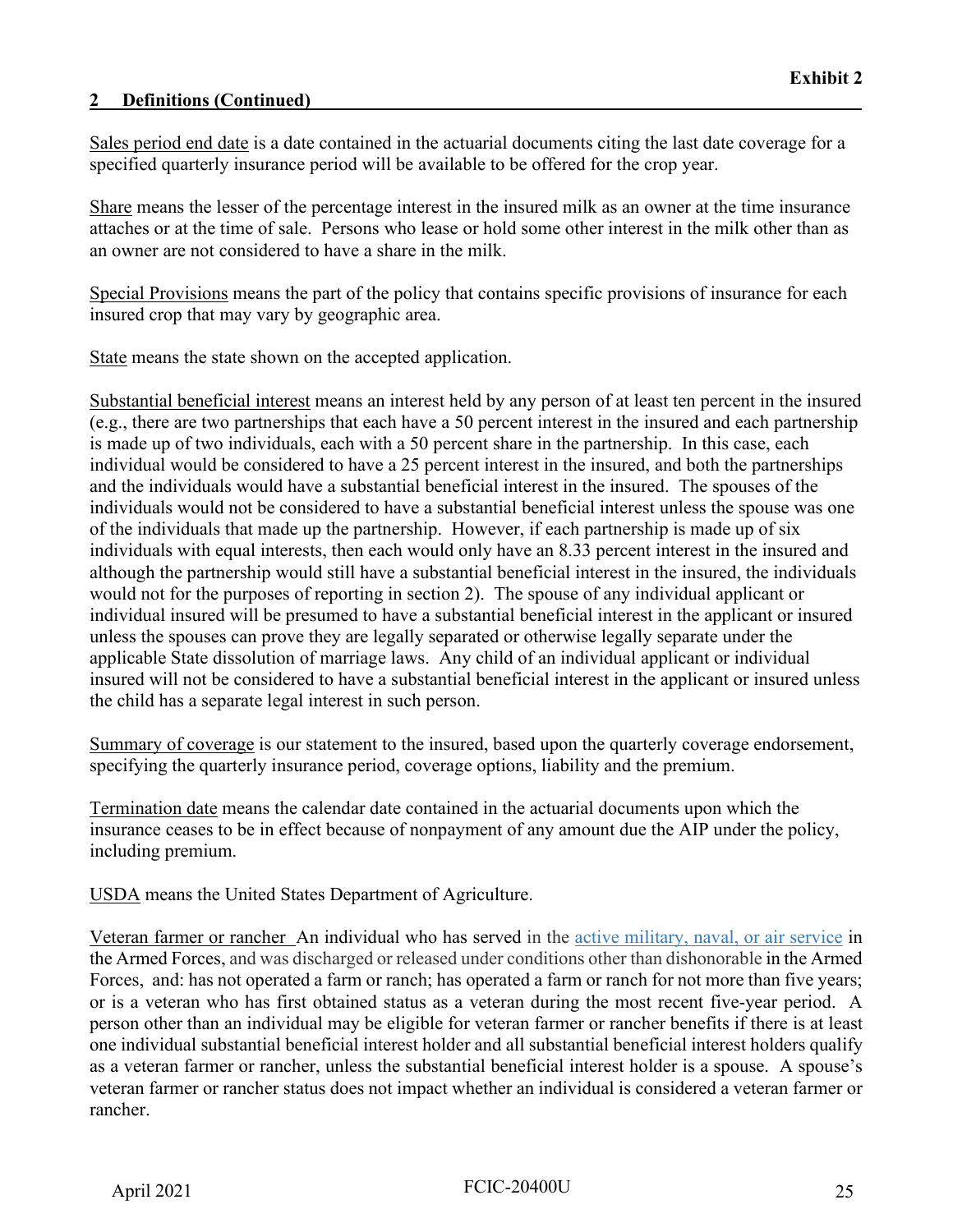## **2 Definitions (Continued)\_\_\_\_\_\_\_\_\_\_\_\_\_\_\_\_\_\_\_\_\_\_\_\_\_\_\_\_\_\_\_\_\_\_\_\_\_\_\_\_\_\_\_\_\_\_\_\_\_\_\_\_\_\_\_\_\_\_\_**

Void is when the Policy is considered not to have existed for a crop year.

Yield adjustment factor is the factor determined by dividing actual milk production per cow by expected milk production per cow.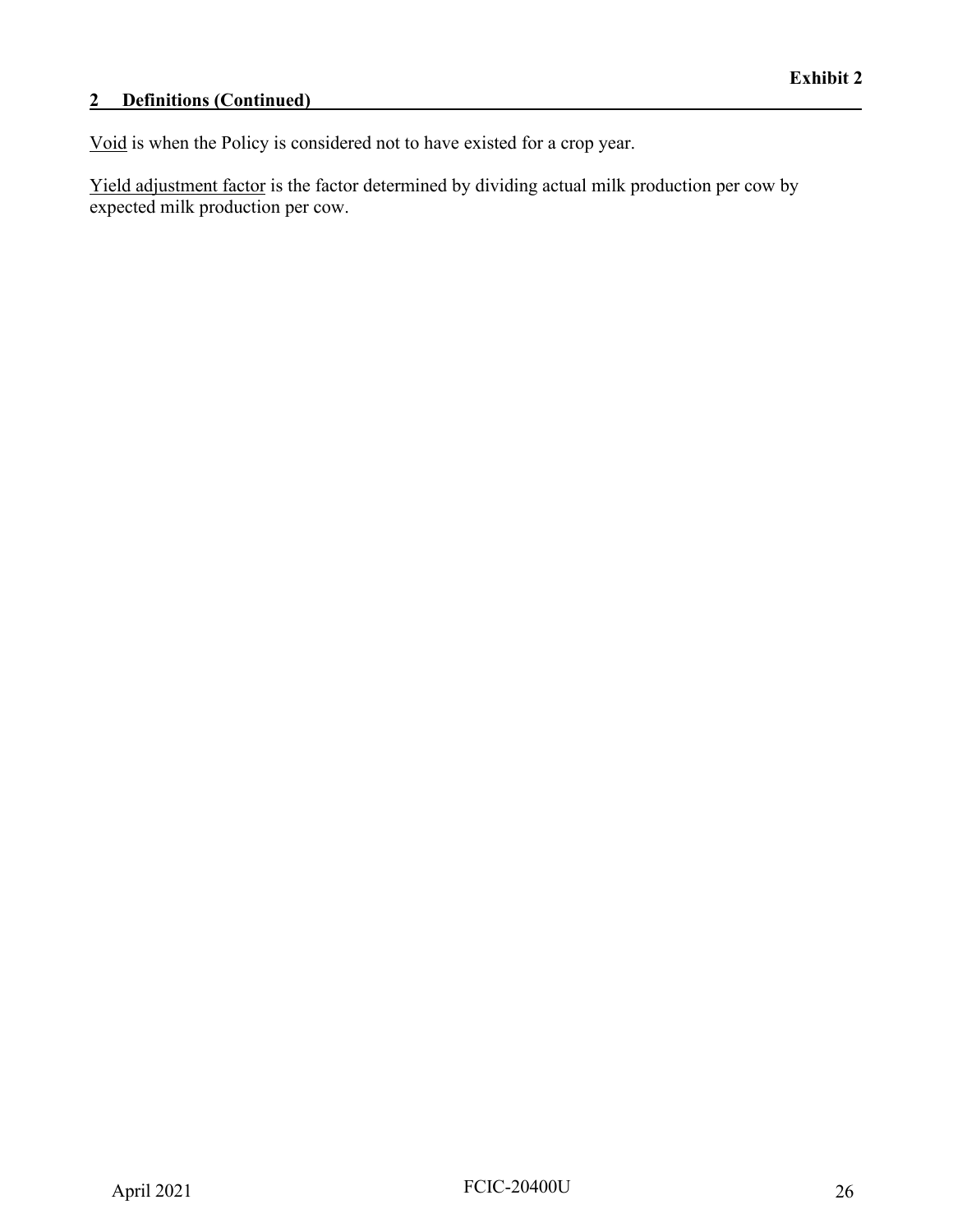#### <span id="page-32-0"></span>**3 Dairy Revenue Protection Application Related Forms\_\_\_\_\_\_\_\_\_\_\_\_\_\_\_\_\_\_\_\_\_\_\_\_\_\_\_\_\_\_\_\_**

AIPs can use existing application-related forms for Dairy Revenue Protection. The elements required on application related forms for Dairy Revenue Protection are similar to such forms for other policies. The crop information items required on the application for Dairy Revenue Protection are effective crop year, state, county, crop and plan of insurance. Coverage level, price, etc. are not required on the application; these elements are part of the quarterly coverage endorsement form.

See DSSH, Exhibit 16 for application form standards.

See DSSH, Exhibit 19 for BFR application form standards.

See DSSH, Exhibit 20 for policy cancellation form standards.

See DSSH, Exhibit 21 for policy transfer/application form standards.

See DSSH, Exhibit 22 for policy change form standards.

See DSSH, Exhibit 23 for social security number and employer identification number reporting form standards.

See DSSH, Exhibit 26 for policy confirmation (policy declaration) form standards.

See DSSH, Exhibit 27 for power of attorney form standards.

See DSSH, Exhibit 28 for assignment of indemnity form standards.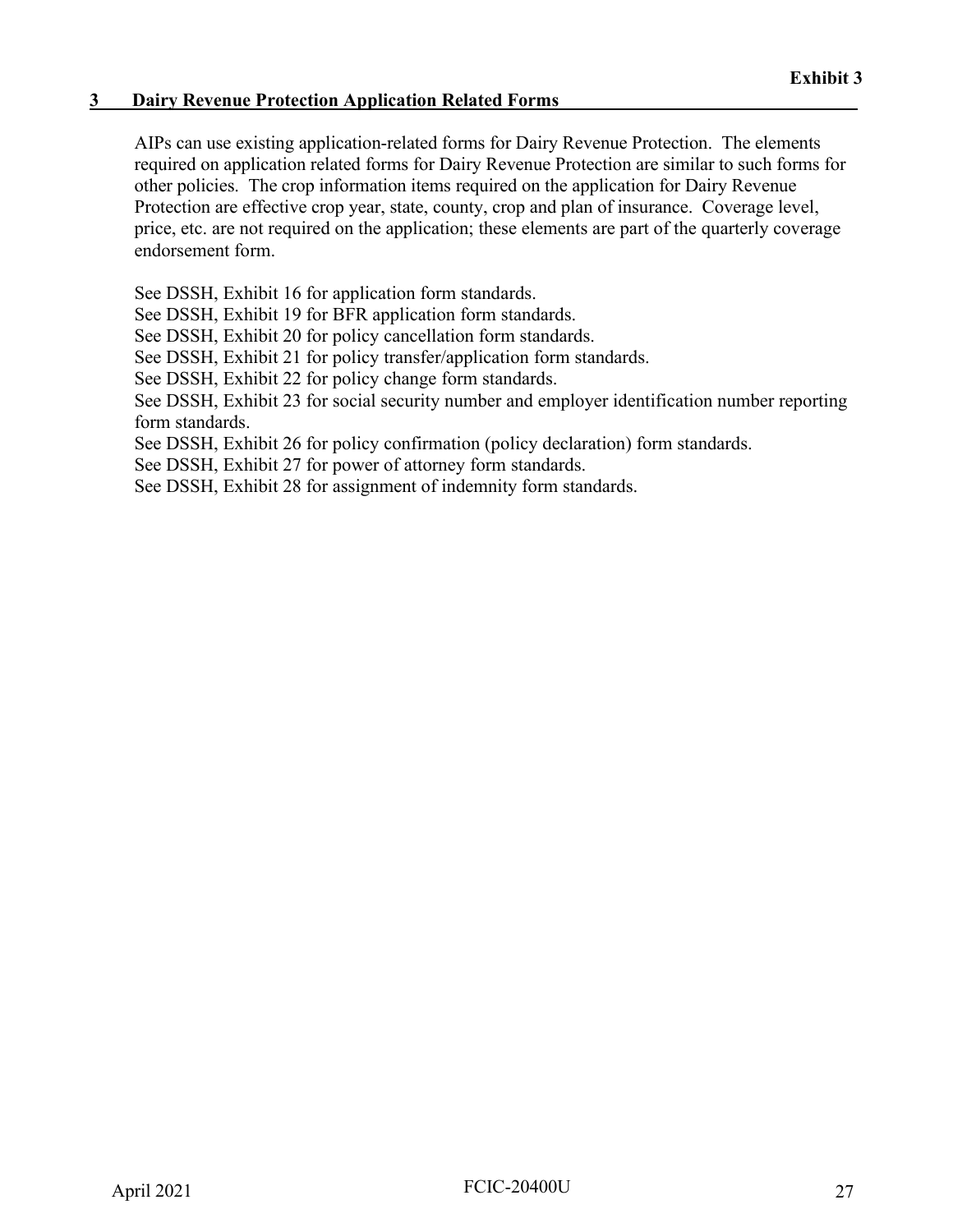#### <span id="page-33-0"></span>**4** Transfer of Coverage and Right to an Indemnity

Use a Transfer of Coverage and Right to an Indemnity to transfer insurance coverage and the right to any subsequent indemnity from one insured person to another person. The transfer is used when a transfer of part or all of the ownership/share of the insured milk revenue occurs during the crop year. A transfer is allowed at an individual Quarterly Coverage Endorsement level (e.g., for a single type and practice in a given crop year). See the GSH for additional coverage transfer procedural details.

| 1                | <b>Transferor Information</b>                                                                                                                                                   |             |
|------------------|---------------------------------------------------------------------------------------------------------------------------------------------------------------------------------|-------------|
| $\mathbf{A}$     | "Transferor's Name"                                                                                                                                                             | Substantive |
| $\bf{B}$         | "Transferor's Street and/or Mailing Address"                                                                                                                                    | Substantive |
| $\mathbf C$      | "City and State"                                                                                                                                                                | Substantive |
| D                | "Zip Code"                                                                                                                                                                      | Substantive |
| E                | "Policy Number"                                                                                                                                                                 | Substantive |
| $\boldsymbol{2}$ | <b>Crop Information</b>                                                                                                                                                         |             |
| $\mathbf{A}$     | "Crop(s)"                                                                                                                                                                       | Substantive |
| B                | "Crop Year"                                                                                                                                                                     | Substantive |
| $\mathbf C$      | "Type"                                                                                                                                                                          | Substantive |
| D                | "Practice"                                                                                                                                                                      | Substantive |
| E                | "Is the entire insured milk revenue and the entire insured share on the listed type and<br>practice being transferred? Yes $\Box$ No $\Box$ "                                   |             |
|                  | <b>Note:</b> Statement "(1)" below may be used alone. If both statements are used the form<br>should indicate "Check one of the boxes."                                         | Substantive |
| F                | $\Box$ Make check payable jointly to insured and transferee(s). Check will be mailed<br>$\lq(1)$<br>to the insured's address (unless an assignment of indemnity is on file); or |             |
|                  | $\Box$ Make checks payable to transferee(s) only. Check will be mailed to address<br>(2)<br>shown in 3B."                                                                       |             |
| $\mathbf{3}$     | <b>Transferee Information</b>                                                                                                                                                   |             |
| $\mathbf{A}$     | "Transferee's Name"                                                                                                                                                             | Substantive |
| B                | "Transferee's Street and/or Mailing Address"                                                                                                                                    | Substantive |
| $\mathbf C$      | "City and State"                                                                                                                                                                | Substantive |
| D                | "Zip Code"                                                                                                                                                                      | Substantive |
| E                | "Policy Number"                                                                                                                                                                 | Substantive |
| F                | "Transferee's Identification Number"                                                                                                                                            | Substantive |
| G                | "Transferee's Identification Number Type"                                                                                                                                       | Substantive |
| $\mathbf H$      | "Person Type"                                                                                                                                                                   | Substantive |
| $\mathbf I$      | "Share Transferred"                                                                                                                                                             | Substantive |
| ${\bf J}$        | "Effective Date of Transfer"                                                                                                                                                    | Substantive |
| K                | "Nature of Transfer"                                                                                                                                                            | Substantive |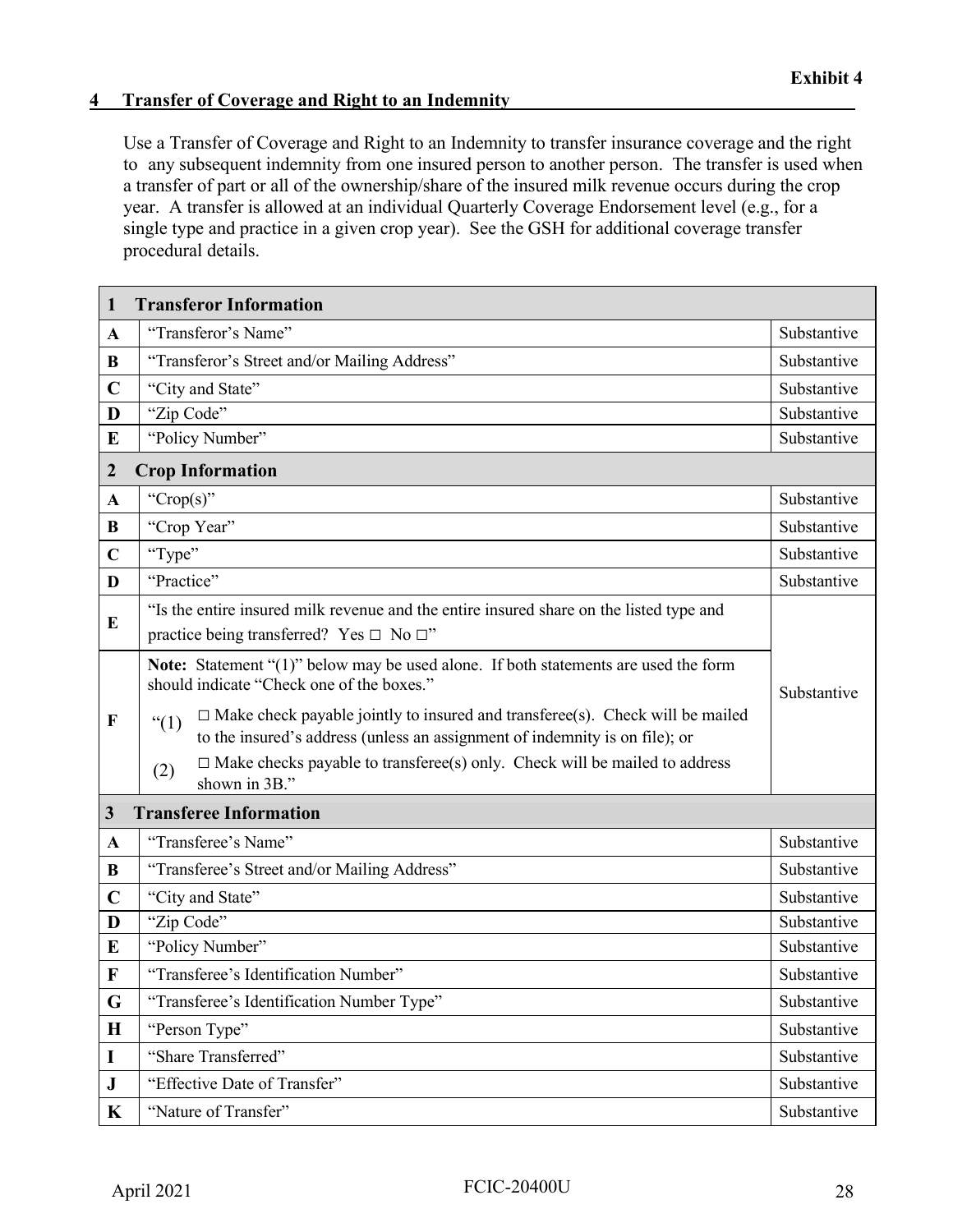# **Transfer of Coverage and Right to an Indemnity (Continued)**

| $\overline{\mathbf{4}}$ | <b>Terms and Conditions</b>                                                                                                                                                                                                                                                                                                                            |                                                                           |             |
|-------------------------|--------------------------------------------------------------------------------------------------------------------------------------------------------------------------------------------------------------------------------------------------------------------------------------------------------------------------------------------------------|---------------------------------------------------------------------------|-------------|
|                         | "Acceptance by the Approved Insurance Provider of the above-described transfer shall<br>transfer the insured's right to an indemnity to the above-named transferee subject to:"                                                                                                                                                                        |                                                                           |             |
| A                       | "Receipt by the Approved Insurance Provider of satisfactory evidence that said<br>transfer occurred before the end of the calendar date for the end of insurance<br>period for the type and practice being transferred, as determined by the<br>Approved Insurance Provider."                                                                          |                                                                           | Substantive |
|                         | "The terms of the above-identified insurance contract, including any outstanding<br>(1)<br>assignment of indemnity made by the transferor prior to the date of transfer."                                                                                                                                                                              |                                                                           |             |
|                         | "All other terms and provisions set forth herein."<br>(2)                                                                                                                                                                                                                                                                                              |                                                                           |             |
| $\bf{B}$                | "The Approved Insurance Provider shall not be liable for any more indemnity than<br>existed before the transfer occurred."                                                                                                                                                                                                                             |                                                                           | Substantive |
| $\mathbf C$             | "The insurance policy of the transferor covers the share hereby transferred only to the<br>end of the insurance period for the current crop year."                                                                                                                                                                                                     |                                                                           | Substantive |
| D                       | "The "Transferee" and the "Transferor" shall be jointly and severally liable for any<br>unpaid premium earned for the current crop year on the milk revenue and share<br>transferred. The premium for the type and practice has been paid: Yes $\Box$ No $\Box$ "                                                                                      |                                                                           | Substantive |
| E                       | "Total premium on this type and practice"                                                                                                                                                                                                                                                                                                              |                                                                           | Substantive |
| $\mathbf F$             | "Premium on type and practice transferred"                                                                                                                                                                                                                                                                                                             |                                                                           | Substantive |
| G                       | "Premium on retained type and practice"                                                                                                                                                                                                                                                                                                                |                                                                           | Substantive |
| $\bf H$                 | "Premium paid with transfer"                                                                                                                                                                                                                                                                                                                           |                                                                           | Substantive |
| 5                       | <b>Required Statements</b>                                                                                                                                                                                                                                                                                                                             |                                                                           |             |
| A                       | "I, [INSERT TRANSFEREE'S NAME], the Transferee,<br>understand that all billing statements and due process letters will<br>only be issued to [INSERT TRANSFEROR'S NAME], the<br>Transferor. Any unpaid premium on the termination date of the<br>policy will make both the transferee and the transferor ineligible<br>for the crop insurance program." | <b>Note: This</b><br>statement must<br>appear above the<br>signature line | Substantive |
| B                       | <b>Certification Statement</b>                                                                                                                                                                                                                                                                                                                         | See DSSH, Para. 502                                                       | Substantive |
| $\mathbf C$             | Privacy Act Statement                                                                                                                                                                                                                                                                                                                                  | See DSSH, Para. 501                                                       | Substantive |
| D                       | Nondiscrimination Policy Statement                                                                                                                                                                                                                                                                                                                     | See DSSH, Para. 503                                                       | Substantive |
| 6                       | <b>Required Signatures</b>                                                                                                                                                                                                                                                                                                                             |                                                                           |             |
| $\mathbf A$             | "Transferor's Printed Name, Signature and Date"                                                                                                                                                                                                                                                                                                        |                                                                           | Substantive |
| B                       | "Transferee's Printed Name, Signature and Date"                                                                                                                                                                                                                                                                                                        |                                                                           | Substantive |
| $\mathbf C$             | "Agent's Printed Name, Signature, Code Number and Date"                                                                                                                                                                                                                                                                                                |                                                                           | Substantive |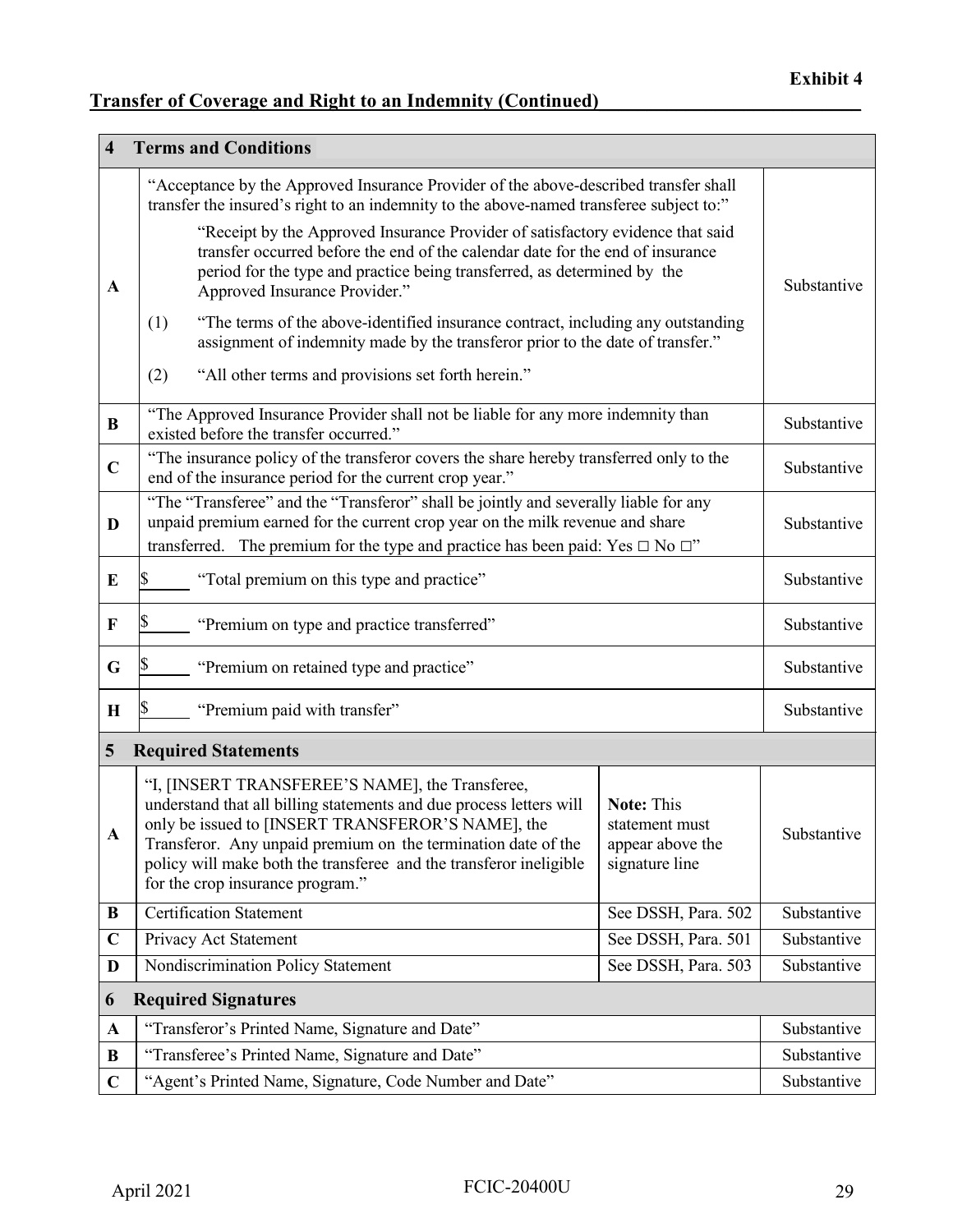#### <span id="page-35-0"></span>**5** Summary of Coverage (Schedule of Insurance)

This form is issued to the insured after the quarterly coverage endorsement has been accepted and the AIP has calculated the associated premium and liability. The AIP has the election of titling this form either the summary of coverage or the schedule of insurance. An updated summary of coverage or schedule of insurance should be issued each time an additional quarterly coverage endorsement is executed for the crop year.

| $\mathbf{1}$     | <b>Insured Information</b>                         |                                                                             |                 |
|------------------|----------------------------------------------------|-----------------------------------------------------------------------------|-----------------|
| $\mathbf{A}$     | "Insured's Name"                                   |                                                                             | Substantive     |
| B                | "Street and/or Mailing Address"                    |                                                                             | Substantive     |
| $\overline{C}$   | "City and State"                                   |                                                                             | Substantive     |
| D                | "Zip Code"                                         |                                                                             | Substantive     |
| E                | "Insured's Telephone Number"                       |                                                                             | Substantive     |
| $\mathbf{F}$     | "Policy Number"                                    |                                                                             | Substantive     |
| G                | "Identification Number"                            |                                                                             | Substantive     |
| H                | "Identification Number Type"                       |                                                                             | Substantive     |
| I                | "Person Type"                                      |                                                                             | Substantive     |
| ${\bf J}$        | "SBI's Name"                                       |                                                                             | Substantive     |
| $\mathbf K$      | "SBI's Identification Number"                      | Note: If the Policy Confirmation<br>(Declaration) is sent every year to the | Substantive     |
| L                | "SBI's Identification Number Type"                 | insured; then this item is non-                                             | Substantive     |
| M                |                                                    | substantive.                                                                | Substantive     |
|                  | "SBI Person Type"                                  |                                                                             |                 |
| $\boldsymbol{2}$ | <b>Crop Information</b>                            |                                                                             |                 |
|                  |                                                    |                                                                             |                 |
| $\mathbf A$      | "Plan of Insurance"                                |                                                                             | Substantive     |
| $\bf{B}$         | "State and County"                                 |                                                                             | Substantive     |
| $\overline{C}$   | "Effective Crop Year"                              |                                                                             | Substantive     |
| D                | "Effective Date"                                   |                                                                             | Substantive     |
| E                | "Crop Insured"                                     |                                                                             | Substantive     |
| $\mathbf F$      | "Type"                                             |                                                                             | Substantive     |
| G                | "Practice"                                         |                                                                             | Substantive     |
| $\mathbf H$      | "Practice Months and Year" Example: Jan - Mar 2022 |                                                                             | Non-Substantive |
| I                | "Declared Covered Milk Production"                 |                                                                             | Substantive     |
| ${\bf J}$        | "Coverage Level"                                   |                                                                             | Substantive     |
| $\mathbf K$      | "Expected Revenue Guarantee"                       |                                                                             | Substantive     |
| L                | "Protection Factor"                                |                                                                             | Substantive     |
| M                | "Declared Share"                                   |                                                                             | Substantive     |
| N                | "Liability"                                        |                                                                             | Substantive     |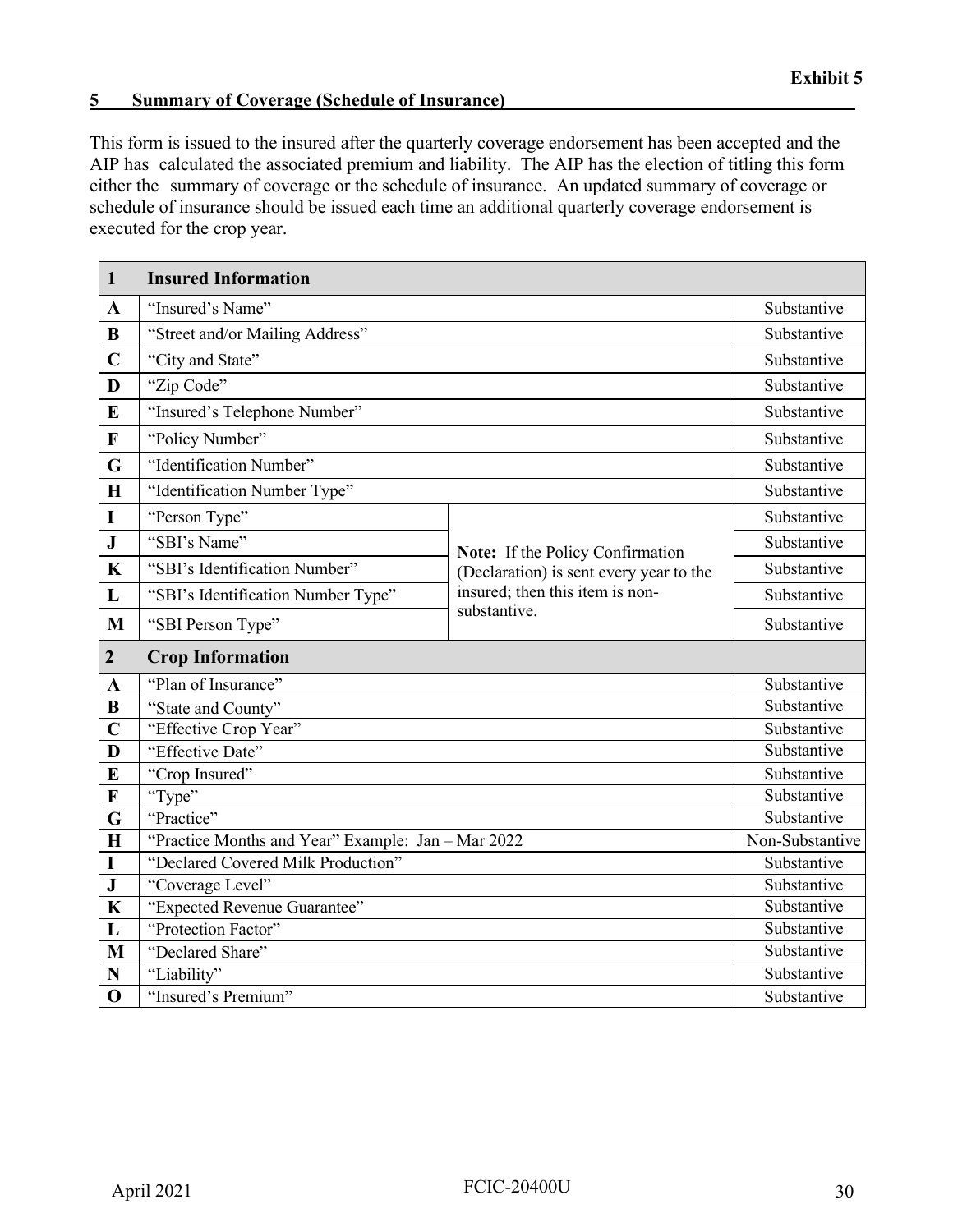# **<u>Summary of Coverage (Schedule of Insurance), (Continued)</u>**

| $\mathbf{3}$            | <b>Agent Information</b>                                                                                                                                                                                                                                                                                                                                                                                                                                                                                                                                                                                                                                                                                |             |
|-------------------------|---------------------------------------------------------------------------------------------------------------------------------------------------------------------------------------------------------------------------------------------------------------------------------------------------------------------------------------------------------------------------------------------------------------------------------------------------------------------------------------------------------------------------------------------------------------------------------------------------------------------------------------------------------------------------------------------------------|-------------|
| A                       | "Agent's Name"                                                                                                                                                                                                                                                                                                                                                                                                                                                                                                                                                                                                                                                                                          | Substantive |
| $\bf{B}$                | "Agent's Street and/or Mailing Address"                                                                                                                                                                                                                                                                                                                                                                                                                                                                                                                                                                                                                                                                 | Substantive |
| $\mathbf C$             | "Agent's City and State"                                                                                                                                                                                                                                                                                                                                                                                                                                                                                                                                                                                                                                                                                | Substantive |
| D                       | "Agent's Zip Code"                                                                                                                                                                                                                                                                                                                                                                                                                                                                                                                                                                                                                                                                                      | Substantive |
| ${\bf E}$               | "Agent's Code Number"                                                                                                                                                                                                                                                                                                                                                                                                                                                                                                                                                                                                                                                                                   | Substantive |
| $\mathbf F$             | "Agent's Telephone Number"                                                                                                                                                                                                                                                                                                                                                                                                                                                                                                                                                                                                                                                                              | Substantive |
| $\overline{\mathbf{4}}$ | <b>Other Information</b>                                                                                                                                                                                                                                                                                                                                                                                                                                                                                                                                                                                                                                                                                |             |
| $\mathbf{A}$            | The AIP shall display the A&O subsidy amount based on the full 2.3 percent reduction,<br>but shall include a footnote stating the following:<br>"*Note: This amount may increase by 1.15 percent of net book premium (except for<br>area plans of insurance) if the loss ratio in the State exceeds 1.20 or may otherwise<br>change if required by the Standard Reinsurance Agreement. However, the amount of<br>premium you are required to pay will not change."<br>Alternatively, the actual dollar amount that is the difference between the 2.3 percent<br>reduction and the 1.15 percent reduction may be substituted for the phrase "1.15<br>percent of net book premium" in the above footnote. | Substantive |
| B                       | "Date Issued"                                                                                                                                                                                                                                                                                                                                                                                                                                                                                                                                                                                                                                                                                           | Substantive |
| C                       | "Amount of Subsidy Paid by RMA"                                                                                                                                                                                                                                                                                                                                                                                                                                                                                                                                                                                                                                                                         | Substantive |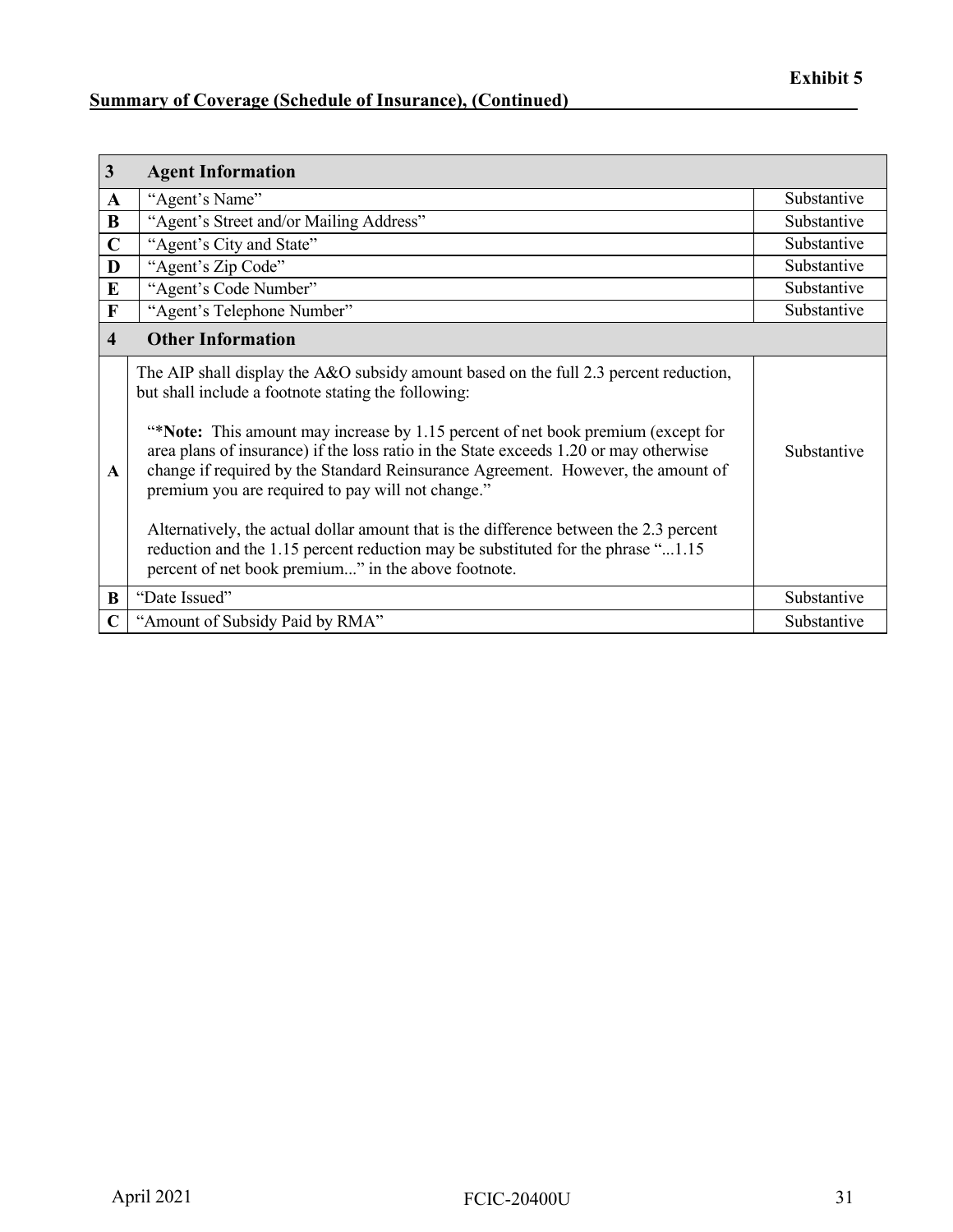#### <span id="page-37-0"></span>**6 Dairy Revenue Protection Quarterly Coverage Endorsement**

The quarterly coverage endorsement is required to determine the declared covered milk production, coverage level, type, practice, liability, premium, and the declared share at the time insurance attaches. The standards below represent all quarterly coverage endorsement data elements to establish coverage according to the Dairy Revenue Protection policy. The calculations on this endorsement are Non-Substantive but if performed, should be performed in accordance with the rules published in the corresponding PASS records. In accordance with the DRP Insurance Policy definition of "sales period," this form must be signed by 9:00 a.m. Central time the next business day after the sales period begins.

| $\mathbf{1}$     | <b>Insured Information</b>                                                                        |                                |
|------------------|---------------------------------------------------------------------------------------------------|--------------------------------|
| A                | "Insured's Name"                                                                                  | Substantive                    |
| B                | "Insured's Authorized Representative"                                                             | Substantive                    |
| $\mathbf C$      | "Street and/or Mailing Address"                                                                   | Substantive                    |
| D                | "City and State"                                                                                  | Substantive                    |
| E                | "Zip Code"                                                                                        | Substantive                    |
| $\mathbf F$      | "Insured's Telephone Number"                                                                      | Substantive                    |
| G                | "Policy Number"                                                                                   | Substantive                    |
| H                | "Identification Number"                                                                           | Substantive                    |
| 1                | "Identification Number Type"                                                                      | Substantive                    |
| $\mathbf J$      | "Person Type"                                                                                     | Substantive                    |
| $\mathbf K$      | "Spouse's Name"                                                                                   | Substantive                    |
| L                | "Spouse's Identification Number"                                                                  | Substantive                    |
| $\overline{2}$   | <b>Crop Information</b>                                                                           |                                |
|                  | "Crop Year"                                                                                       | Substantive                    |
| $\mathbf A$<br>B | "Crop"                                                                                            | Substantive                    |
| $\mathbf C$      | "State and County"                                                                                | Substantive                    |
| D                | "Plan of Insurance"                                                                               | Substantive                    |
| E                | "Remarks"                                                                                         | Substantive                    |
|                  |                                                                                                   |                                |
| $\mathbf{3}$     | <b>Class Pricing Option</b> (This section is Non-Substantive if Component Pricing Option Elected) |                                |
| A                | "Type"                                                                                            | Substantive                    |
| $\bf{B}$         | "Practice"                                                                                        | Substantive                    |
| $\overline{C}$   | "Effective Date"                                                                                  | Substantive                    |
| D                | "Expected Class III Price per cwt"                                                                | Substantive                    |
| E                | "Declared Class Price Weighting Factor"                                                           | Substantive                    |
| F                | "Calculated Class III Price per cwt"                                                              | Non-Substantive                |
| G                | "Expected Class IV Price per cwt"                                                                 | Substantive                    |
| $\bf H$          | "1 minus Declared Class Price Weighting Factor"                                                   | Non-Substantive                |
| $\mathbf I$      | "Calculated Class IV Price per cwt"                                                               | Non-Substantive                |
| ${\bf J}$        | "Total Price per cwt"<br>"Declared Covered Milk Production" "Enter in Pounds"                     | Non-Substantive                |
| $\mathbf K$      | "Expected Class Pricing Milk Revenue"                                                             | Substantive<br>Non-Substantive |
| L<br>M           | "Coverage Level"                                                                                  | Substantive                    |
| ${\bf N}$        | "Expected Revenue Guarantee"                                                                      | Non-Substantive                |
| $\mathbf 0$      | "Protection Factor"                                                                               | Substantive                    |
|                  |                                                                                                   |                                |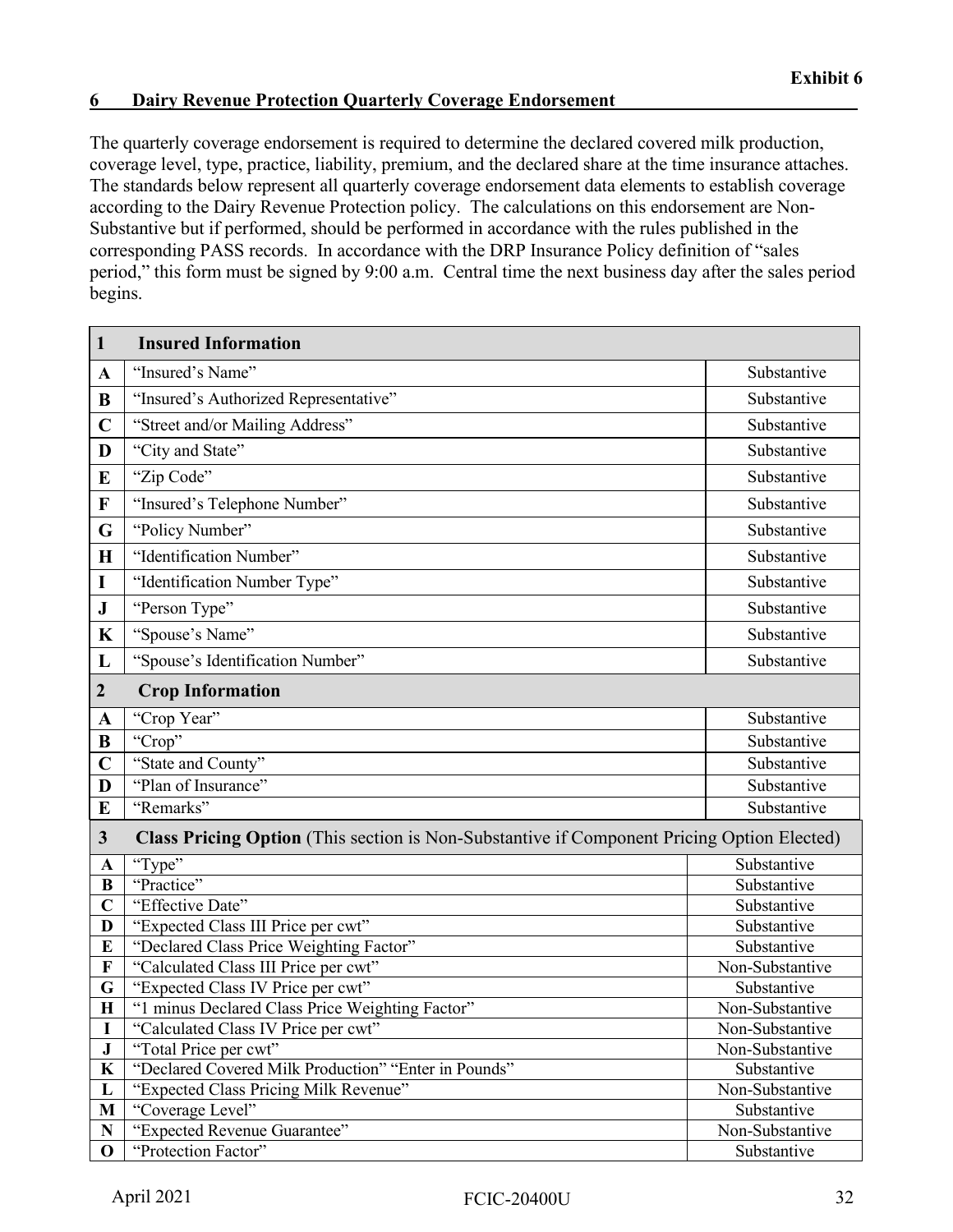# **Dairy Revenue Protection Quarterly Coverage Endorsement (Continued)\_\_\_\_\_\_\_\_\_\_\_\_\_\_\_\_\_\_\_\_**

| ${\bf P}$               | "Declared Share"                                                                                                                                |                      | Substantive     |
|-------------------------|-------------------------------------------------------------------------------------------------------------------------------------------------|----------------------|-----------------|
| Q                       | "Name of Other Person(s) Sharing in the Crop"                                                                                                   |                      | Non-Substantive |
| $\bf R$                 | "Liability"                                                                                                                                     |                      | Non-Substantive |
| T                       | "Total Premium"                                                                                                                                 |                      | Non-Substantive |
| $\mathbf{U}$            | "Premium Subsidy"                                                                                                                               |                      | Non-Substantive |
| $\mathbf{V}$            | "Producer Premium"                                                                                                                              |                      | Non-Substantive |
| W                       | "Expected Milk Production per Cow"                                                                                                              |                      | Substantive     |
| $\overline{\mathbf{4}}$ | <b>Component Pricing Option</b> (This section is Non-Substantive if Class Pricing Option Elected)                                               |                      |                 |
| $\mathbf A$             | "Type"                                                                                                                                          |                      | Substantive     |
| B                       | "Practice"                                                                                                                                      |                      | Substantive     |
| $\overline{C}$          | "Effective Date"                                                                                                                                |                      | Substantive     |
| D                       | "Expected Butterfat Price per Pound"                                                                                                            |                      | Substantive     |
| E                       | "Declared Butterfat Test"                                                                                                                       |                      | Substantive     |
| F                       | "Calculated Butterfat Price per cwt"                                                                                                            |                      | Non-Substantive |
| G                       | "Expected Protein Price per Pound"                                                                                                              |                      | Substantive     |
| $\mathbf H$             | "Declared Protein Test"                                                                                                                         |                      | Substantive     |
| I                       | "Calculated Protein Price per cwt"                                                                                                              |                      | Non-Substantive |
| ${\bf J}$               | "Expected Other Solids Price per Pound"                                                                                                         |                      | Substantive     |
| K                       | "Other Solids Test" (fixed at 5.7 pounds)                                                                                                       |                      | Substantive     |
| L                       | "Calculated Other Solids Price per cwt"                                                                                                         |                      | Non-Substantive |
| M                       | "Declared Component Price Weighting Factor"                                                                                                     |                      | Substantive     |
| ${\bf N}$               | "Nonfat Solids Price"                                                                                                                           |                      | Substantive     |
| $\mathbf 0$             | "Calculated Nonfat Solids Price per cwt"                                                                                                        |                      | Non-Substantive |
| $\mathbf{P}$            | "1 minus Declared Component Price Weighting Factor"                                                                                             |                      | Non-Substantive |
| Q                       | "Total Price per cwt"                                                                                                                           |                      | Non-Substantive |
| $\bf R$                 | "Declared Covered Milk Production" "Enter in Pounds"                                                                                            |                      | Substantive     |
| S                       | "Expected Component Pricing Milk Revenue"                                                                                                       |                      | Non-Substantive |
| T                       | "Coverage Level"                                                                                                                                |                      | Substantive     |
| $\mathbf U$             | "Expected Revenue Guarantee"                                                                                                                    |                      | Non-Substantive |
| $\mathbf{V}$            | "Protection Factor"                                                                                                                             |                      | Substantive     |
| W                       | "Declared Share"                                                                                                                                |                      | Substantive     |
| $\mathbf X$             | "Name of Other Person(s) Sharing in the Crop"                                                                                                   |                      | Non-Substantive |
| $\mathbf{Y}$            | "Liability"                                                                                                                                     |                      | Non-Substantive |
| Z                       | "Total Premium"                                                                                                                                 |                      | Non-Substantive |
| AA                      | "Premium Subsidy"                                                                                                                               |                      | Non-Substantive |
| <b>BB</b>               | "Producer Premium"                                                                                                                              |                      | Non-Substantive |
| CC                      | "Expected Milk Production per Cow"                                                                                                              |                      | Substantive     |
| $5\phantom{.0}$         | <b>Required Statements</b>                                                                                                                      |                      |                 |
|                         | Provide the following question above the Certification Statement.                                                                               |                      |                 |
|                         | "I have verified my identification number affixed to this Quarterly Coverage                                                                    |                      |                 |
| $\mathbf{A}$            | Endorsement is true and accurate. $\Box$ Yes $\Box$ No. If the affixed identification                                                           |                      | Non-Substantive |
|                         |                                                                                                                                                 |                      |                 |
|                         | number is not correct or you have not had an opportunity to verify your<br>identification number, please contact [INSERT AIP CONTACT POINT] and |                      |                 |
|                         | submit a Policy Change."                                                                                                                        |                      |                 |
| B                       | <b>USDA Multiple Benefit Certification Statement</b>                                                                                            | See DSSH, Para. 504. | Substantive     |
| $\mathbf C$             | <b>Certification Statement</b>                                                                                                                  | See DSSH, Para. 502. | Substantive     |
| D                       | Privacy Act Statement                                                                                                                           | See DSSH, Para. 501. | Substantive     |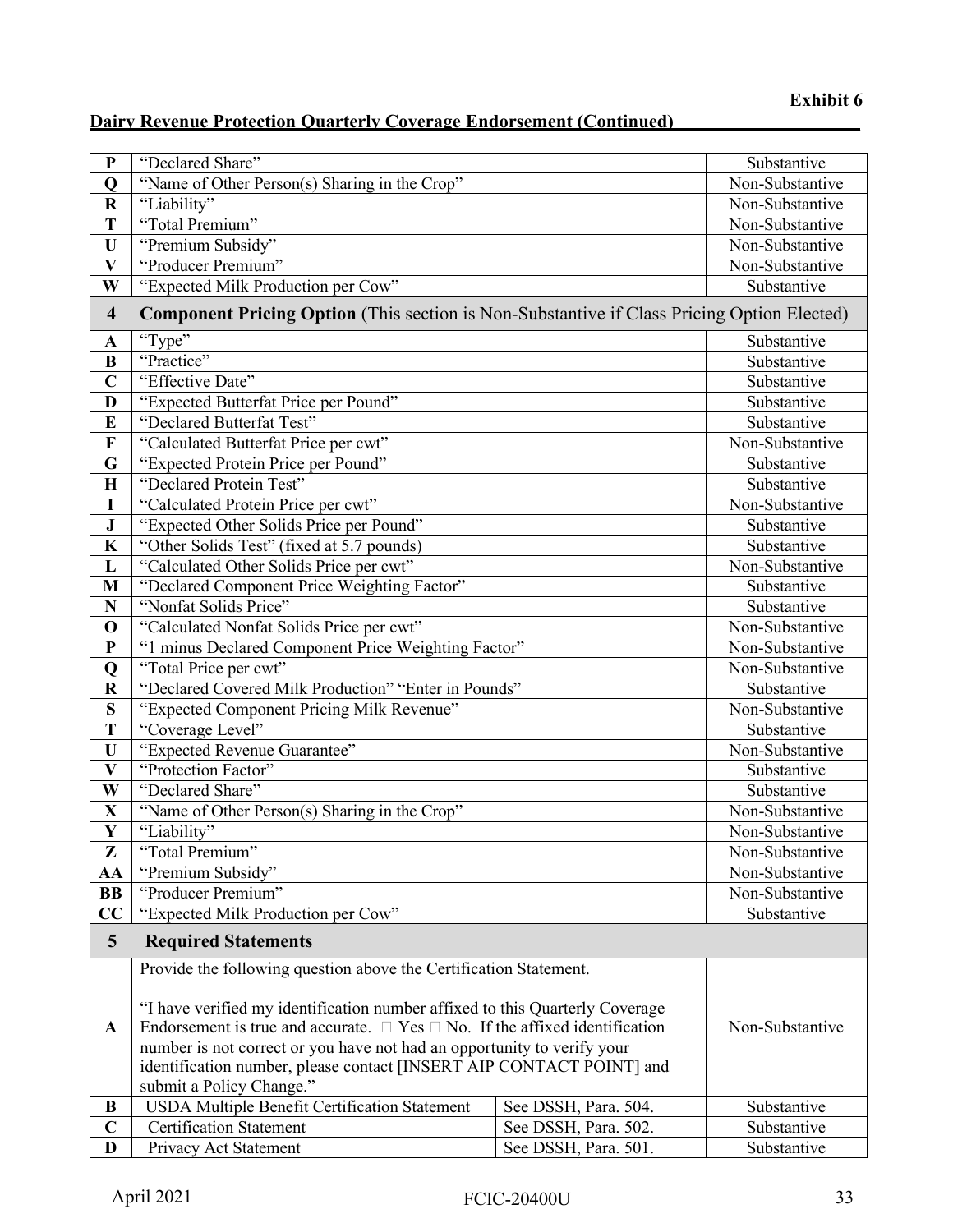|  | Statement<br>.on<br>'Ol1CV<br>Non.<br>◡<br>чна.<br>$\sim$ | $ -$<br>7۳۰،<br>al e | `!V⊾ |
|--|-----------------------------------------------------------|----------------------|------|
|--|-----------------------------------------------------------|----------------------|------|

# **Exhibit 6**

| <b>Required Signatures</b>                              |             |
|---------------------------------------------------------|-------------|
| "Insured's Printed Name, Signature and Date"            | Substantive |
| "Agent's Printed Name, Signature, Date and Code Number" | Substantive |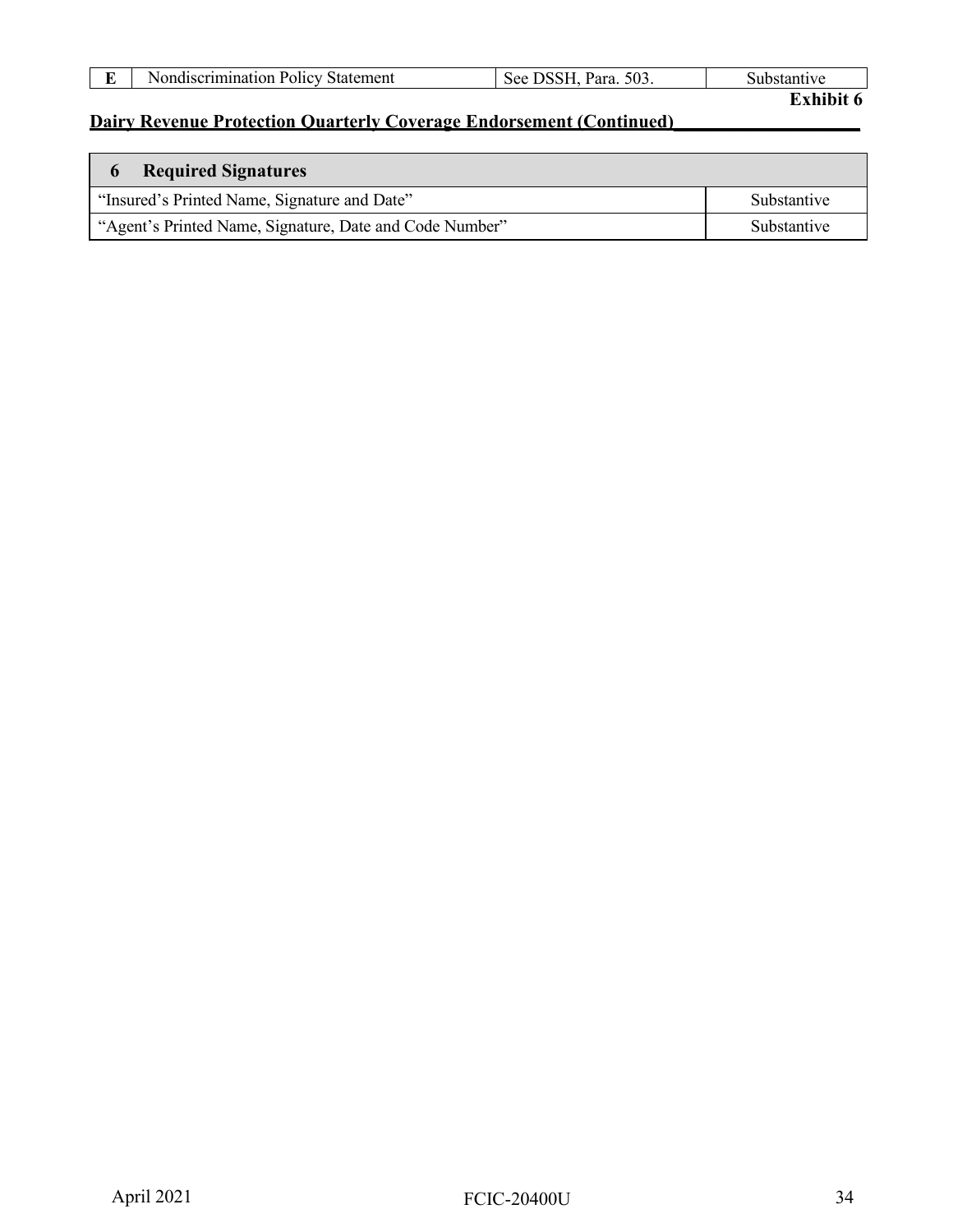## **Dairy Revenue Protection Quarterly Coverage Endorsement (Continued)\_\_\_\_\_\_\_\_\_\_\_\_\_\_\_\_\_\_\_\_**

#### **Dairy Revenue Protection Quarterly Coverage Endorsement Form Completion Instructions**

| <b>Insured Information</b>          |                                                                                                                                                                                                                                                                                                                                                                                                                                                                                                                                                                                        |  |  |
|-------------------------------------|----------------------------------------------------------------------------------------------------------------------------------------------------------------------------------------------------------------------------------------------------------------------------------------------------------------------------------------------------------------------------------------------------------------------------------------------------------------------------------------------------------------------------------------------------------------------------------------|--|--|
| Insured's Name                      | Enter information as listed on application.                                                                                                                                                                                                                                                                                                                                                                                                                                                                                                                                            |  |  |
| Insured's Authorized Representative | Enter information as listed on application.                                                                                                                                                                                                                                                                                                                                                                                                                                                                                                                                            |  |  |
| Street and/or Mailing Address       | Enter information as listed on application.                                                                                                                                                                                                                                                                                                                                                                                                                                                                                                                                            |  |  |
| City and State                      | Enter information as listed on application.                                                                                                                                                                                                                                                                                                                                                                                                                                                                                                                                            |  |  |
| Zip Code                            | Enter information as listed on application.                                                                                                                                                                                                                                                                                                                                                                                                                                                                                                                                            |  |  |
| Insured's Telephone Number          | Enter information as listed on application.                                                                                                                                                                                                                                                                                                                                                                                                                                                                                                                                            |  |  |
| Policy Number                       | Enter information as listed on application.                                                                                                                                                                                                                                                                                                                                                                                                                                                                                                                                            |  |  |
| <b>Identification Number</b>        | Enter information as listed on application.                                                                                                                                                                                                                                                                                                                                                                                                                                                                                                                                            |  |  |
| Identification Number Type          | Enter information as listed on application.                                                                                                                                                                                                                                                                                                                                                                                                                                                                                                                                            |  |  |
| Person Type                         | Enter information as listed on application.                                                                                                                                                                                                                                                                                                                                                                                                                                                                                                                                            |  |  |
| Spouse's Name                       | Enter information as listed on application.                                                                                                                                                                                                                                                                                                                                                                                                                                                                                                                                            |  |  |
| Spouse's Identification Number      | Enter information as listed on application.                                                                                                                                                                                                                                                                                                                                                                                                                                                                                                                                            |  |  |
| <b>Crop Information</b>             |                                                                                                                                                                                                                                                                                                                                                                                                                                                                                                                                                                                        |  |  |
| Crop Year                           | Enter information as listed on application.                                                                                                                                                                                                                                                                                                                                                                                                                                                                                                                                            |  |  |
| Crop                                | Enter Milk (830).                                                                                                                                                                                                                                                                                                                                                                                                                                                                                                                                                                      |  |  |
| <b>State and County</b>             | Enter information as listed on application.                                                                                                                                                                                                                                                                                                                                                                                                                                                                                                                                            |  |  |
| Plan of Insurance                   | Enter Dairy Revenue Protection (83).                                                                                                                                                                                                                                                                                                                                                                                                                                                                                                                                                   |  |  |
| Remarks                             | Enter any applicable remarks.                                                                                                                                                                                                                                                                                                                                                                                                                                                                                                                                                          |  |  |
| <b>Class Pricing Option</b>         |                                                                                                                                                                                                                                                                                                                                                                                                                                                                                                                                                                                        |  |  |
| Type                                | Enter Class Pricing Option - 831                                                                                                                                                                                                                                                                                                                                                                                                                                                                                                                                                       |  |  |
| Practice                            | Enter the selected practice. There are eight practices available for<br>purchase during the crop year. The insured has the option to select a<br>practice up to five quarters out. For example: From July 1, 2021 to<br>September 15, 2021 the insured can select practices $801 - 805$ .<br>Practice 801 - Oct - Dec 2021<br>Practice 802 - Jan - Mar 2022<br>Practice 803 - Apr - Jun 2022<br>Practice $804$ - Jul – Sep 2022<br>Practice 805 - Oct - Dec 2022<br>Practice 806 - Jan - Mar 2023<br>Practice $807 - Apr - Jun 2023$<br>Practice $808 - \text{Jul} - \text{Sep } 2023$ |  |  |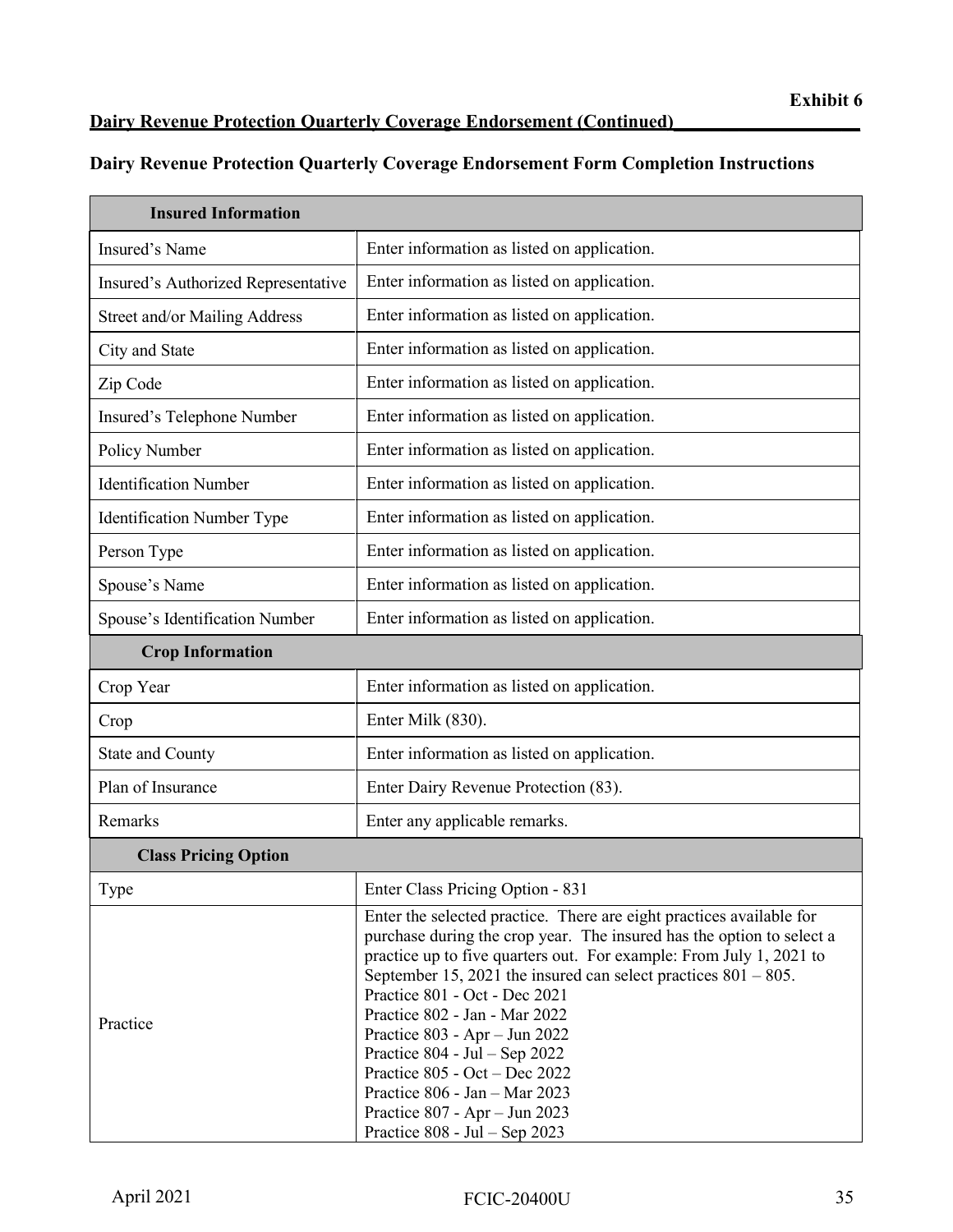| <b>Effective Date</b>                         | Enter the effective date which is the date coverage begins. The<br>effective date will always be the date the prices were published on<br>the RMA website corresponding to the purchase date.                                                                                                                                                                                             |
|-----------------------------------------------|-------------------------------------------------------------------------------------------------------------------------------------------------------------------------------------------------------------------------------------------------------------------------------------------------------------------------------------------------------------------------------------------|
| Expected Class III Price per cwt              | Enter the expected class III milk price published in the actuarial<br>documents for the practice for the sales period.                                                                                                                                                                                                                                                                    |
| Declared Class Price Weighting<br>Factor      | Enter the declared class price weighting factor chosen by insured,<br>between 0 percent and 100 percent, in 5 percentage point<br>increments.                                                                                                                                                                                                                                             |
| Calculated Class III Price per cwt            | This equals the sum of the expected class III milk price per cwt<br>times the declared class III price weighting factor rounded to 4<br>decimals.                                                                                                                                                                                                                                         |
| Expected Class IV Price per cwt               | Enter the expected class IV milk price published in the actuarial<br>documents for the practice for the sales period.                                                                                                                                                                                                                                                                     |
| 1 minus Class Price Weighting<br>Factor       | Enter the result of 1 minus declared class price weighting factor.                                                                                                                                                                                                                                                                                                                        |
| Calculated Class IV Price per cwt             | This equals the sum of the expected class IV milk price per cwt<br>times the default class IV price weighting factor rounded to 4<br>decimals.                                                                                                                                                                                                                                            |
| Total Price per cwt                           | This equals the sum of the expected class III milk price per cwt plus<br>the sum of the expected class IV milk price per cwt rounded to 4<br>decimals.                                                                                                                                                                                                                                    |
| Enter in Pounds                               | Declared Covered Milk Production -   Enter the declared covered milk production in pounds of milk<br>chosen by the insured to insure for the practice.                                                                                                                                                                                                                                    |
| <b>Expected Class Pricing Milk</b><br>Revenue | Enter the expected class pricing milk revenue which is the value<br>determined by summing the expected class III milk price, multiplied<br>by the declared class price weighting factor, the expected class IV<br>milk price, multiplied by one minus the declared class price<br>weighting factor; then multiplying that sum by the declared covered<br>milk production, divided by 100. |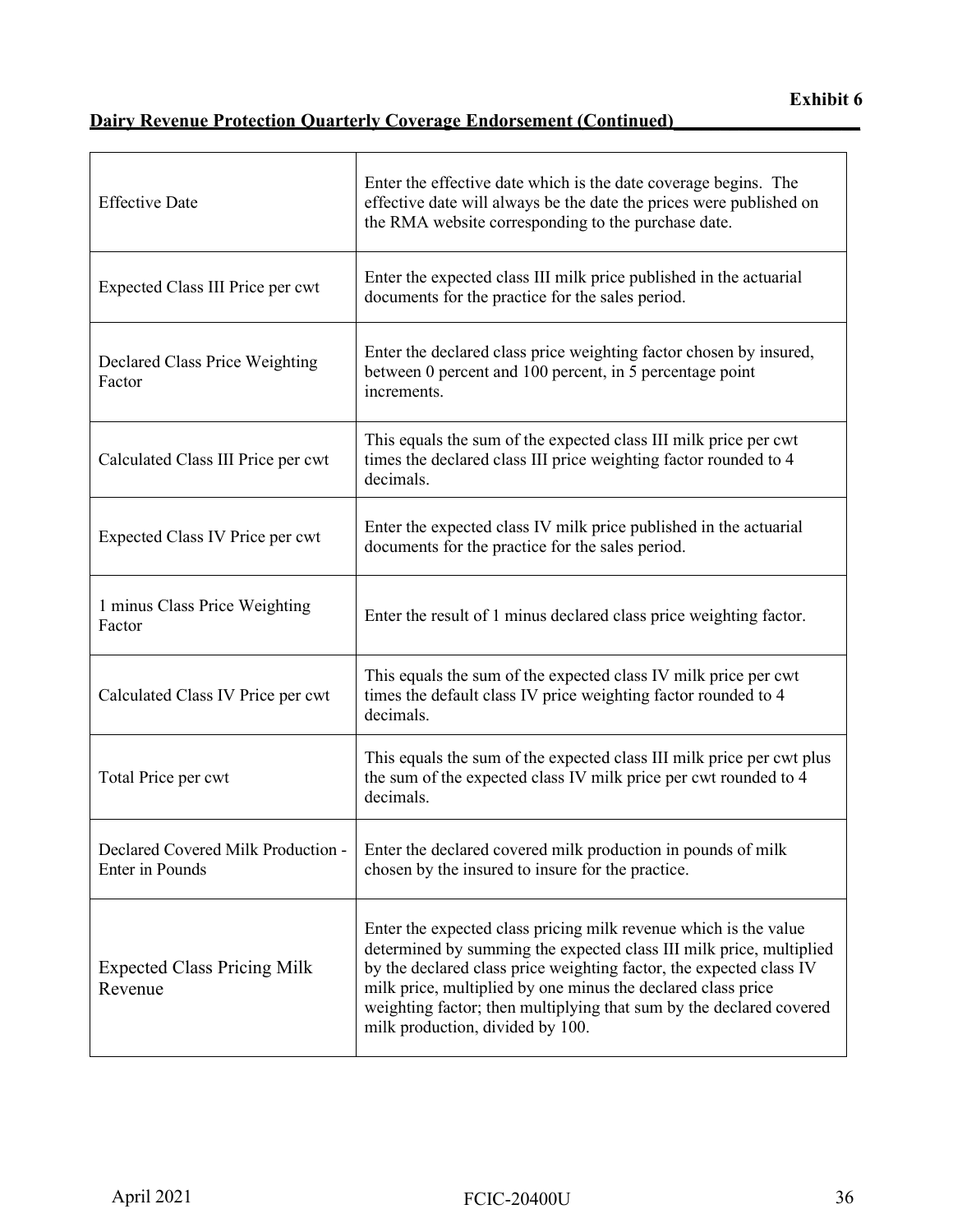# **Dairy Revenue Protection Quarterly Coverage Endorsement (Continued)\_\_\_\_\_\_\_\_\_\_\_\_\_\_\_\_\_\_\_\_**

| Coverage Level                                 | Enter the coverage level which is the coverage level percentage<br>chosen by the insured between 80 percent and 95 percent, in 5<br>percent increments. |
|------------------------------------------------|---------------------------------------------------------------------------------------------------------------------------------------------------------|
| <b>Expected Revenue Guarantee</b>              | Enter the sum of the expected class pricing milk revenue multiplied<br>by the coverage level.                                                           |
| <b>Protection Factor</b>                       | Enter the protection factor chosen by the insured between 1 and 1.5,<br>in 0.05 increments.                                                             |
| <b>Declared Share</b>                          | Enter the share which is the insured's percentage interest in the<br>insured milk as an owner at the time insurance attaches.                           |
| Name of Other Person(s) Sharing in<br>the Crop | Enter the name(s) of other person(s) sharing in the crop.                                                                                               |
| Liability                                      | Enter the sum of the expected revenue guarantee times the<br>protections factor times the declared share.                                               |
| <b>Total Premium</b>                           | Enter the calculated total premium.                                                                                                                     |
| Premium Subsidy                                | Enter the calculated premium subsidy.                                                                                                                   |
| <b>Producer Premium</b>                        | Enter the calculated producer premium which is the sum of total<br>premium minus premium subsidy.                                                       |
| Expected Milk Production per Cow               | Enter the expected milk production per cow in pounds as published<br>by RMA for the practice for the applicable pooled production<br>region.            |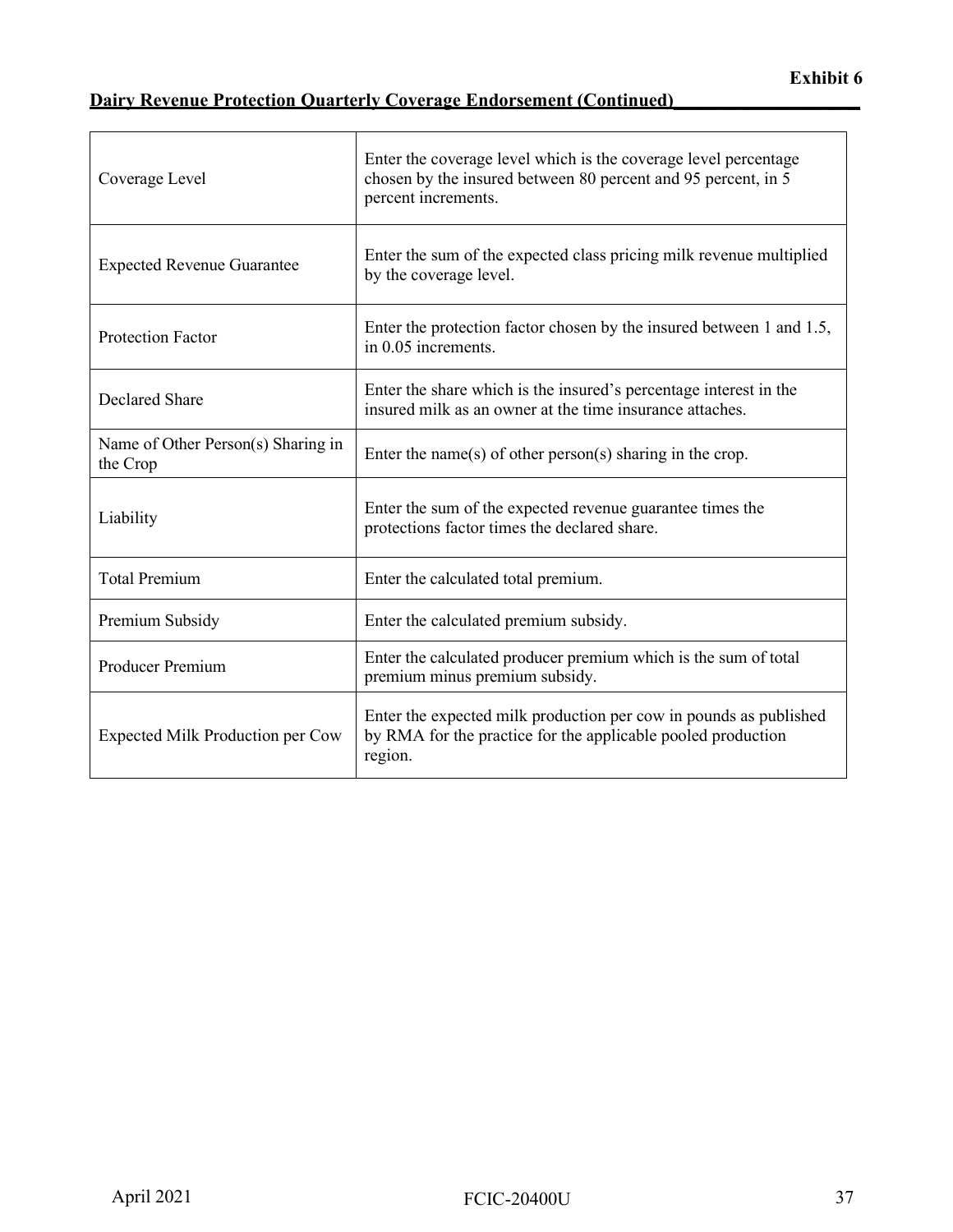| <b>Component Pricing Option</b>           |                                                                                                                                                                                                                                                                                                                                                                                                                                                                                                                                                                       |  |  |
|-------------------------------------------|-----------------------------------------------------------------------------------------------------------------------------------------------------------------------------------------------------------------------------------------------------------------------------------------------------------------------------------------------------------------------------------------------------------------------------------------------------------------------------------------------------------------------------------------------------------------------|--|--|
| Type                                      | Enter Component Pricing Option - 832                                                                                                                                                                                                                                                                                                                                                                                                                                                                                                                                  |  |  |
| Practice                                  | Enter the selected practice. There are eight practices available for<br>purchase during the crop year. The insured has the option to select a<br>practice up to five quarters out. For example: From July 1, 2021 to<br>September 15, 2021 the insured can select practices $801 - 805$ .<br>Practice 801 - Oct - Dec 2021<br>Practice 802 - Jan - Mar 2022<br>Practice 803 - Apr - Jun 2022<br>Practice $804$ - Jul - Sep 2022<br>Practice 805 - Oct - Dec 2022<br>Practice 806 - Jan - Mar 2023<br>Practice 807 - Apr - Jun 2023<br>Practice $808 - Jul - Sep$ 2023 |  |  |
| <b>Effective Date</b>                     | Enter the effective date which is the date coverage begins. The<br>effective date will always be the date the prices were published on the<br>RMA website corresponding to the purchase date.                                                                                                                                                                                                                                                                                                                                                                         |  |  |
| <b>Expected Butterfat Price Per Pound</b> | Enter the expected butterfat price per pound published in the actuarial<br>documents for the practice for the sales period.                                                                                                                                                                                                                                                                                                                                                                                                                                           |  |  |
| <b>Declared Butterfat Test</b>            | Enter the declared butterfat test which is the pounds of milkfat<br>contained in 100 pounds of the milk, as declared by the insured. The<br>declared butterfat test elected by the insured can be no less than 3.25<br>pounds and no more than 5.5 pounds, in 0.05-pound increments.                                                                                                                                                                                                                                                                                  |  |  |
| Calculated Butterfat Price per cwt        | Enter the sum of expected butterfat price per pound times the declared<br>butterfat test rounded to 4 decimals.                                                                                                                                                                                                                                                                                                                                                                                                                                                       |  |  |
| Expected Protein Price per Pound          | Enter the expected protein price published in the actuarial documents<br>for the practice for the sales period.                                                                                                                                                                                                                                                                                                                                                                                                                                                       |  |  |
| <b>Declared Protein Test</b>              | Enter the declared protein test which is the pounds of milk protein<br>contained in 100 pounds of the milk, as declared by the insured. The<br>declared protein test elected by the insured can be no less than 2.75<br>pounds and no more than 4.5 pounds, in 0.05-pound increments.                                                                                                                                                                                                                                                                                 |  |  |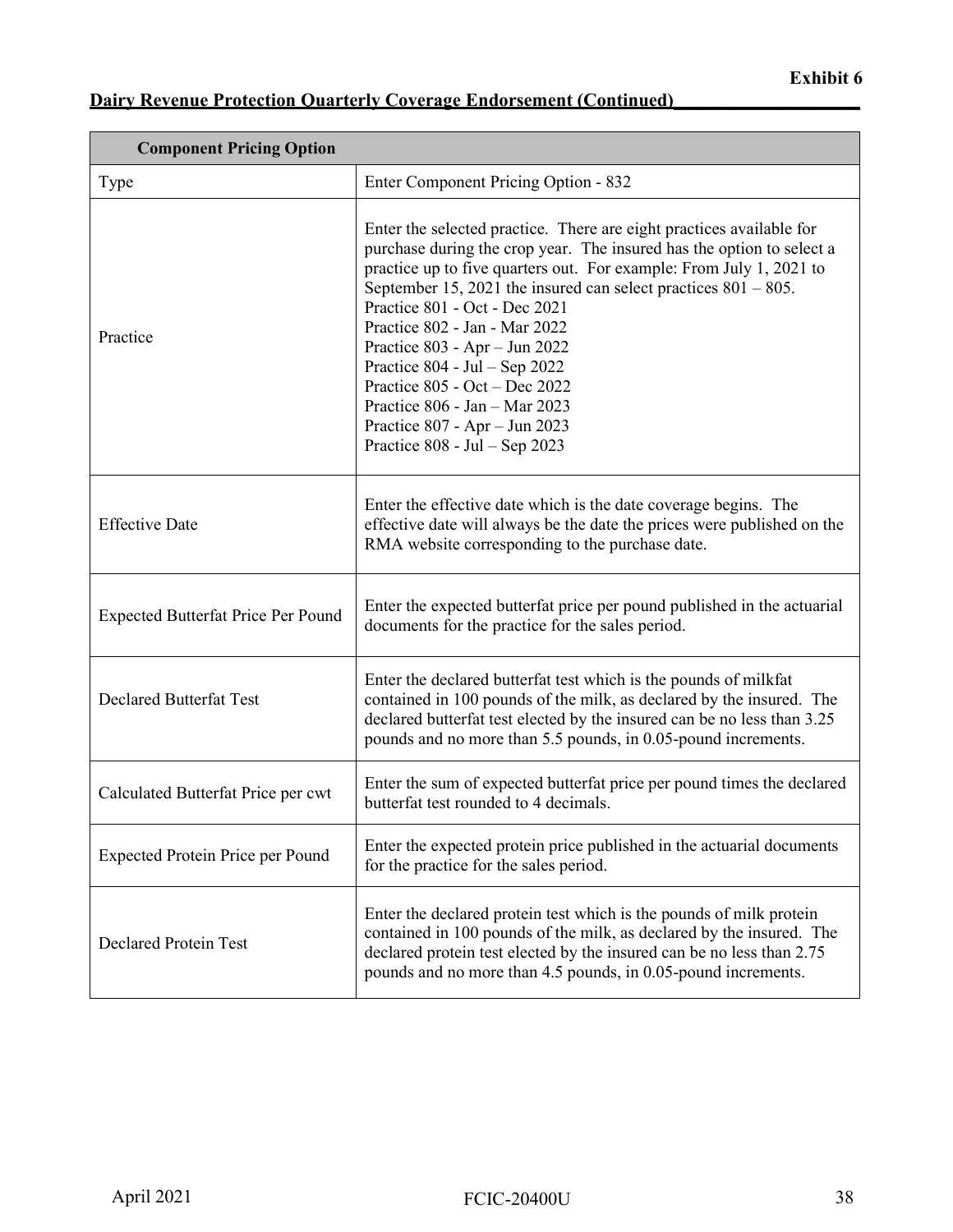| Calculated Protein Price per cwt                            | Enter the sum of expected protein price per pound times the declared<br>protein test rounded to 4 decimals.                                                                                                                                                                                                                                                                                                          |
|-------------------------------------------------------------|----------------------------------------------------------------------------------------------------------------------------------------------------------------------------------------------------------------------------------------------------------------------------------------------------------------------------------------------------------------------------------------------------------------------|
| Expected Other Solids Price per<br>Pound                    | Enter the expected other solids price published in the actuarial<br>documents for the practice for the sales period.                                                                                                                                                                                                                                                                                                 |
| Other Solids Test (fixed 5.7)<br>pounds)                    | Enter 5.7 pounds.                                                                                                                                                                                                                                                                                                                                                                                                    |
| Calculated Other Solids Price per<br>cwt                    | Equals the sum of expected other solids price per pound times the<br>other solids test rounded to 4 decimals.                                                                                                                                                                                                                                                                                                        |
| Declared Component Price<br><b>Weighting Factor</b>         | Enter the declared component price weighting factor chosen by<br>insured, between 0 percent and 100 percent, in 5 percentage point<br>increments.                                                                                                                                                                                                                                                                    |
| Nonfat Solids Price                                         | Enter the expected nonfat solids price published in the actuarial<br>documents for the practice for the sales period.                                                                                                                                                                                                                                                                                                |
| Calculated Nonfat Solids Price per<br>cwt                   | Equals the sum of expected nonfat solids price per pound times the<br>nonfat solids test rounded to 4 decimals.                                                                                                                                                                                                                                                                                                      |
| 1 minus Declared Component Price<br><b>Weighting Factor</b> | Enter the result of 1 minus declared component price weighting factor.                                                                                                                                                                                                                                                                                                                                               |
| Total Price per cwt                                         | This equals the sum of the calculated butterfat price per cwt plus the<br>calculated protein price per cwt plus the calculated other solids price<br>per cwt rounded to 4 decimals.                                                                                                                                                                                                                                  |
| Declared Covered Milk Production -<br>Enter in Pounds       | Enter the declared covered milk production in pounds of milk chosen<br>by the insured to insure for the practice.                                                                                                                                                                                                                                                                                                    |
| <b>Expected Component Pricing Milk</b><br>Revenue           | Enter the expected component pricing milk revenue which is the value<br>determined by summing the expected butterfat price, multiplied by the<br>declared butterfat test, the expected protein price, multiplied by the<br>declared protein test, and the expected other solids price, multiplied by<br>the other solids test; then multiplying that sum by the declared covered<br>milk production, divided by 100. |
| Coverage Level                                              | Enter the coverage level which is the coverage level percentage chosen<br>by the insured between 80 percent and 95 percent, in 5 percent<br>increments.                                                                                                                                                                                                                                                              |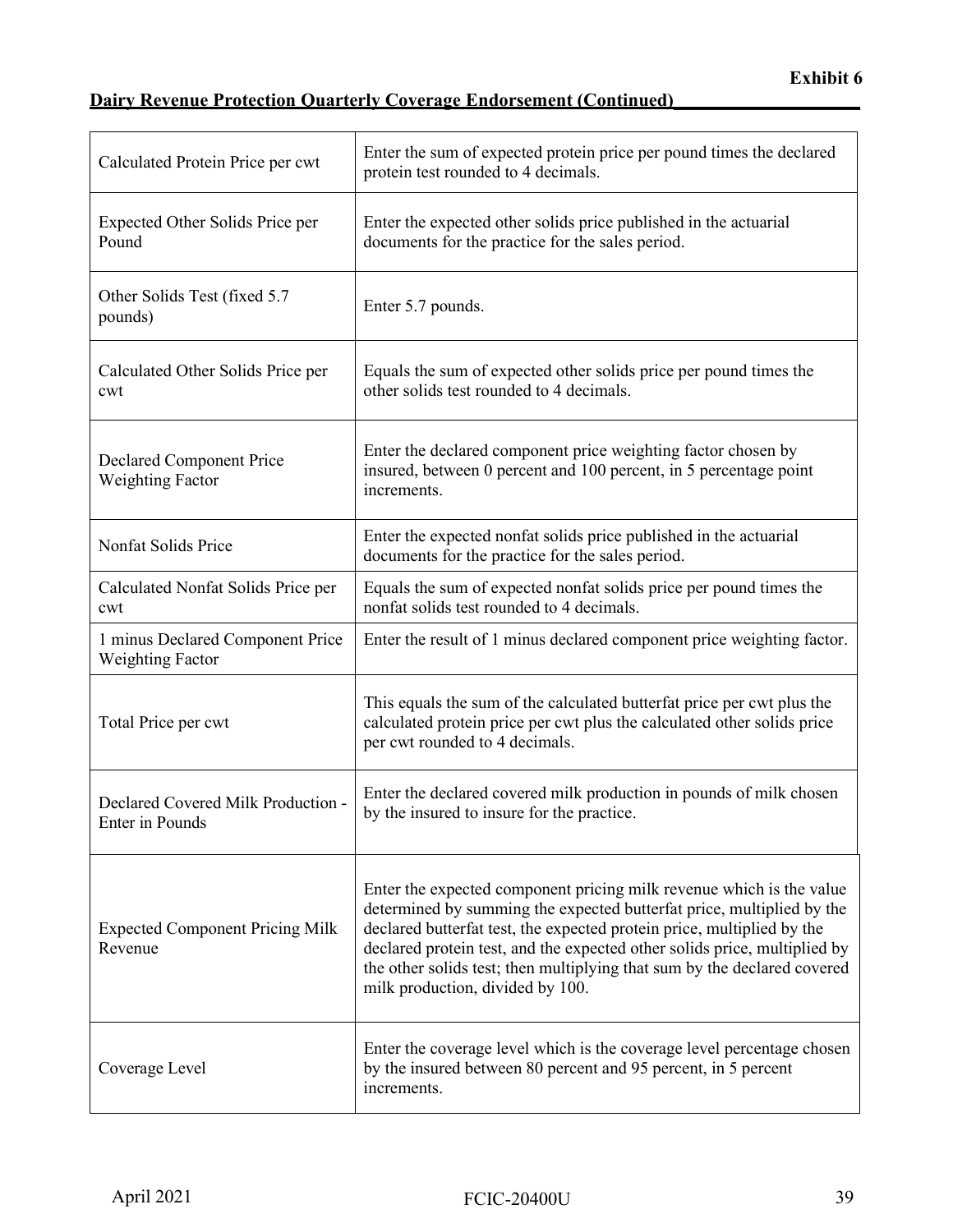| <b>Expected Revenue Guarantee</b>                                                                                                                                                                                                                                                                                                                                                         | Enter the sum of the expected class pricing milk revenue multiplied by<br>the coverage level.                                             |                                                             |                                                                           |
|-------------------------------------------------------------------------------------------------------------------------------------------------------------------------------------------------------------------------------------------------------------------------------------------------------------------------------------------------------------------------------------------|-------------------------------------------------------------------------------------------------------------------------------------------|-------------------------------------------------------------|---------------------------------------------------------------------------|
| Protection Factor                                                                                                                                                                                                                                                                                                                                                                         | 0.05 increments.                                                                                                                          |                                                             | Enter the protection factor chosen by the insured between 1 and 1.5, in   |
| Declared Share                                                                                                                                                                                                                                                                                                                                                                            | milk as an owner at the time insurance attaches.                                                                                          |                                                             | Enter the share which is the insured's percentage interest in the insured |
| Name of Other Person(s) Sharing<br>in the Crop                                                                                                                                                                                                                                                                                                                                            | Enter the name(s) of other person(s) sharing in the crop.                                                                                 |                                                             |                                                                           |
| Liability                                                                                                                                                                                                                                                                                                                                                                                 | Enter the sum of the expected revenue guarantee times the protections<br>factor times the declared share.                                 |                                                             |                                                                           |
| <b>Total Premium</b>                                                                                                                                                                                                                                                                                                                                                                      | Enter the calculated total premium.                                                                                                       |                                                             |                                                                           |
| Premium Subsidy                                                                                                                                                                                                                                                                                                                                                                           | Enter the calculated premium subsidy.                                                                                                     |                                                             |                                                                           |
| Producer Premium                                                                                                                                                                                                                                                                                                                                                                          | Enter the calculated producer premium which is the sum of total<br>premium minus premium subsidy.                                         |                                                             |                                                                           |
| <b>Expected Milk Production per Cow</b>                                                                                                                                                                                                                                                                                                                                                   | Enter the expected milk production per cow in pounds as published by<br>RMA for the practice for the applicable pooled production region. |                                                             |                                                                           |
| <b>Required Statements</b>                                                                                                                                                                                                                                                                                                                                                                |                                                                                                                                           |                                                             |                                                                           |
| Provide the following question above the Certification Statement.                                                                                                                                                                                                                                                                                                                         |                                                                                                                                           |                                                             |                                                                           |
| I have verified my identification number affixed to this Quarterly Coverage<br>Review and answer as<br>Endorsement is true and accurate. $\Box$ Yes $\Box$ No. If the affixed identification<br>applicable.<br>number is not correct or you have not had an opportunity to verify your<br>identification number, please contact [INSERT AIP CONTACT POINT] and<br>submit a Policy Change. |                                                                                                                                           |                                                             |                                                                           |
| <b>Required Signatures</b>                                                                                                                                                                                                                                                                                                                                                                |                                                                                                                                           |                                                             |                                                                           |
| Insured's Printed Name, Signature and Date                                                                                                                                                                                                                                                                                                                                                |                                                                                                                                           | Have the insured print name, sign and date<br>the document. |                                                                           |
| Agent's Printed Name, Signature, Date and Code Number                                                                                                                                                                                                                                                                                                                                     |                                                                                                                                           | Have the agent print name, sign and date the<br>document.   |                                                                           |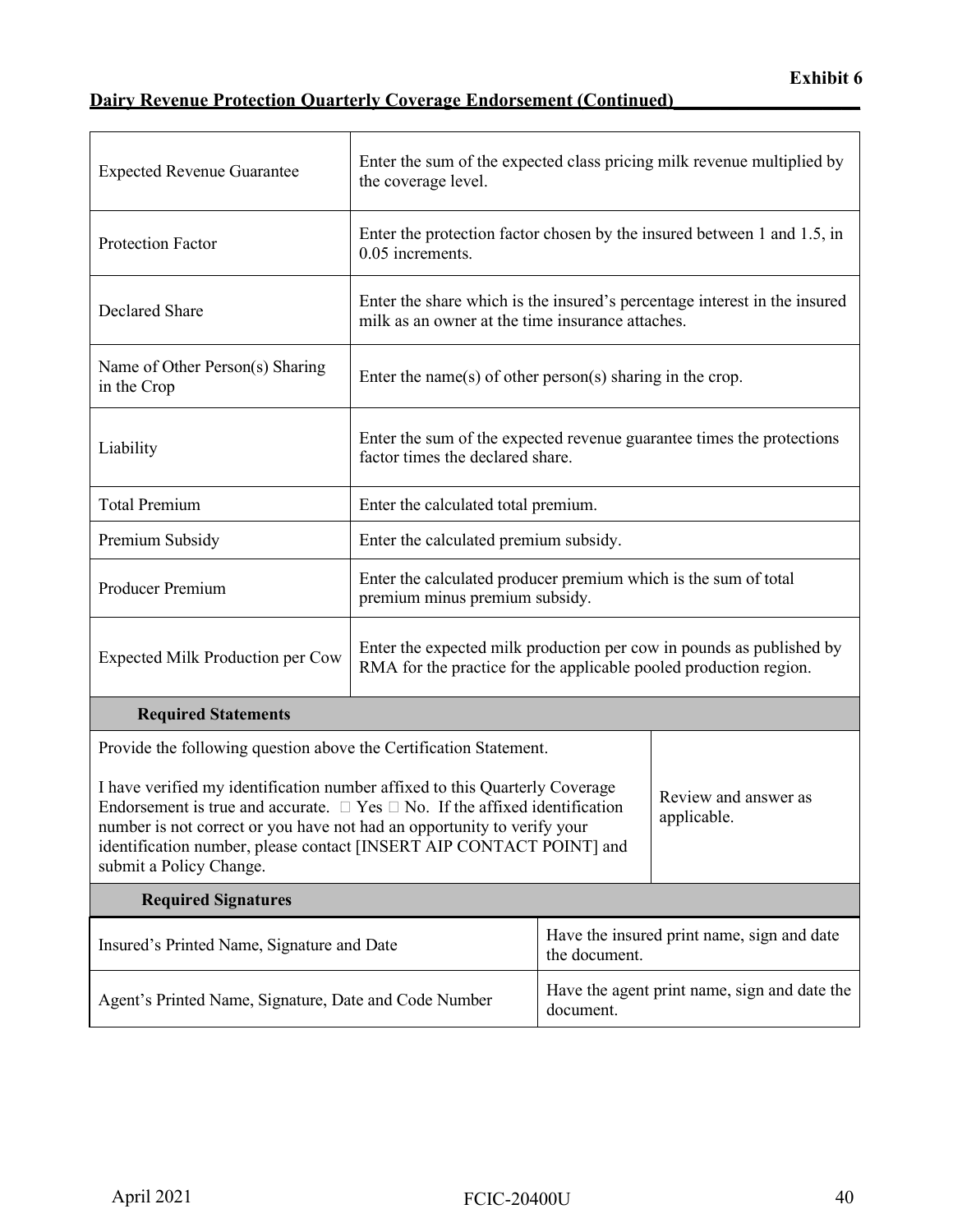#### <span id="page-46-0"></span>**7 Dairy Revenue Protection Notice of Probable Loss\_\_\_\_\_\_\_\_\_\_\_\_\_\_\_\_\_\_\_\_\_\_\_\_\_\_\_\_\_\_\_\_\_\_\_**

The notice of probable loss is used to notify the insured of a probable loss after all Dairy Revenue Protection data necessary to calculate an indemnity for the selected type and practice are released by RMA. The insured should return the notice of probable loss to the AIP with the milk production worksheet and the milk marketing records. The AIPs may combine the milk production worksheet and the notice of probable loss into one form provided all the "substantive" items are included. These forms may include multiple quarterly coverage endorsements in effect for the same practice. The calculations on this form should be performed in accordance with the rules published in the corresponding PASS records.

| $\mathbf{1}$            | <b>General Information</b>                                             |             |
|-------------------------|------------------------------------------------------------------------|-------------|
| $\mathbf A$             | "Insured's Name"                                                       | Substantive |
| B                       | "Insured's Authorized Representative"                                  | Substantive |
| $\mathbf C$             | "Street and/or Mailing Address"                                        | Substantive |
| D                       | "City and State"                                                       | Substantive |
| E                       | "Zip Code"                                                             | Substantive |
| F                       | "Insured's Telephone Number"                                           | Substantive |
| G                       | "Policy Number"                                                        | Substantive |
| $\mathbf H$             | "Claim Number"                                                         | Substantive |
| $\mathbf I$             | "Identification Number"                                                | Substantive |
| ${\bf J}$               | "Identification Number Type"                                           | Substantive |
| K                       | "Person Type"                                                          | Substantive |
| L                       | "Spouse's Name"                                                        | Substantive |
| M                       | "Spouse's Identification Number"                                       | Substantive |
| N                       | "Assignment of Indemnity Yes $\Box$ No $\Box$ "                        | Substantive |
| $\mathbf 0$             | "Transfer of Coverage and Right to an Indemnity Yes $\Box$ No $\Box$ " | Substantive |
| $\mathbf{P}$            | "Date Notice of Probable Loss Issued"                                  | Substantive |
| $\overline{2}$          | <b>Crop Information</b>                                                |             |
| $\overline{\mathbf{A}}$ | "Effective Crop Year"                                                  | Substantive |
| $\bf{B}$                | "Crop"                                                                 | Substantive |
| $\overline{C}$          | "State and County"                                                     | Substantive |
| D                       | "Plan of Insurance"                                                    | Substantive |
| E                       | "Type"                                                                 | Substantive |
| F                       | "Practice"                                                             | Substantive |
| G                       | "Coverage Level"                                                       | Substantive |
| $\mathbf H$             | "Declared Covered Milk Production"                                     | Substantive |
| I                       | "Yield Adjustment Factor"                                              | Substantive |
| ${\bf J}$               | "Expected Milk Production per Cow"                                     | Substantive |
| $\mathbf K$             | "Actual Milk Production per Cow"                                       | Substantive |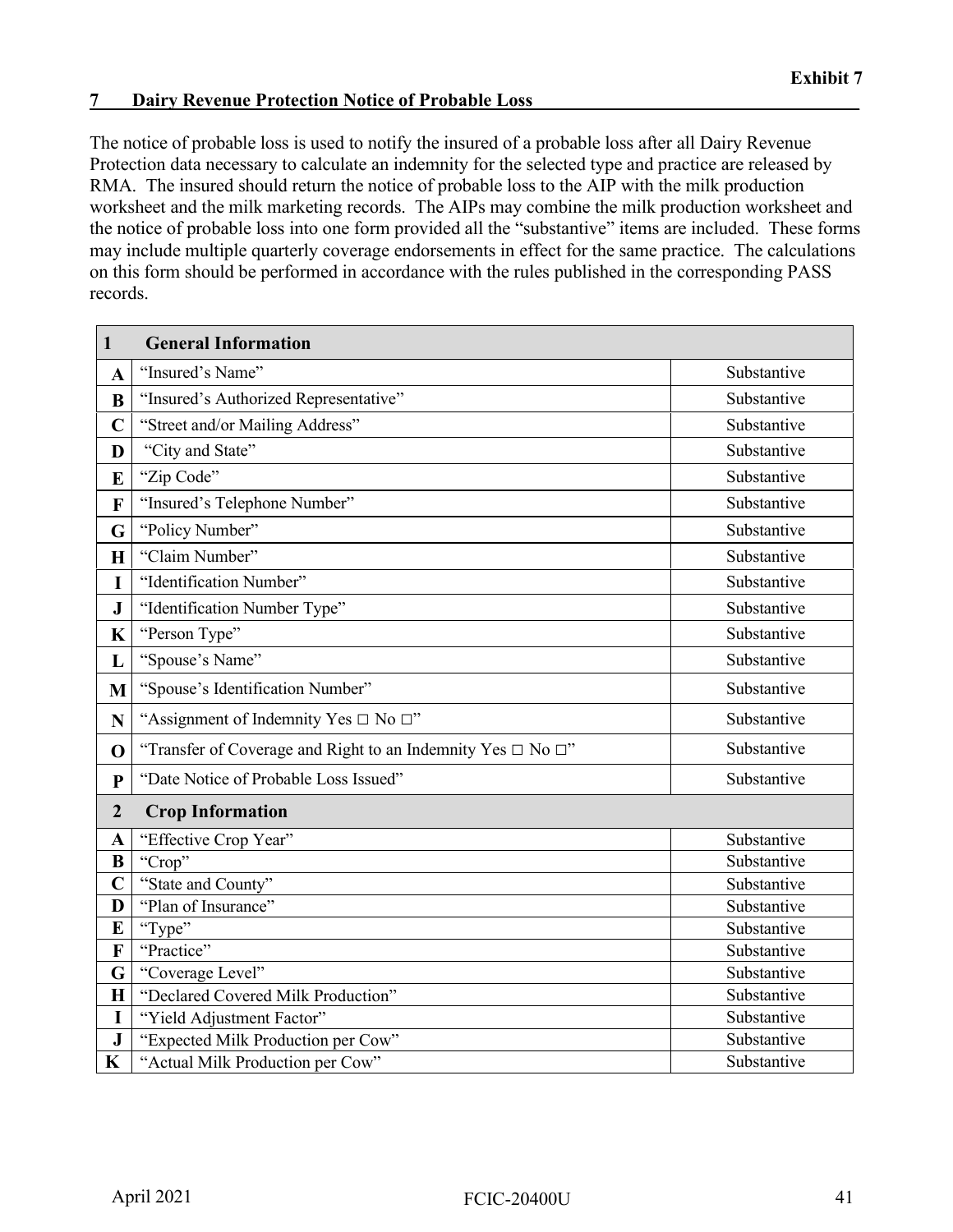# **Dairy Revenue Protection Notice of Probable Loss (Continued)**

| $\overline{3}$          | <b>Indemnity Calculation</b>                                                                                                                                                                       |                      |                     |                 |
|-------------------------|----------------------------------------------------------------------------------------------------------------------------------------------------------------------------------------------------|----------------------|---------------------|-----------------|
| A                       | "Expected Revenue Guarantee"                                                                                                                                                                       |                      |                     | Substantive     |
| B                       | "Actual Milk Revenue"                                                                                                                                                                              |                      |                     | Substantive     |
| $\mathbf C$             | "Total"                                                                                                                                                                                            |                      |                     | Non-Substantive |
| D                       | "Protection Factor"                                                                                                                                                                                |                      |                     | Substantive     |
| E                       | "Declared Share"                                                                                                                                                                                   |                      |                     | Substantive     |
| F                       | "Probable Indemnity"                                                                                                                                                                               |                      |                     | Substantive     |
| $\overline{\mathbf{4}}$ | <b>Required Statements</b>                                                                                                                                                                         |                      |                     |                 |
| $\mathbf{A}$            | <b>Certification Statement</b>                                                                                                                                                                     | See DSSH, Para. 502. |                     | Substantive     |
| B                       | See DSSH, Para. 501.<br>Privacy Act Statement                                                                                                                                                      |                      | Substantive         |                 |
| $\mathbf C$             | Nondiscrimination Policy Statement                                                                                                                                                                 | See DSSH, Para. 503. |                     | Substantive     |
| D                       | <b>Note:</b> Include<br>I am an agent, employee, or contractor affiliated with<br>Federal crop insurance program?<br>$\square$ NO<br>instruction for<br>$\blacksquare$ YES<br>insured to complete. |                      | Non-<br>Substantive |                 |
| 5                       | <b>Required Signatures</b>                                                                                                                                                                         |                      |                     |                 |
| $\mathbf A$             | "Insured's Printed Name, Signature and Date"                                                                                                                                                       |                      |                     | Substantive     |
| B                       | "AIP Verifier's Printed Name, Signature and Date"                                                                                                                                                  |                      |                     | Substantive     |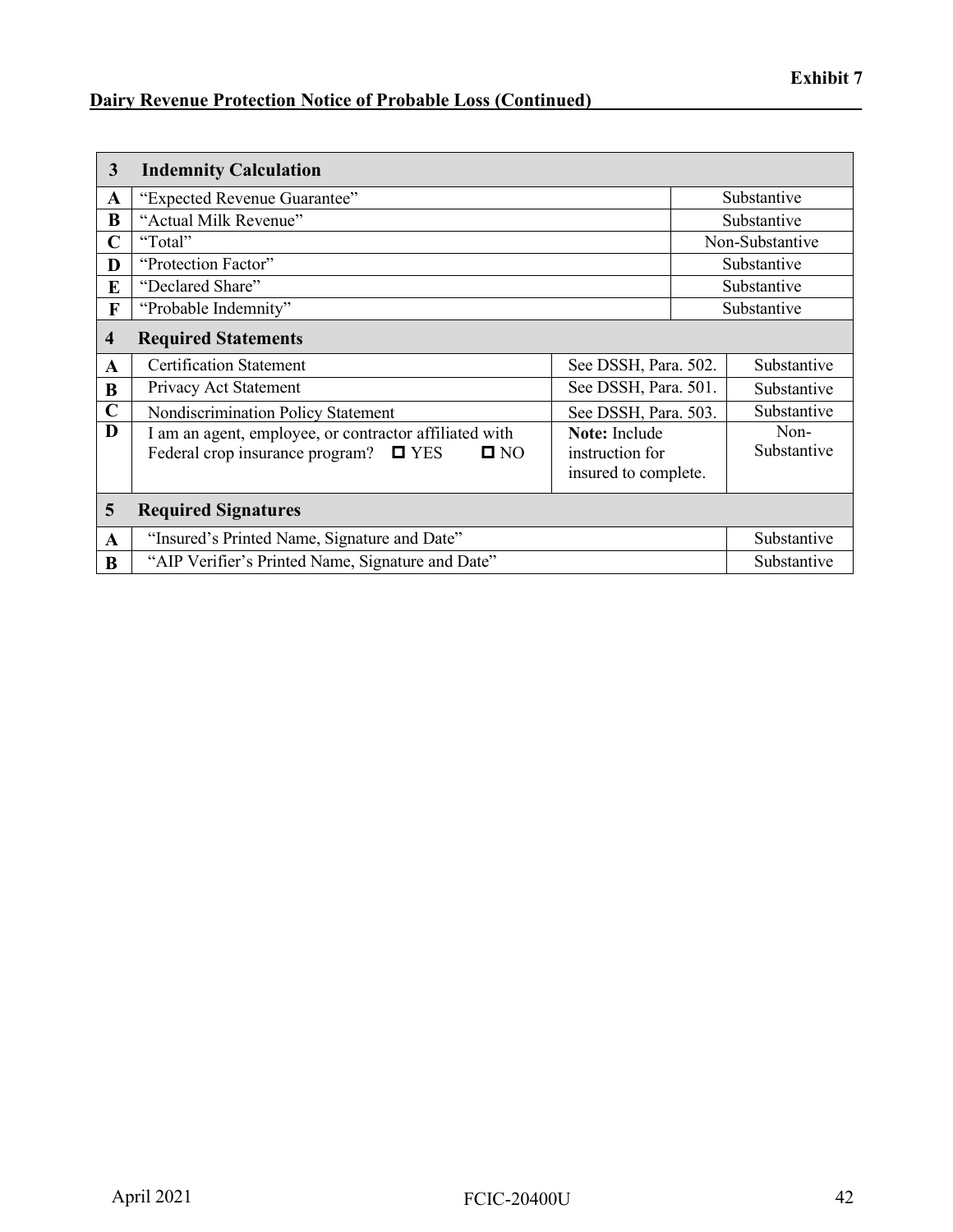## **Notice of Probable Loss Form Instructions**

| <b>General Information</b>                                           |                                                                                                 |
|----------------------------------------------------------------------|-------------------------------------------------------------------------------------------------|
| Insured's Name                                                       | Enter information as listed on application.                                                     |
| Insured's Authorized Representative                                  | Enter information as listed on application.                                                     |
| Street and/or Mailing Address                                        | Enter information as listed on application.                                                     |
| City and State                                                       | Enter information as listed on application.                                                     |
| Zip Code                                                             | Enter information as listed on application.                                                     |
| Insured's Telephone Number                                           | Enter information as listed on application.                                                     |
| Policy Number                                                        | Enter information as listed on application.                                                     |
| Claim Number                                                         | Enter information as listed on application.                                                     |
| <b>Identification Number</b>                                         | Enter information as listed on application.                                                     |
| <b>Identification Number Type</b>                                    | Enter information as listed on application.                                                     |
| Person Type                                                          | Enter information as listed on application.                                                     |
| Spouse's Name                                                        | Enter information as listed on application.                                                     |
| Spouse's Identification Number                                       | Enter information as listed on application.                                                     |
| Assignment of Indemnity Yes $\Box$ No $\Box$                         | Check appropriate box.                                                                          |
| Transfer of Coverage and Right to an Indemnity<br>$Yes \Box No \Box$ | Check appropriate box.                                                                          |
| Date Notice of Probable Loss Issued                                  | Enter the Date the Notice of Probable Loss was Issued.                                          |
| <b>Crop Information</b>                                              |                                                                                                 |
| <b>Effective Crop Year</b>                                           | Enter information as listed on application.                                                     |
| Crop                                                                 | Enter information as listed on application.                                                     |
| <b>State and County</b>                                              | Enter information as listed on application.                                                     |
| Plan of Insurance                                                    | Enter information as listed on application.                                                     |
| Type                                                                 | Enter information as listed on quarterly coverage<br>endorsement.                               |
| Practice                                                             | Enter information as listed on quarterly coverage<br>endorsement.                               |
| Coverage Level                                                       | Enter information as listed on quarterly coverage<br>endorsement.                               |
| Declared Covered Milk Production                                     | Enter the declared covered milk production reported on<br>the quarterly coverage endorsement.   |
| Yield Adjustment Factor                                              | Enter the sum of actual milk production per cow<br>divided by expected milk production per cow. |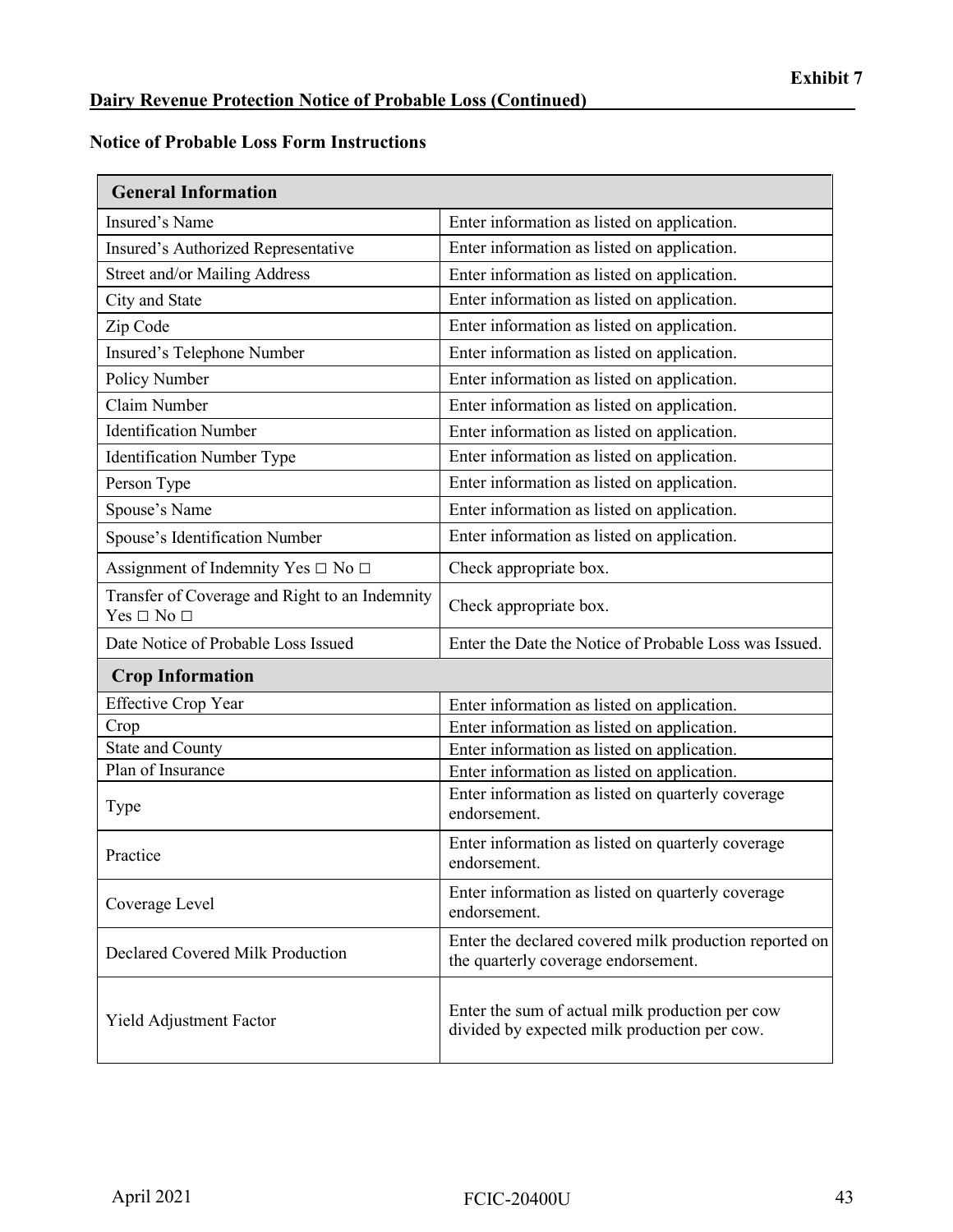# **Dairy Revenue Protection Notice of Probable Loss (Continued)\_\_\_\_\_\_\_\_\_\_\_\_\_\_\_\_\_\_\_\_\_\_\_\_\_\_\_\_\_**

| Expected Milk Production per Cow                   | Enter information as listed on quarterly coverage<br>endorsement.                                                                                   |
|----------------------------------------------------|-----------------------------------------------------------------------------------------------------------------------------------------------------|
| Actual Milk Production per Cow                     | Enter actual milk production per cow as released by RMA<br>for the practice.                                                                        |
| <b>Indemnity Calculation</b>                       |                                                                                                                                                     |
| <b>Expected Revenue Guarantee</b>                  | Enter information as listed on summary of coverage.                                                                                                 |
| <b>Actual Milk Revenue</b>                         | Enter the actual milk revenue as calculated from<br>information released by RMA for the practice.                                                   |
| Total                                              | Enter the sum of expected revenue guarantee minus<br>actual milk revenue.                                                                           |
| <b>Protection Factor</b>                           | Enter information as listed on quarterly coverage<br>endorsement.                                                                                   |
| <b>Declared Share</b>                              | Enter the declared share reported on the quarterly<br>coverage endorsement.                                                                         |
| Probable Indemnity                                 | Enter the sum of expected revenue guarantee minus<br>actual milk revenue times protection factor times<br>declared share equals probable indemnity. |
| Insured's Printed Name, Signature and Date         | Complete and sign by Insured.                                                                                                                       |
| AIP Verifier's Printed Name, Signature and<br>Date | Completed and sign by AIP Verifier.                                                                                                                 |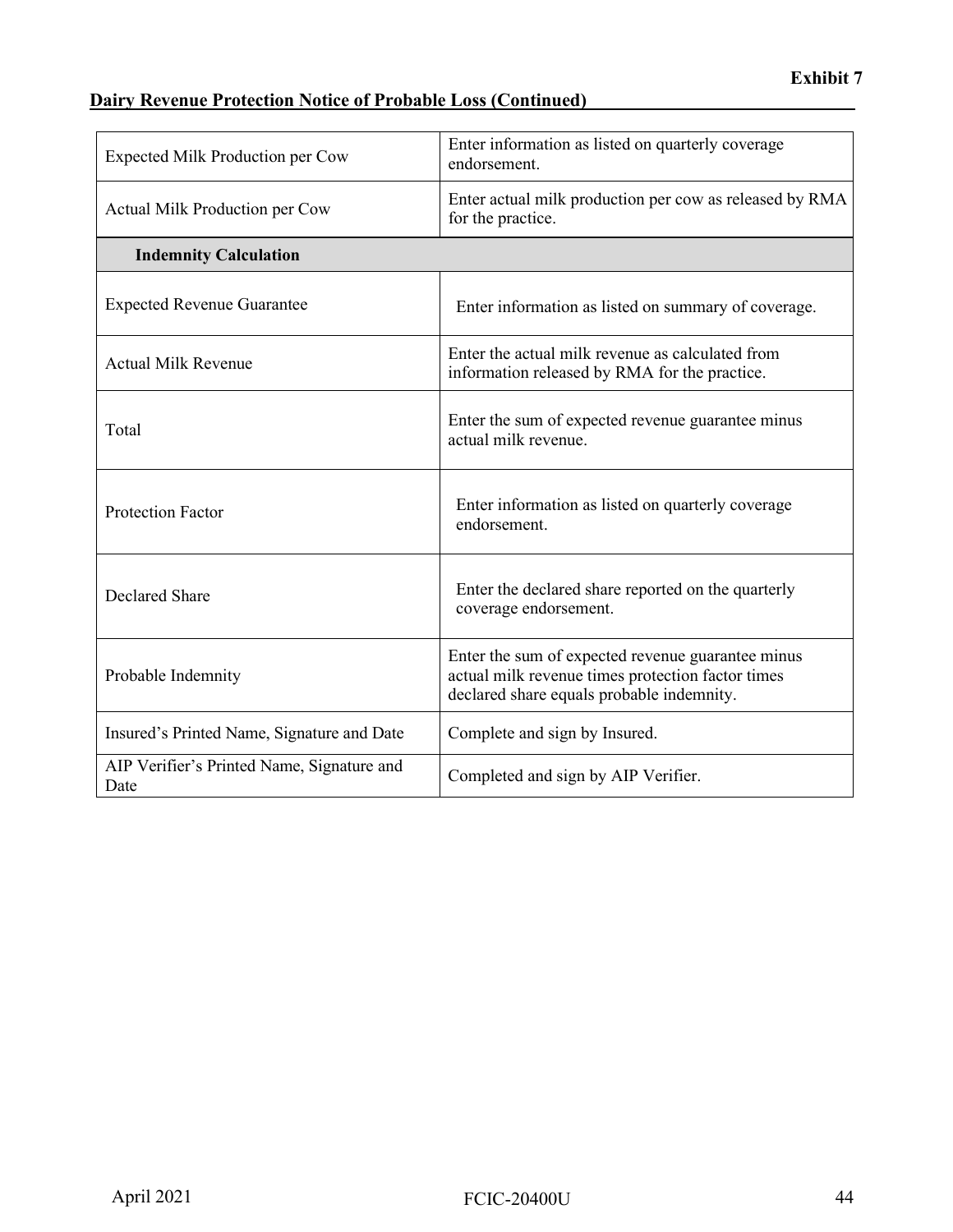#### <span id="page-50-0"></span>**8 Dairy Revenue Protection Milk Production Worksheet\_\_\_\_\_\_\_\_\_\_\_\_\_\_\_\_\_\_\_\_\_\_\_\_\_\_\_\_\_\_\_\_**

The milk production worksheet with supporting milk marketing records must be completed by the insured and returned to the AIP with the notice of probable loss form. The AIPs may combine the milk production worksheet and the notice of probable loss into one form provided all the "substantive" items are included. These forms may include multiple quarterly coverage endorsements in effect for the same practice.

| $\mathbf{1}$            | <b>General Information</b>                                                                                                                                                      |                          |
|-------------------------|---------------------------------------------------------------------------------------------------------------------------------------------------------------------------------|--------------------------|
| $\mathbf{A}$            | "Insured's Name"                                                                                                                                                                | Substantive              |
| $\bf{B}$                | "Insured's Authorized Representative"                                                                                                                                           | Substantive              |
| $\mathbf C$             | "Insured's Street and/or Mailing Address"                                                                                                                                       | Substantive              |
| D                       | "City and State"                                                                                                                                                                | Substantive              |
| E                       | "Zip Code"                                                                                                                                                                      | Substantive              |
| $\mathbf{F}$            | "Insured's Telephone Number"                                                                                                                                                    | Substantive              |
| G                       | "Policy Number"                                                                                                                                                                 | Substantive              |
| $\mathbf H$             | "Claim Number"                                                                                                                                                                  | Substantive              |
| $\mathbf I$             | "Identification Number"                                                                                                                                                         | Substantive              |
| ${\bf J}$               | "Identification Number Type"                                                                                                                                                    | Substantive              |
| $\mathbf K$             | "Person Type"                                                                                                                                                                   | Substantive              |
| L                       | "Spouse's Name"                                                                                                                                                                 | Substantive              |
| M                       | "Spouse's Identification Number"                                                                                                                                                | Substantive              |
| $\overline{2}$          | <b>Crop Information</b>                                                                                                                                                         |                          |
| $\mathbf A$             | "Effective Crop Year"                                                                                                                                                           | Substantive              |
| $\bf{B}$                | "Crop"                                                                                                                                                                          | Substantive              |
| $\overline{\mathbf{C}}$ | "State and County"                                                                                                                                                              | Substantive              |
| D                       | "Plan of Insurance"                                                                                                                                                             | Substantive              |
| E                       | "Type"                                                                                                                                                                          | Substantive              |
| $\mathbf{F}$            | "Practice"                                                                                                                                                                      | Substantive              |
| G                       | "Date Notice of Probable Loss Issued"                                                                                                                                           | Substantive              |
| $\mathbf H$             | "Declared Butterfat Test"                                                                                                                                                       | Substantive for Type 832 |
| $\mathbf I$             | "Declared Protein Test"                                                                                                                                                         | Substantive for Type 832 |
| $\overline{\mathbf{3}}$ | <b>Other Information</b>                                                                                                                                                        |                          |
| $\mathbf{A}$            | "Provide the Effective Date and the Pounds of Covered Milk Production for<br>all Quarterly Coverage Endorsements providing coverage for the quarter with<br>the probable loss." | Substantive              |
| B                       | "Effective Date"                                                                                                                                                                | Substantive              |
| $\mathbf C$             | "Pounds of Covered Milk Production"                                                                                                                                             | Substantive              |
| D                       | "Total"                                                                                                                                                                         | Substantive              |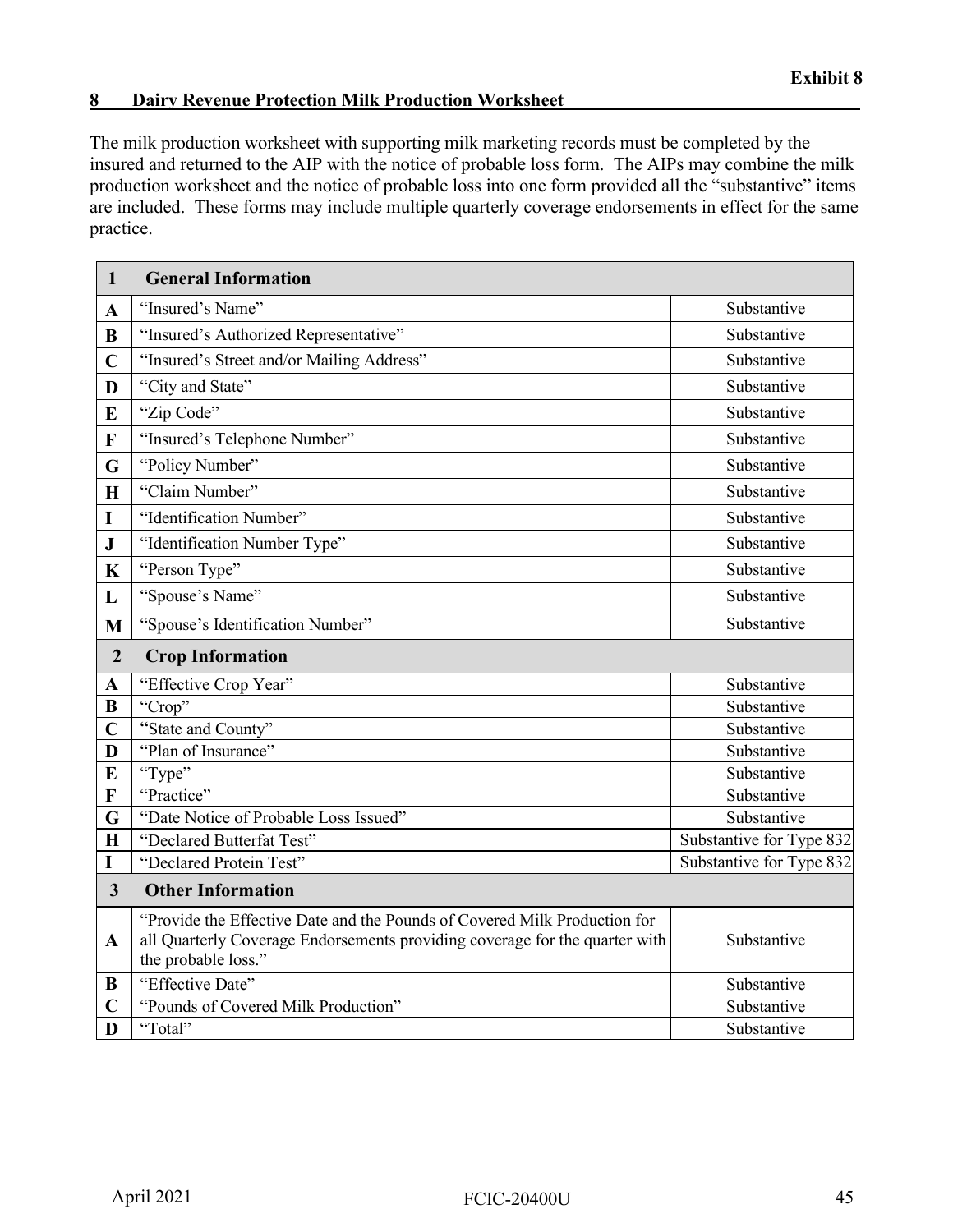# **Dairy Revenue Protection Milk Production Worksheet (Continued)**

| E                       | "Provide the total pounds of Milk sold for each month in the quarter and if<br>the Type 832 Component Pricing Option was elected, provide the Total<br>Average Butterfat Test and Average Protein Test."                                                                                                                                                                                                                                           |                      |             | Substantive              |
|-------------------------|----------------------------------------------------------------------------------------------------------------------------------------------------------------------------------------------------------------------------------------------------------------------------------------------------------------------------------------------------------------------------------------------------------------------------------------------------|----------------------|-------------|--------------------------|
| F                       | "Month"                                                                                                                                                                                                                                                                                                                                                                                                                                            |                      |             | Substantive              |
| G                       | "Pounds of Milk Sold"                                                                                                                                                                                                                                                                                                                                                                                                                              |                      |             | Substantive              |
| H                       | "Total"                                                                                                                                                                                                                                                                                                                                                                                                                                            |                      |             | Substantive              |
|                         | "Average Butterfat Test"                                                                                                                                                                                                                                                                                                                                                                                                                           |                      |             | Substantive for Type 832 |
| $\mathbf{J}$            | "Average Protein Test"                                                                                                                                                                                                                                                                                                                                                                                                                             |                      |             | Substantive for Type 832 |
| $\bf H$                 | "The milk marketing records for the applicable quarter must be submitted<br>with the milk production worksheet which shall show: (1) The name,<br>address, and payroll number or similar identifier of the producer; (2) The<br>monthly, or daily aggregated to monthly, total pounds received<br>from that producer; and if component pricing option elected, (3) The<br>total pounds of butterfat and protein contained in the producer's milk." |                      |             | Substantive              |
| $\overline{\mathbf{4}}$ | <b>Required Statements</b>                                                                                                                                                                                                                                                                                                                                                                                                                         |                      |             |                          |
| $\mathbf{A}$            | <b>Certification Statement</b>                                                                                                                                                                                                                                                                                                                                                                                                                     | See DSSH, Para. 502. |             | Substantive              |
| B                       | See DSSH, Para. 501.<br>Privacy Act Statement                                                                                                                                                                                                                                                                                                                                                                                                      |                      |             | Substantive              |
| $\mathbf C$             | Nondiscrimination Policy Statement<br>See DSSH, Para. 503.                                                                                                                                                                                                                                                                                                                                                                                         |                      | Substantive |                          |
| $5\phantom{.}$          | <b>Required Signatures</b>                                                                                                                                                                                                                                                                                                                                                                                                                         |                      |             |                          |
| $\mathbf{A}$            | "Insured's Printed Name, Signature and Date"                                                                                                                                                                                                                                                                                                                                                                                                       |                      |             | Substantive              |
| B                       | "AIP Verifier's Printed Name, Signature and Date"                                                                                                                                                                                                                                                                                                                                                                                                  |                      |             | Substantive              |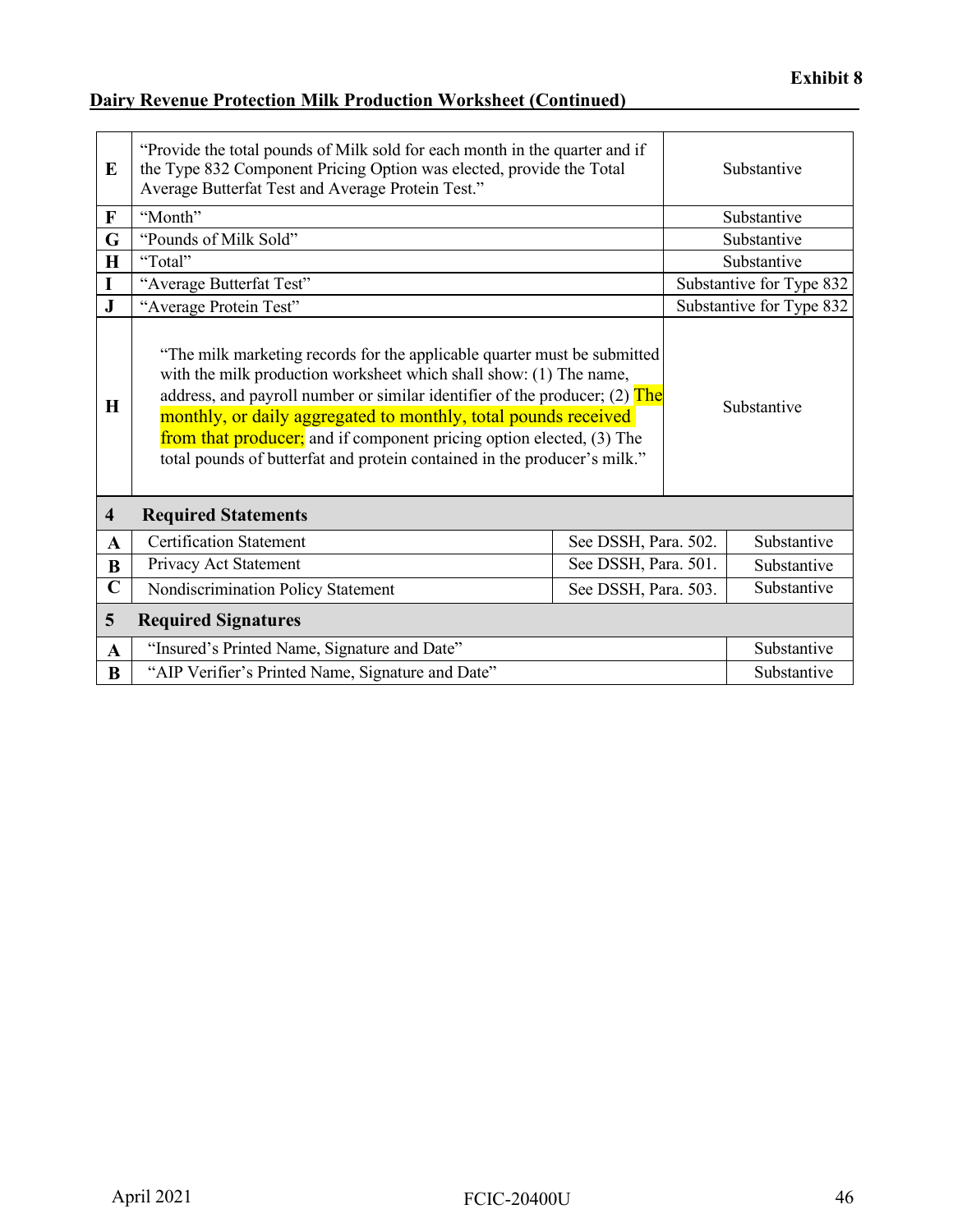## **Milk Production Worksheet Form Instructions**

All information available to the AIP should be preprinted on the documents prior to mailing to the insured.

| <b>General Information</b>          |                                                                                                                                                                             |  |
|-------------------------------------|-----------------------------------------------------------------------------------------------------------------------------------------------------------------------------|--|
| Insured's Name                      | Enter information as listed on application.                                                                                                                                 |  |
| Insured's Authorized Representative | Enter information as listed on application.                                                                                                                                 |  |
| Street and/or Mailing Address       | Enter information as listed on application.                                                                                                                                 |  |
| City and State                      | Enter information as listed on application.                                                                                                                                 |  |
| Zip Code                            | Enter information as listed on application.                                                                                                                                 |  |
| Insured's Telephone Number          | Enter information as listed on application.                                                                                                                                 |  |
| Policy Number                       | Enter information as listed on application.                                                                                                                                 |  |
| Claim Number                        | Enter information as listed on application.                                                                                                                                 |  |
| <b>Identification Number</b>        | Enter information as listed on application.                                                                                                                                 |  |
| <b>Identification Number Type</b>   | Enter information as listed on application.                                                                                                                                 |  |
| Person Type                         | Enter information as listed on application.                                                                                                                                 |  |
| Spouse's Name                       | Enter information as listed on application.                                                                                                                                 |  |
| Spouse's Identification Number      | Enter information as listed on application.                                                                                                                                 |  |
| <b>Crop Information</b>             |                                                                                                                                                                             |  |
| <b>Effective Crop Year</b>          | Enter information as listed on application.                                                                                                                                 |  |
| Crop                                | Enter information as listed on application.                                                                                                                                 |  |
| <b>State and County</b>             | Enter information as listed on application.                                                                                                                                 |  |
| Plan of Insurance                   | Enter information as listed on application.                                                                                                                                 |  |
| Type                                | Enter information as listed on quarterly coverage<br>endorsement.                                                                                                           |  |
| Practice                            | Enter information as listed on quarterly coverage<br>endorsement.                                                                                                           |  |
| Date Notice of Probable Loss Issued | Enter the Date the Notice of Probable Loss was Issued.                                                                                                                      |  |
| <b>Declared Butterfat Test</b>      | If component pricing option elected, enter the declared<br>butterfat test listed on quarterly coverage endorsement. If<br>class pricing option selected leave blank or N/A. |  |
| <b>Declared Protein Test</b>        | If component pricing option elected, enter the declared<br>protein test listed on quarterly coverage endorsement. If<br>class pricing option selected leave blank or N/A.   |  |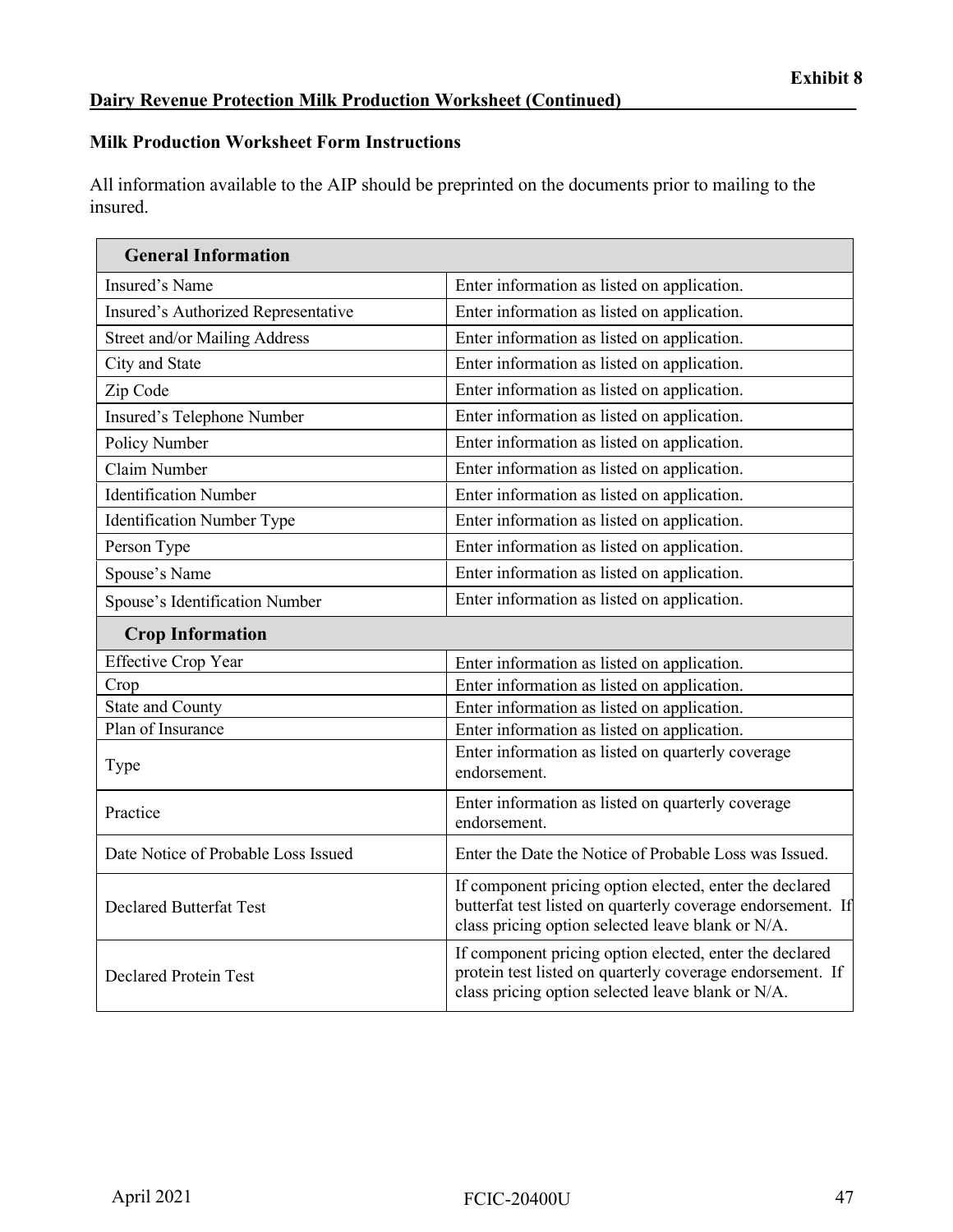#### **Dairy Revenue Protection Milk Production Worksheet (Continued)**

| <b>Effective Date</b>                              | Enter the effective date for each quarterly coverage endorsement<br>in effect for the practice. Verify with RMA for additional<br>effective dates of other quarterly coverage endorsements in effect<br>from another AIP during the same quarterly insurance period.<br>These can be preprinted on the form.                                                                             |
|----------------------------------------------------|------------------------------------------------------------------------------------------------------------------------------------------------------------------------------------------------------------------------------------------------------------------------------------------------------------------------------------------------------------------------------------------|
| Pounds of Declared Covered Milk<br>Production      | Enter the pounds of declared covered milk production for each<br>quarterly coverage endorsement in effect for the quarterly<br>insurance period. Verify with RMA for additional pounds of<br>declared covered milk production of other quarterly coverage<br>endorsements in effect from another AIP during the same<br>quarterly insurance period. These can be preprinted on the form. |
| Total                                              | Enter the sum of all pounds of declared covered milk production<br>from all quarterly coverage endorsements in effect for the<br>quarterly insurance period. This can be preprinted by the AIP.                                                                                                                                                                                          |
| Month/Year                                         | Enter the three months/year of the quarterly insurance period.<br>This can be preprinted by the AIP.                                                                                                                                                                                                                                                                                     |
| Pounds of Milk Sold                                | The insured should enter the total pounds of milk sold for each<br>month of the quarterly insurance period and total the total pounds<br>of milk sold.                                                                                                                                                                                                                                   |
| <b>Average Butterfat Test</b>                      | If component pricing option elected, enter the average butterfat<br>test for all milk sold during the quarterly insurance period. If<br>class pricing option elected, leave blank or preprint N/A.                                                                                                                                                                                       |
| <b>Average Protein Test</b>                        | If component pricing option elected, enter the average protein test<br>for all milk sold during the quarterly insurance period. If class<br>pricing option elected, leave blank or preprint N/A.                                                                                                                                                                                         |
| Insured's Printed Name, Signature and<br>Date      | The Insured will complete, sign and date this information.                                                                                                                                                                                                                                                                                                                               |
| AIP Verifier's Printed Name, Signature<br>and Date | The AIP Verifier will complete, sign and date this information.                                                                                                                                                                                                                                                                                                                          |

The insured must include the following records and return to the AIP with the milk marketing report; The milk marketing records for the applicable quarterly insurance period must be submitted with the milk production worksheet which shall show: (1) The name, address, and payroll number or similar identifier of the producer; (2) The monthly, or daily aggregated to monthly, total pounds received from that producer; and if component price option elected, (3) The total pounds of butterfat and protein contained in the producer's milk.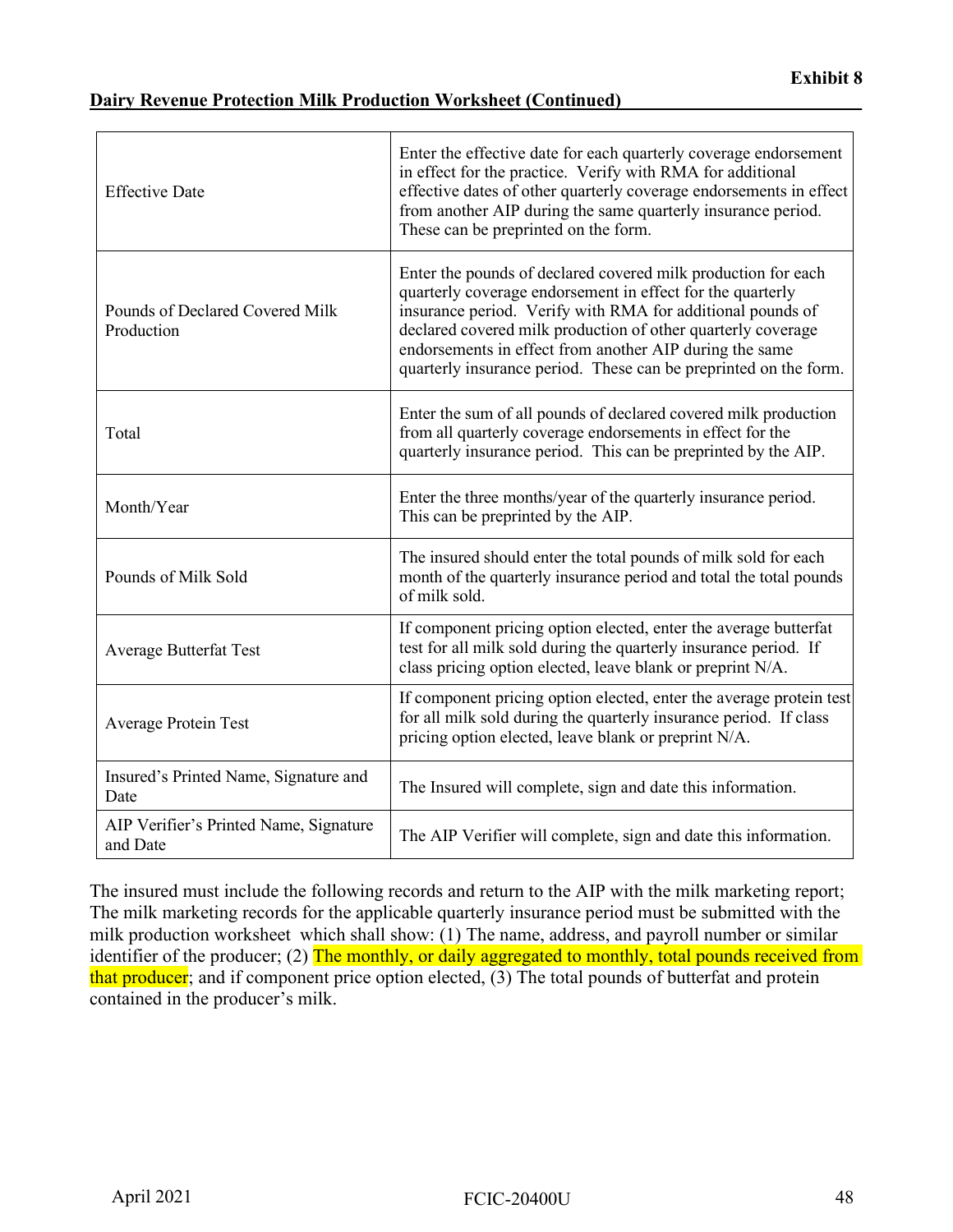#### <span id="page-54-0"></span>**9** Dairy Revenue Protection Final Proof of Loss

The final proof of loss is issued to the insured once the claim verifications have been determined and the claim has been finalized. This form may include multiple quarterly coverage endorsements in effect for the same quarterly insurance period. The calculations on this form should be performed in accordance with the rules published in the corresponding PASS records.

| $\mathbf{1}$                                 | <b>General Information</b>                                |                 |
|----------------------------------------------|-----------------------------------------------------------|-----------------|
| $\mathbf A$                                  | "Insured's Name"                                          | Substantive     |
| B                                            | "Insured"s Authorized Representative"                     | Substantive     |
| $\mathbf C$                                  | "Street and/or Mailing Address"                           | Substantive     |
| D                                            | "City and State"                                          | Substantive     |
| E                                            | "Zip Code"                                                | Substantive     |
| $\mathbf F$                                  | "Insured's Telephone Number"                              | Substantive     |
| G                                            | "Policy Number"                                           | Substantive     |
| $\mathbf H$                                  | "Claim Number"                                            | Substantive     |
| I                                            | "Identification Number"                                   | Substantive     |
| ${\bf J}$                                    | "Identification Number Type"                              | Substantive     |
| $\mathbf K$                                  | "Person Type"                                             | Substantive     |
| L                                            | "Spouse's Name"                                           | Substantive     |
| M                                            | "Spouse's Identification Number"                          | Substantive     |
| $\mathbf N$                                  | "Assignment of Indemnity Yes $\Box$ No $\Box$ "           | Substantive     |
| $\mathbf 0$                                  | "Transfer of Right to an Indemnity Yes $\Box$ No $\Box$ " | Substantive     |
| ${\bf P}$                                    | "Date Notice of Probable Loss Issued"                     | Substantive     |
| $\overline{2}$                               | <b>Crop Information</b>                                   |                 |
| $\mathbf{A}$                                 | "Effective Crop Year"                                     | Substantive     |
| $\bf{B}$                                     | "Crop"                                                    | Substantive     |
| $\mathbf C$                                  | "State and County"                                        | Substantive     |
| D                                            | "Plan of Insurance"                                       | Substantive     |
| E                                            | "Type"                                                    | Substantive     |
| $\mathbf F$                                  | "Practice"                                                | Substantive     |
| G                                            | "Coverage Level"                                          | Substantive     |
| $\mathbf H$                                  | "Covered Milk Production"                                 | Substantive     |
| $\mathbf I$                                  | "Yield Adjustment Factor"                                 | Substantive     |
| ${\bf J}$                                    | "Expected Milk Production per Cow"                        | Substantive     |
| $\mathbf K$                                  | "Actual Milk Production per Cow"                          | Substantive     |
| $\mathbf{3}$<br><b>Indemnity Calculation</b> |                                                           |                 |
| $\mathbf A$                                  | "Final Revenue Guarantee"                                 | Substantive     |
| B                                            | "Actual Milk Revenue"                                     | Substantive     |
| $\mathbf C$                                  | "Total"                                                   | Non-Substantive |
| D                                            | "Protection Factor"                                       | Substantive     |
| E                                            | "Actual Share"                                            | Substantive     |
| $\mathbf F$                                  | "Indemnity" or "Amount Payable"                           | Substantive     |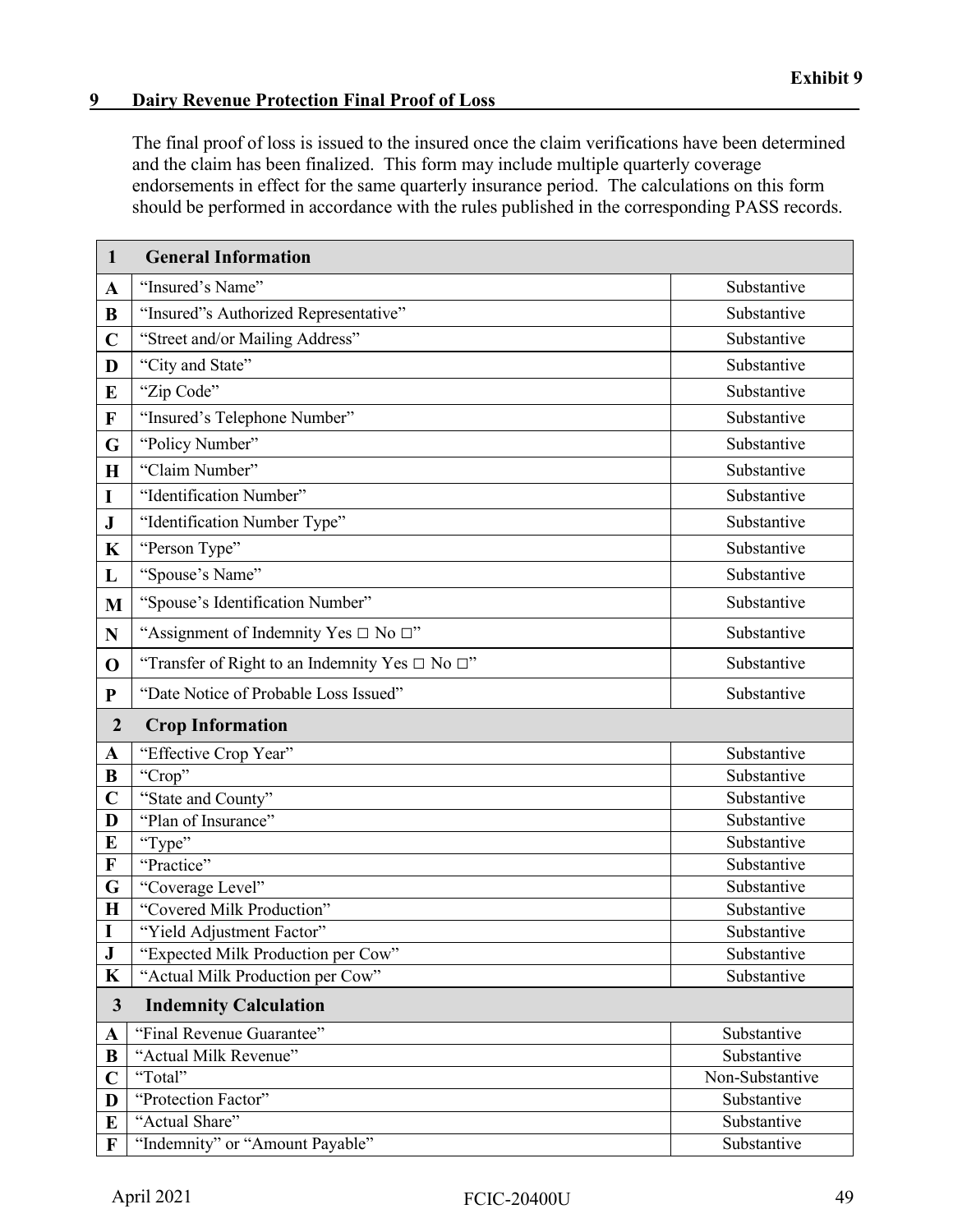## **Final Proof of Loss Form Instructions**

| <b>General Information</b>                                             |                                                                                                                              |
|------------------------------------------------------------------------|------------------------------------------------------------------------------------------------------------------------------|
| Insured's Name                                                         | Enter information as listed on application.                                                                                  |
| Insured's Authorized Representative                                    | Enter information as listed on application.                                                                                  |
| Street and/or Mailing Address                                          | Enter information as listed on application.                                                                                  |
| City and State                                                         | Enter information as listed on application.                                                                                  |
| Zip Code                                                               | Enter information as listed on application.                                                                                  |
| Insured's Telephone Number                                             | Enter information as listed on application.                                                                                  |
| Policy Number                                                          | Enter information as listed on application.                                                                                  |
| Claim Number                                                           | Enter information as listed on application.                                                                                  |
| <b>Identification Number</b>                                           | Enter information as listed on application.                                                                                  |
| <b>Identification Number Type</b>                                      | Enter information as listed on application.                                                                                  |
| Person Type                                                            | Enter information as listed on application.                                                                                  |
| Spouse's Name                                                          | Enter information as listed on application.                                                                                  |
| Spouse's Identification Number                                         | Enter information as listed on application.                                                                                  |
| Assignment of Indemnity Yes $\Box$ No $\Box$                           | Check appropriate box.                                                                                                       |
| Transfer of Coverage and Right to an Indemnity<br>Yes $\Box$ No $\Box$ | Check appropriate box.                                                                                                       |
| Date Notice of Probable Loss Issued                                    | Enter the date the notice of probable loss was Issued.                                                                       |
| <b>Crop Information</b>                                                |                                                                                                                              |
| <b>Effective Crop Year</b>                                             | Enter information as listed on application.                                                                                  |
| Crop                                                                   | Enter information as listed on application.                                                                                  |
| <b>State and County</b>                                                | Enter information as listed on application.                                                                                  |
| Plan of Insurance                                                      | Enter information as listed on application.                                                                                  |
| Type                                                                   | Enter information as listed on quarterly coverage<br>endorsement.                                                            |
| Practice                                                               | Enter information as listed on quarterly coverage<br>endorsement.                                                            |
| Coverage Level                                                         | Enter information as listed on quarterly coverage<br>endorsement.                                                            |
| <b>Covered Milk Production</b>                                         | Enter the covered milk production determined in<br>accordance with section $7(d)$ of the Dairy Revenue<br>Protection policy. |
| Yield Adjustment Factor                                                | Enter the sum of actual milk production per cow divided<br>by expected milk production per cow.                              |